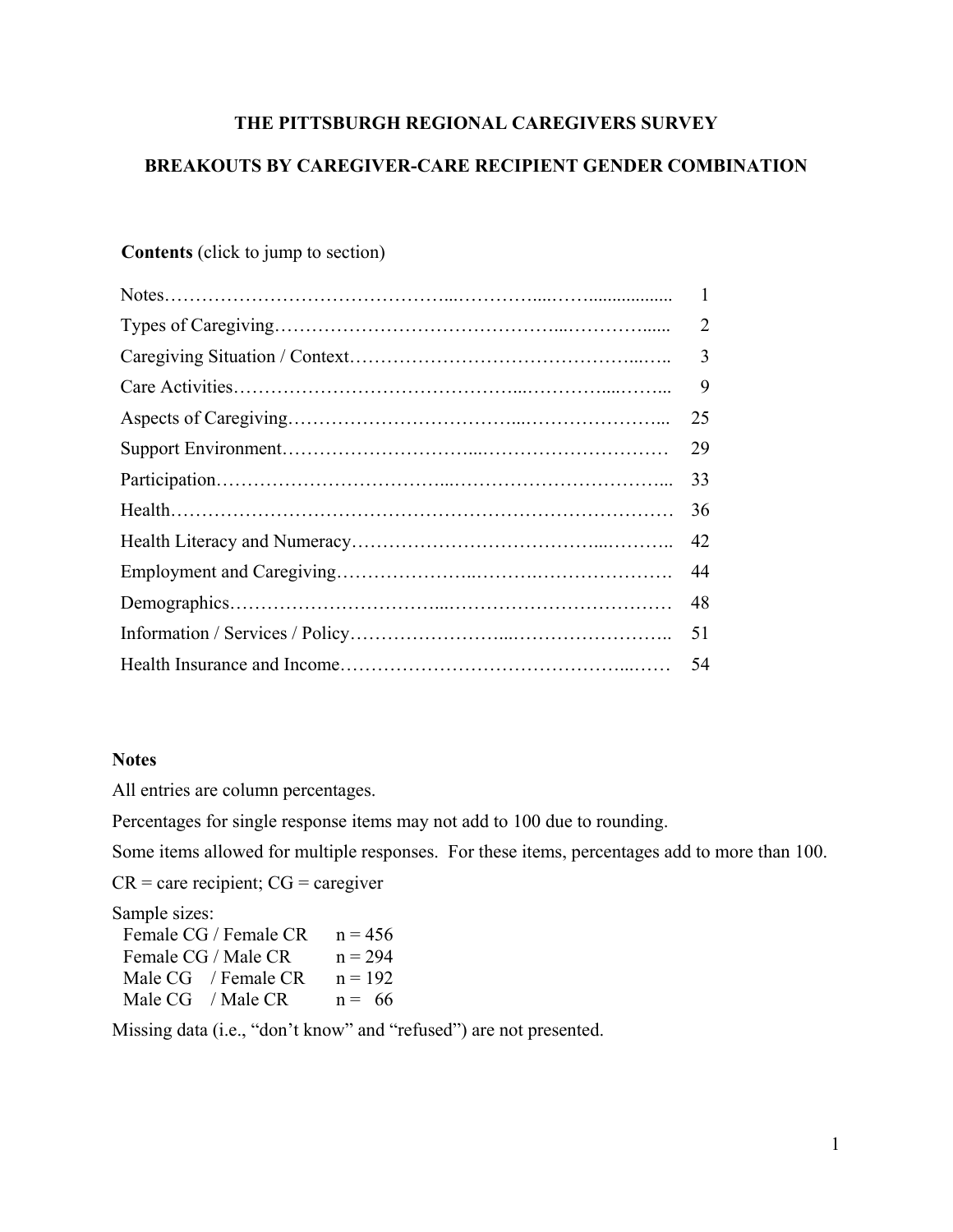## <span id="page-1-0"></span>**TYPES OF CAREGIVING**

SCRNPC. Do you currently help with PERSONAL CARE TASKS, such as bathing, dressing, grooming, eating, moving from bed to chair, or going to the toilet?

|     | Female $CG-$ | Female CG – | Male $CG-$ | Male $CG-$ |
|-----|--------------|-------------|------------|------------|
|     | Female CR    | Male CR     | Female CR  | Male CR    |
| Yes |              |             |            | 39         |
| No  |              |             |            |            |

SCRNHT. Do you currently help with HOUSEHOLD TASKS, such as shopping, managing personal finances, arranging for outside services, or providing transportation?

|     | Female $CG-$ | Female $CG -$ | Male $CG-$ | Male $CG-$ |  |
|-----|--------------|---------------|------------|------------|--|
|     | Female CR    | Male CR       | Female CR  | Male CR    |  |
| Yes |              | 98            |            | 99         |  |
| No  |              |               |            |            |  |

SCRNMNT. Do you currently help with MEDICAL OR NURSING TASKS, such as managing medications, changing dressing on wounds, or monitoring equipment like oxygen tanks?

|     | Female $CG-$ | Female $CG-$ | Male $CG-$ | Male $CG-$ |
|-----|--------------|--------------|------------|------------|
|     | Female CR    | Male CR      | Female CR  | Male CR    |
| Yes |              |              |            |            |
| No  | 38           |              | 46         | 49         |

*Respondents were required to say YES to at least one of the three questions above to qualify. These tables present the responses of the 1,008 respondents who qualified.*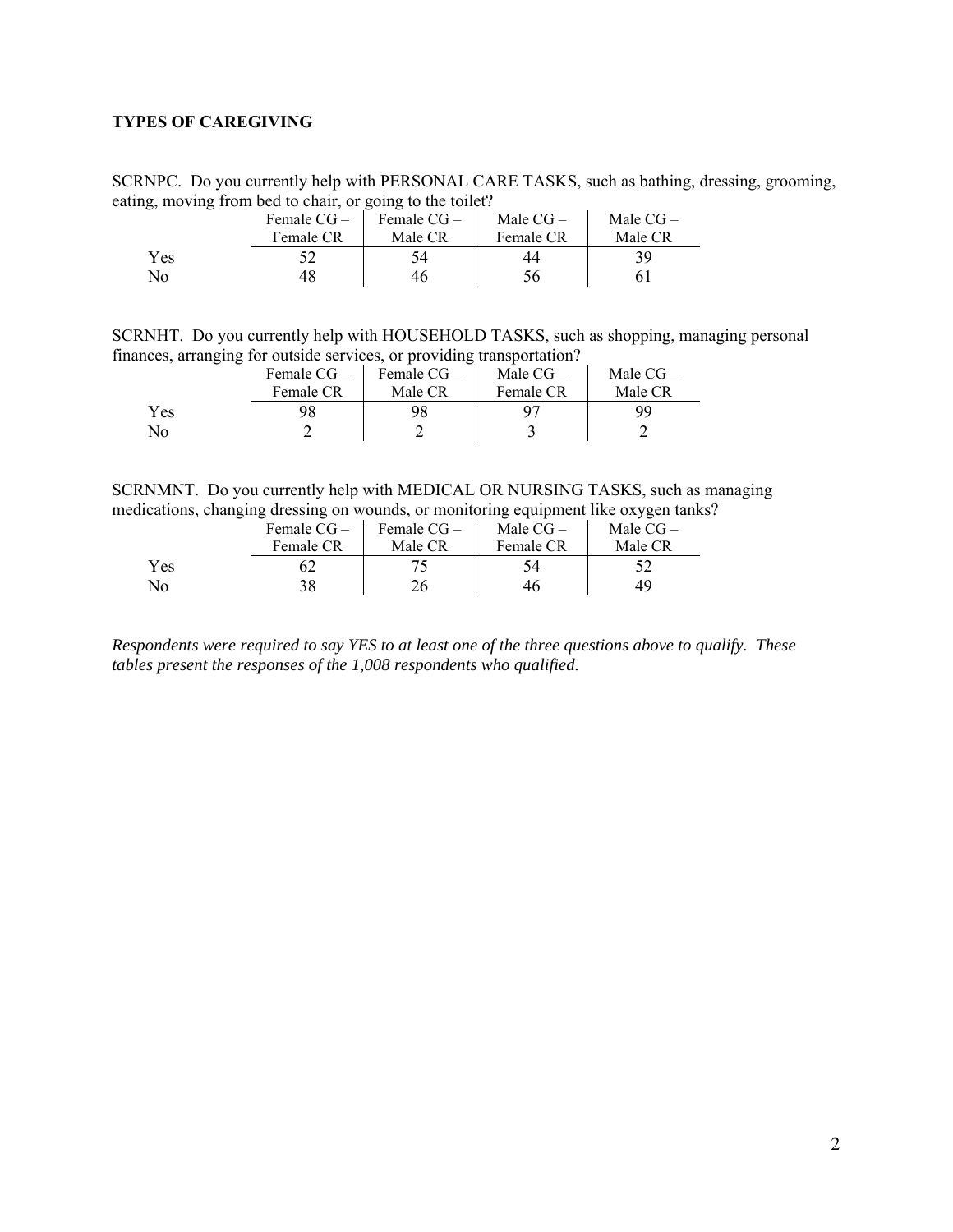## <span id="page-2-0"></span>**CAREGIVING SITUATION / CONTEXT**

QCS1. What is your relationship to the person you help with their personal care, routine household needs and/or medical/nursing tasks? Are you taking care of:

|                                  | Female $CG -$ | Female $CG -$ | Male $CG-$ | Male $CG-$ |
|----------------------------------|---------------|---------------|------------|------------|
|                                  | Female CR     | Male CR       | Female CR  | Male CR    |
| Your mother or mother-in-law     |               |               |            |            |
| Your father or father-in-law     |               | 27            |            | 65         |
| Your wife / partner              |               |               | 28         |            |
| Your husband / partner           |               |               |            |            |
| Your daughter or daughter-in-law |               |               |            |            |
| Your son or son-in-law           |               |               |            |            |
| Some other relative              | 18            |               |            | 21         |
| A non-relative                   |               |               |            |            |

QCS2. Is the person you care for:

|        | Female $CG-$ | Female $CG -$ | Male $CG-$ | Male $CG-$ |
|--------|--------------|---------------|------------|------------|
|        | Female CR    | Male CR       | Female CR  | Male CR    |
| Male   |              | 100           |            | 100        |
| Female | 100          |               | 100.       |            |

QCS4. How old is [he / she]? Your best estimate is fine. *(Results categorized for display.)*

|           | Female $CG -$ | Female $CG -$ | Male $CG-$ | Male $CG-$ |
|-----------|---------------|---------------|------------|------------|
|           | Female CR     | Male CR       | Female CR  | Male CR    |
| $50 - 64$ |               |               |            |            |
| $65 - 74$ |               | 28            | 20         |            |
| $75 - 84$ | 26            | 27            | 24         | 24         |
| $85 +$    |               | 26            |            | 49         |

QCS5. Where does [he/she] live?

|                                      | Female $CG -$ | Female $CG -$ | Male $CG-$ | Male $CG-$ |
|--------------------------------------|---------------|---------------|------------|------------|
|                                      | Female CR     | Male CR       | Female CR  | Male CR    |
| In your household $\rightarrow$ QCS9 | 28            | 65            |            | 33         |
| Within 20 minutes of your home       | 54            | 27            | 37         | 58         |
| Between 20 minutes and an hour from  | 14            |               |            |            |
| your home                            |               |               |            |            |
| One to two hours from your home      |               |               |            |            |
| More than two hours away             |               |               |            |            |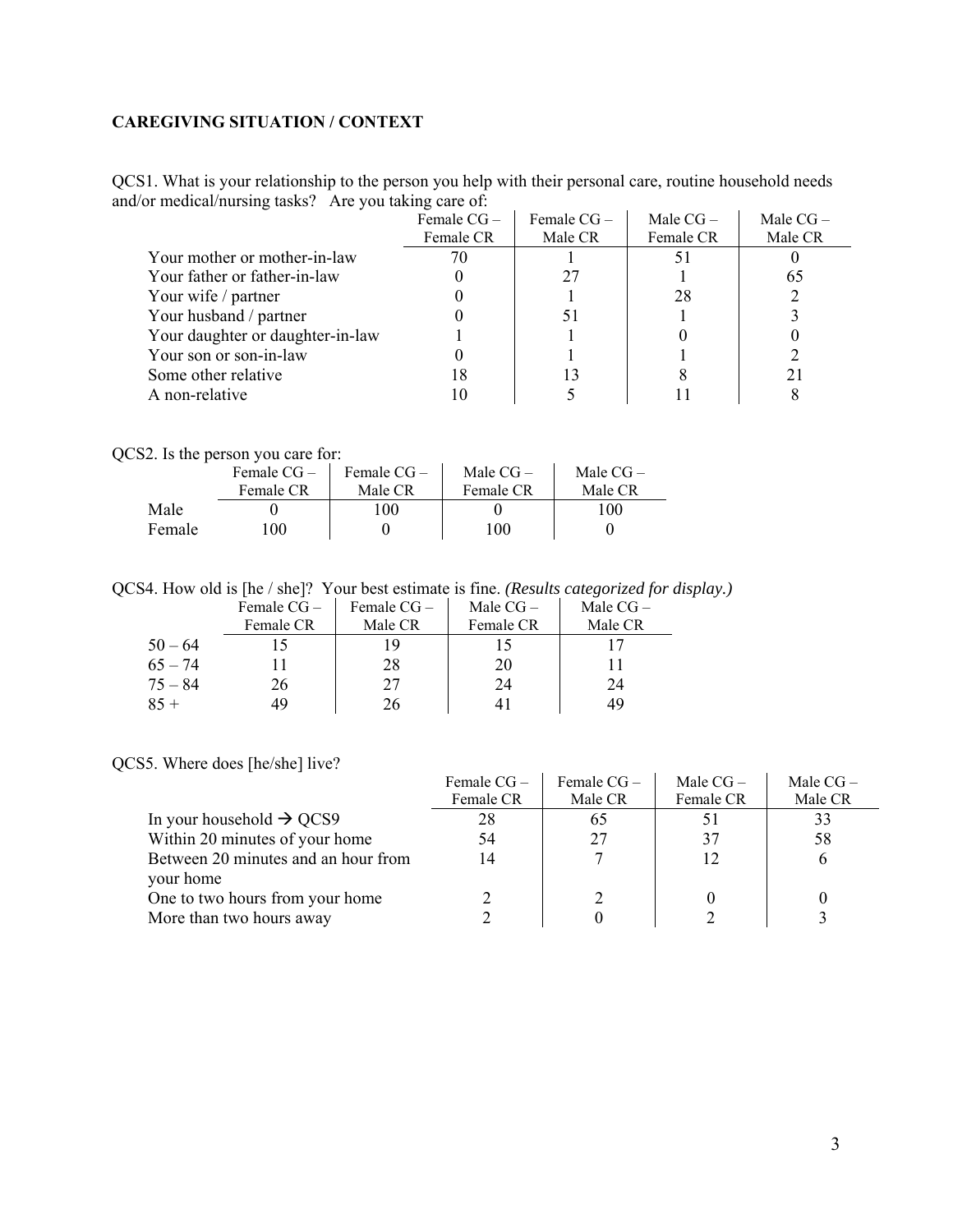|                                              | Female $CG -$ | Female $CG-$ | Male $CG-$ | Male $CG-$ |  |
|----------------------------------------------|---------------|--------------|------------|------------|--|
|                                              | Female CR     | Male CR      | Female CR  | Male CR    |  |
| His or her own home                          | 69            | 73           | 74         | 73         |  |
| Someone else's home $\rightarrow$ QCS9       |               |              | 10         |            |  |
| An independent living or retirement          | 14            |              | 8          |            |  |
| community                                    |               |              |            |            |  |
| In an assisted living facility where         |               |              | 8          |            |  |
| some care may be provided $\rightarrow$ QCS9 |               |              |            |            |  |
| Somewhere else                               |               |              |            |            |  |
|                                              |               |              |            |            |  |

QCS6. Which of the following best describes where [he/she] lives?

 *Note: Persons providing care to a CR in a nursing home were not eligible for the survey.* 

| QCS7. Does [he/she] live alone? |  |  |
|---------------------------------|--|--|
|                                 |  |  |

|     | Female $CG-$ | Female $CG-$ | Male $CG-$ | Male $CG-$ |
|-----|--------------|--------------|------------|------------|
|     | Female CR    | Male CR      | Female CR  | Male CR    |
| Yes |              | 63           |            |            |
| No  | 70           | 27           |            |            |

| QCS9. Does [he/she] need care because of a (multiple responses allowed therefore percentages add to |  |  |  |  |
|-----------------------------------------------------------------------------------------------------|--|--|--|--|
| more than 100)                                                                                      |  |  |  |  |

|                                                                 | Female $CG -$ | Female $CG -$ | Male $CG-$ | Male $CG-$ |
|-----------------------------------------------------------------|---------------|---------------|------------|------------|
|                                                                 | Female CR     | Male CR       | Female CR  | Male CR    |
| Short-term physical condition                                   |               | 12            |            |            |
| Long-term physical condition                                    | 75            | 80            | 79         | 80         |
| Emotional or mental health problem                              | 19            | 19            | 19         | 20         |
| Developmental or intellectual<br>disorder or mental retardation |               |               |            |            |
| Behavioral issue                                                | 6             | 11            |            |            |
| Memory problem                                                  | 43            | 45            | 39         | 38         |
| None of the above                                               |               |               |            |            |

QCS10. Does [he/she] suffer from Alzheimer's disease or other types of dementia?

|     | Female $CG-$ | Female $CG-$ | Male $CG-$ | Male $CG-$ |
|-----|--------------|--------------|------------|------------|
|     | Female CR    | Male CR      | Female CR  | Male CR    |
| Yes |              |              |            |            |
| No  |              | 78           |            | 80         |

Has a doctor ever told [him / her] that [he / she] had...

QCS11. a heart attack or myocardial infarction?

|     | Female $CG-$ | Female $CG-$ | Male $CG-$ | Male $CG-$ |
|-----|--------------|--------------|------------|------------|
|     | Female CR    | Male CR      | Female CR  | Male CR    |
| Yes |              |              |            |            |
| No. |              |              |            | 78         |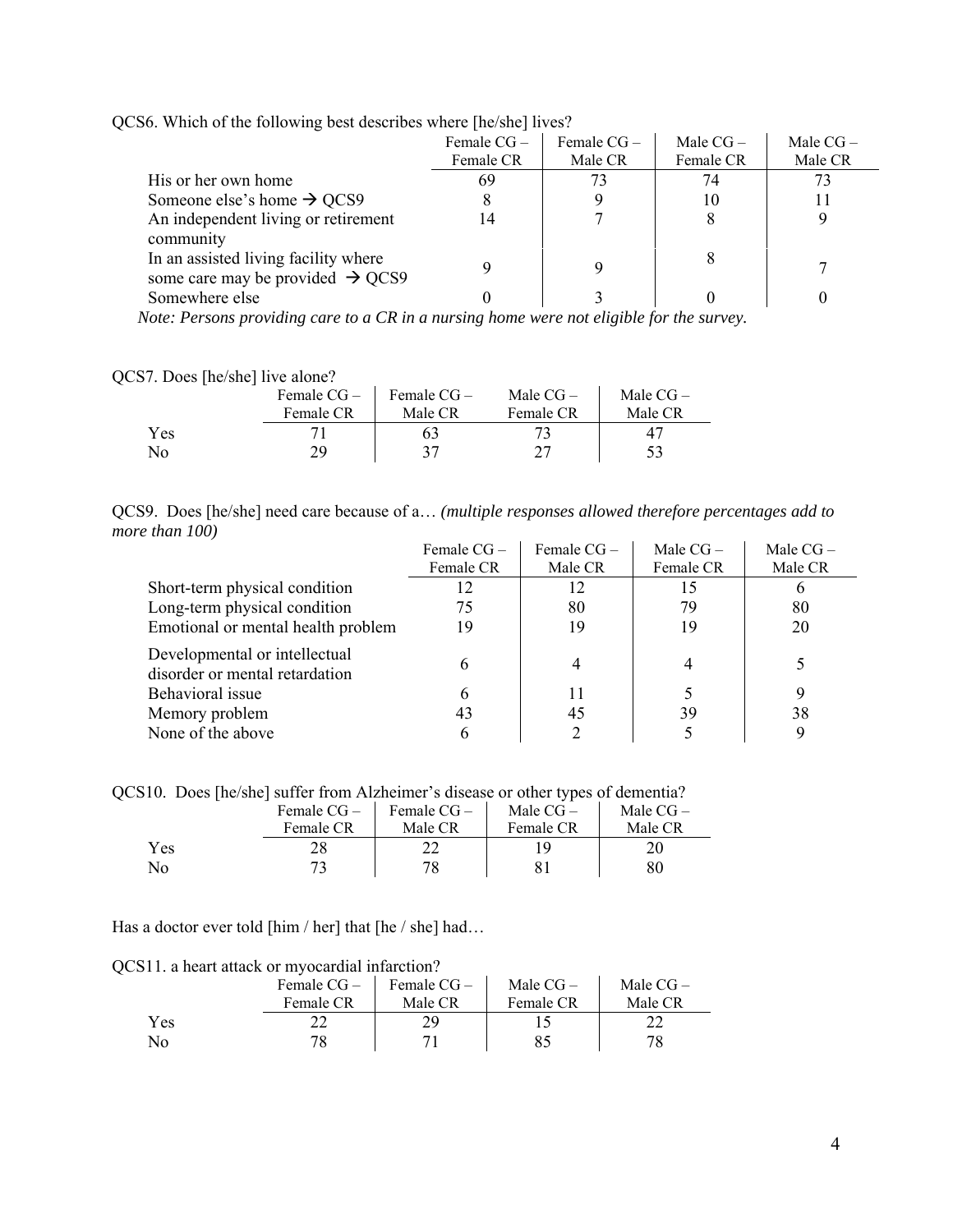| QCS12. any other heart disease including angina or congestive heart failure? |  |
|------------------------------------------------------------------------------|--|
|                                                                              |  |

|     | Female $CG-$ | Female $CG -$ | Male $CG-$ | Male $CG-$ |
|-----|--------------|---------------|------------|------------|
|     | Female CR    | Male CR       | Female CR  | Male CR    |
| Yes |              |               |            |            |
| No  |              |               | 70         |            |

## QCS13. high blood pressure or hypertension?

|     | Female $CG-$ | Female $CG-$ | Male $CG-$ | Male $CG-$ |
|-----|--------------|--------------|------------|------------|
|     | Female CR    | Male CR      | Female CR  | Male CR    |
| Yes | 68           | 69           |            | 49         |
| No  |              |              | 39         |            |

## QCS14. arthritis?

|     | Female $CG-$ | Female $CG -$ | Male $CG-$ | Male $CG-$ |
|-----|--------------|---------------|------------|------------|
|     | Female CR    | Male CR       | Female CR  | Male CR    |
| Yes |              |               |            | 40         |
| No  | רר           |               |            | 60         |

## QCS15. osteoporosis or thinning of the bones?

|     | Female $CG-$ | Female CG- | Male $CG-$ | Male $CG-$ |
|-----|--------------|------------|------------|------------|
|     | Female CR    | Male CR    | Female CR  | Male CR    |
| Yes |              |            |            |            |
| No  |              |            |            | 86         |

## QCS16. diabetes?

| 16. diabetes? |              |            |            |            |
|---------------|--------------|------------|------------|------------|
|               | Female $CG-$ | Female CG- | Male $CG-$ | Male $CG-$ |
|               | Female CR    | Male CR    | Female CR  | Male CR    |
| Yes           |              | 36.        |            |            |
| No            |              | 64         |            |            |

QCS17. lung disease, such as emphysema, asthma, or chronic bronchitis?

|             | Female $CG-$ | Female $CG-$ | Male $CG-$ | Male $CG-$ |
|-------------|--------------|--------------|------------|------------|
|             | Female CR    | Male CR      | Female CR  | Male CR    |
| <b>Yes</b>  |              |              |            |            |
| $\rm N_{O}$ |              |              | 83         |            |

## QCS18. cancer?

|     | Female $CG-$ | Female $CG-$ | Male $CG-$ | Male $CG-$ |
|-----|--------------|--------------|------------|------------|
|     | Female CR    | Male CR      | Female CR  | Male CR    |
| Yes |              |              |            |            |
| No. |              | 68           |            |            |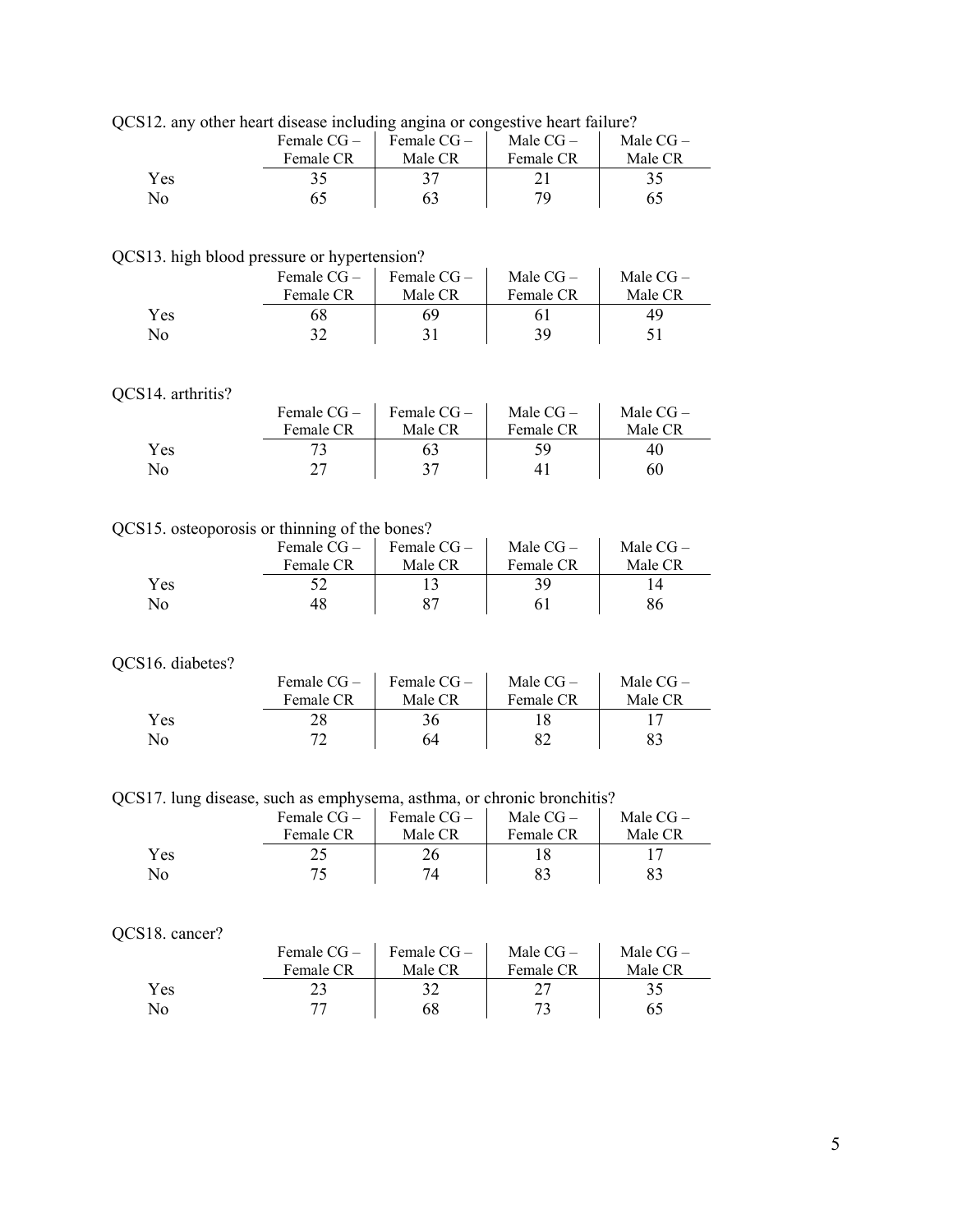|  | QCS18a. a stroke? |
|--|-------------------|
|--|-------------------|

|                | Female $CG-$ | Female $CG-$ | Male $CG-$ | Male $CG-$ |
|----------------|--------------|--------------|------------|------------|
|                | Female CR    | Male CR      | Female CR  | Male CR    |
| Yes            |              |              |            |            |
| N <sub>0</sub> |              |              |            | 79         |

QCS19. serious difficulty seeing?

|     | Female $CG-$ | Female $CG-$ | Male $CG-$ | Male $CG-$ |
|-----|--------------|--------------|------------|------------|
|     | Female CR    | Male CR      | Female CR  | Male CR    |
| Yes |              |              |            |            |
| No  |              |              | 74         |            |

## QCS20. serious difficulty hearing?

|     | Female $CG-$ | Female $CG-$ | Male $CG-$ | Male $CG-$ |
|-----|--------------|--------------|------------|------------|
|     | Female CR    | Male CR      | Female CR  | Male CR    |
| Yes |              |              |            | 46         |
| No. |              | 59           | 68         | 54         |

In the last month has [he / she] used…

QCS22A. glasses or other vision aids such as a magnifying glass?

|     | Female $CG -$ | Female $CG-$ | Male $CG-$ | Male $CG-$ |
|-----|---------------|--------------|------------|------------|
|     | Female CR     | Male CR      | Female CR  | Male CR    |
| Yes |               |              |            |            |
| No  |               |              |            |            |

## QCS22B. a hearing aid?

|     | Female $CG-$ | Female $CG-$ | Male $CG-$ | Male $CG-$ |
|-----|--------------|--------------|------------|------------|
|     | Female CR    | Male CR      | Female CR  | Male CR    |
| Yes |              |              |            | 29         |
| No  |              |              | 88         |            |

## QCS22C. a cane?

|     | Female $CG-$ | Female CG – | Male $CG-$ | Male $CG-$ |
|-----|--------------|-------------|------------|------------|
|     | Female CR    | Male CR     | Female CR  | Male CR    |
| Yes |              |             |            | 44         |
| No  | 58           | 59          |            | 56         |

## QCS22D. a walker?

|     | Female $CG-$ | Female $CG-$ | Male $CG-$ | Male $CG-$ |
|-----|--------------|--------------|------------|------------|
|     | Female CR    | Male CR      | Female CR  | Male CR    |
| Yes | 49           | 33           |            |            |
| No  |              |              | 56         | 49         |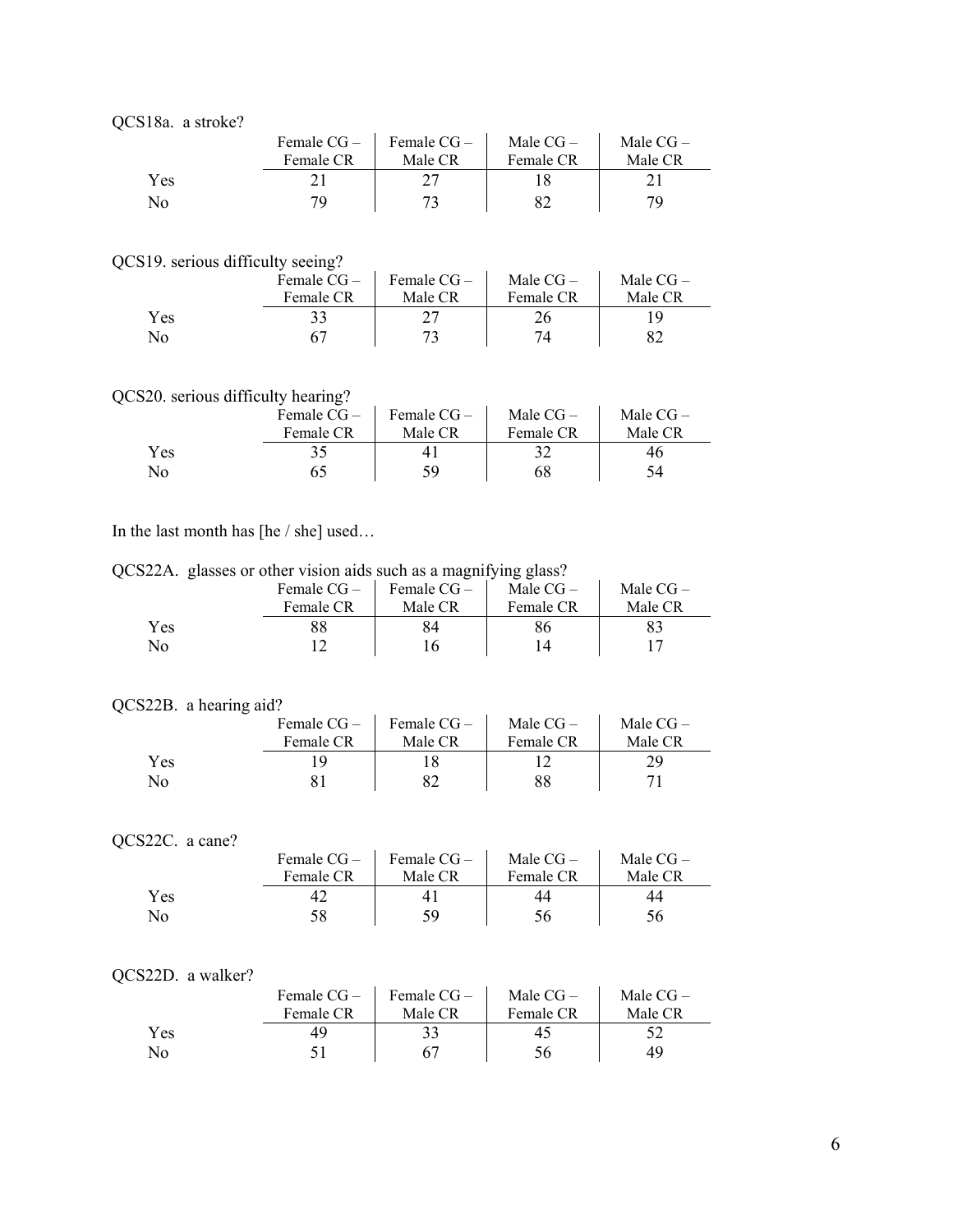|  | OCS22E. a wheelchair? |
|--|-----------------------|
|--|-----------------------|

|     | Female $CG-$ | Female $CG-$ | Male $CG-$ | Male $CG-$ |
|-----|--------------|--------------|------------|------------|
|     | Female CR    | Male CR      | Female CR  | Male CR    |
| Yes |              |              |            |            |
| No  |              | 68           | 68         | 68         |

#### QCS22F. a scooter?

| $221.$ a subtract $\Gamma$ |            |             |            |            |
|----------------------------|------------|-------------|------------|------------|
|                            | Female CG- | Female CG – | Male $CG-$ | Male $CG-$ |
|                            | Female CR  | Male CR     | Female CR  | Male CR    |
| Yes                        |            |             |            |            |
| N <sub>0</sub>             |            | 90          | 92         |            |

QCS22G. a reacher or grabber to pick things up more easily?

|     | Female CG – | Female $CG-$ | Male $CG-$ | Male $CG-$ |
|-----|-------------|--------------|------------|------------|
|     | Female CR   | Male CR      | Female CR  | Male CR    |
| Yes | 36          |              |            | 24         |
| Nо  | 64          | 68           | 66         | 76         |

| QCS22H. special items to help with dressing, such as button hooks or clothes that are designed to get on |  |  |  |  |  |  |  |  |
|----------------------------------------------------------------------------------------------------------|--|--|--|--|--|--|--|--|
| and off easily?                                                                                          |  |  |  |  |  |  |  |  |

|                | Female $CG-$ | Female CG- | Male $CG-$ | Male $CG-$ |
|----------------|--------------|------------|------------|------------|
|                | Female CR    | Male CR    | Female CR  | Male CR    |
| Yes            |              |            |            |            |
| N <sub>0</sub> |              |            |            | 80         |

QCS22I. adaptive utensils to help to eat or cut food? IF NEEDED: Adapted utensils include things like easy-to-grip silverware, knives that rock, and plates with high sides.

|     | Female CG – | Female $CG-$ | Male $CG-$ | Male $CG-$ |  |
|-----|-------------|--------------|------------|------------|--|
|     | Female CR   | Male CR      | Female CR  | Male CR    |  |
| Yes |             |              |            |            |  |
| No  | 96          | 92           | 96         | 94         |  |

QCS23. Does the CR's residence have features to make it easier for older adults such as a railing or a ramp, grab bars in the bathroom, a seat for the shower or tub, or an emergency call system?

|                               | Female $CG-$ | Female $CG-$ | Male $CG-$ | Male $CG-$ |
|-------------------------------|--------------|--------------|------------|------------|
|                               | Female CR    | Male CR      | Female CR  | Male CR    |
| <b>Yes</b>                    |              |              |            | 80         |
| No $\rightarrow$ next section |              |              |            |            |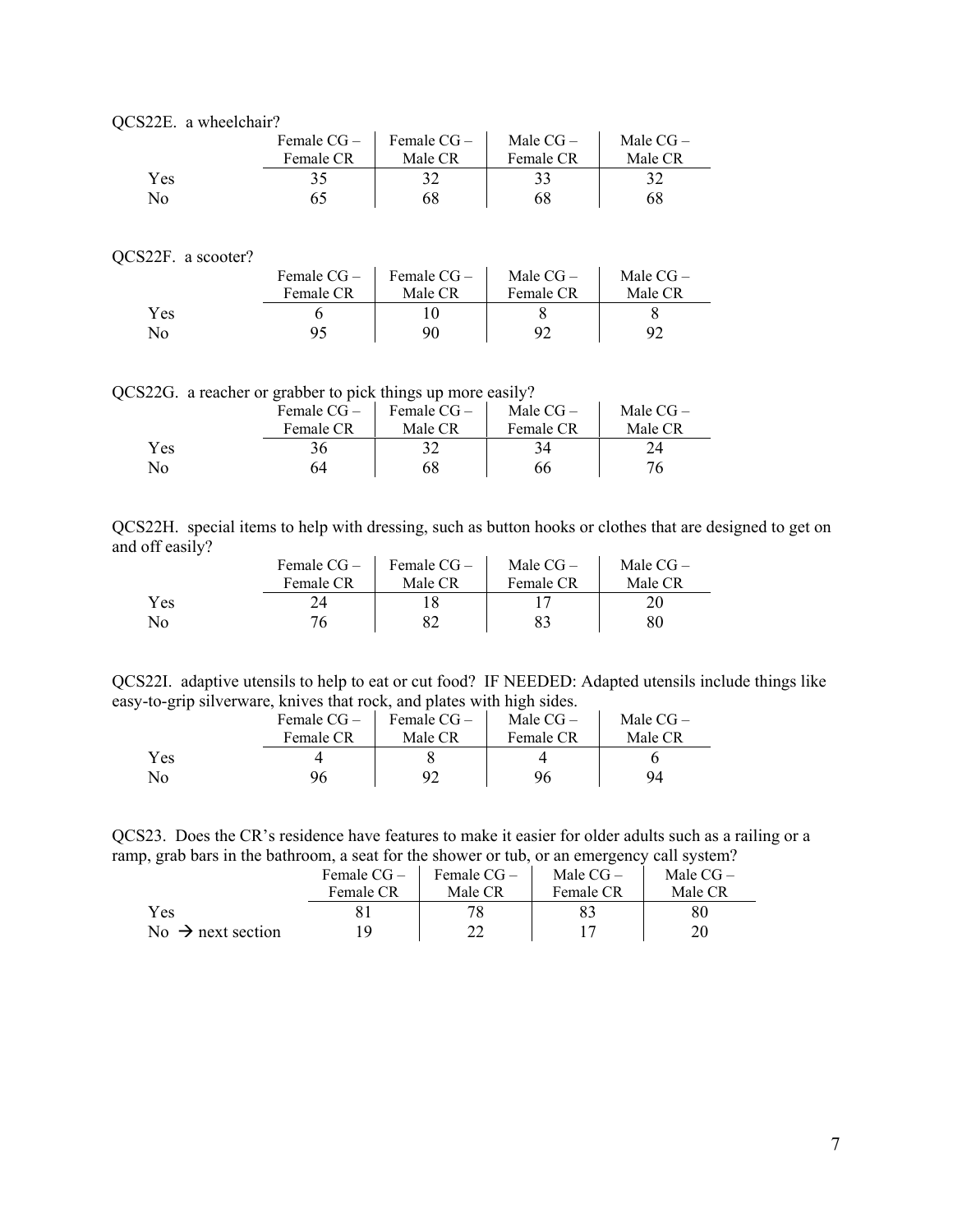|                              | Female $CG-$ | Female $CG-$ | Male $CG-$ | Male $CG-$ |
|------------------------------|--------------|--------------|------------|------------|
|                              | Female CR    | Male CR      | Female CR  | Male CR    |
| A railing or ramp            | 62           |              | 62         |            |
| Grab bars in the bathroom    | 82           |              | 72         | 85         |
| A seat for the shower or tub | 74           |              | 64         | 70         |
| An emergency call system     | 50           | 28           | 48         | 43         |
| Other                        | 35           |              |            |            |

QCS24. Which of these features does the CR's residence have? *(multiple responses accepted)*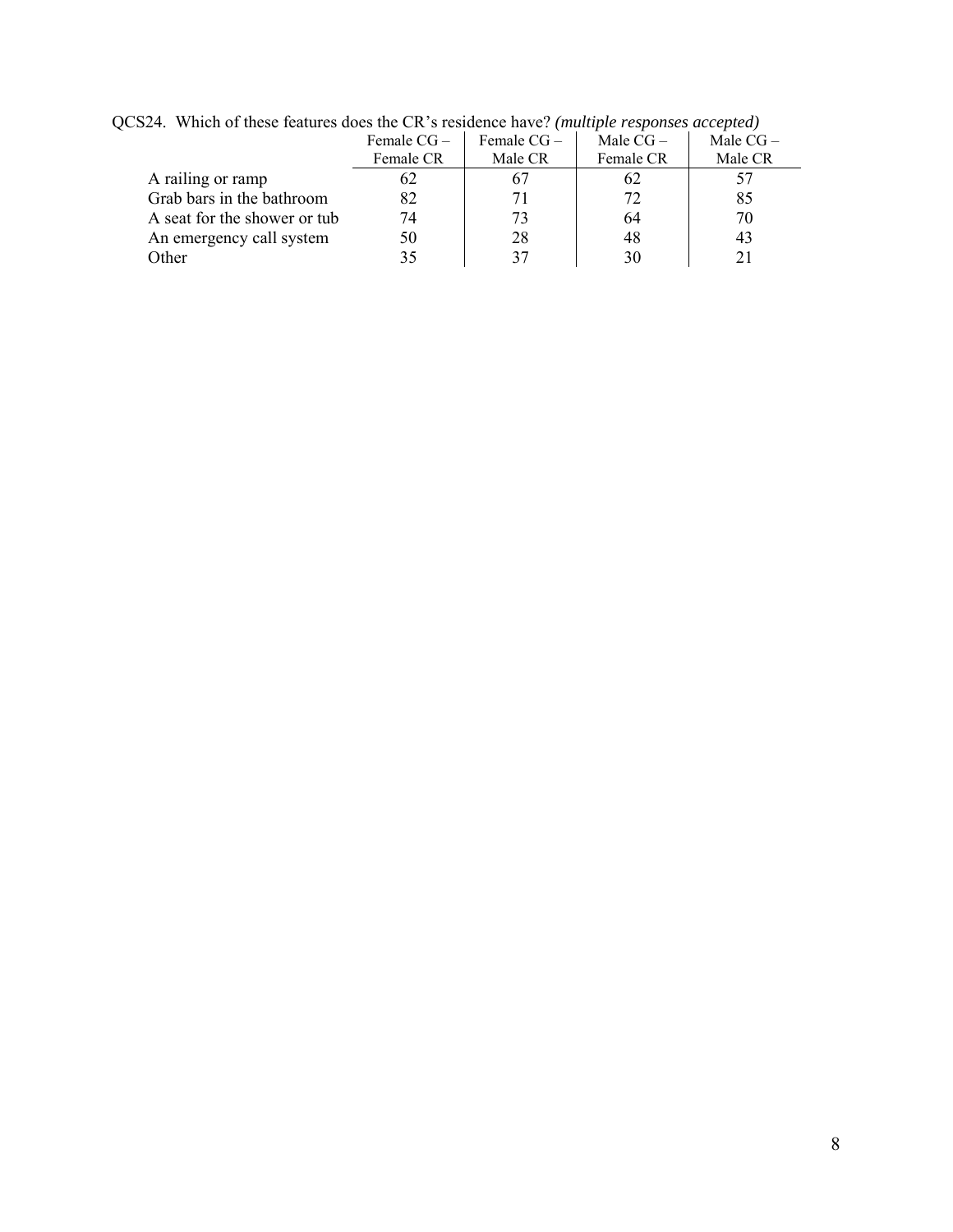### <span id="page-8-0"></span>**CARE ACTIVITIES**

*Caregivers of persons living in assisted living were not asked QCA1 through QCA4B if they indicated they did not help the care recipient with household tasks (household tasks screener question SCRNHT).* 

QCA1PRE. Next we have a few questions about CR's needs for assistance and ways you may have helped CR in the last month because of [his/her] health and functioning. Let's start with chores you may do around CR's home. This includes laundry, cleaning, or making hot meals.

QCA1. In the last month, how often did [he/she] need help with laundry, cleaning, or making hot meals due to poor health and functioning?

|                                                                                   | Female $CG-$ | Female $CG -$ | Male $CG -$ | Male $CG-$ |
|-----------------------------------------------------------------------------------|--------------|---------------|-------------|------------|
|                                                                                   | Female CR    | Male CR       | Female CR   | Male CR    |
| Every day                                                                         | 48           | 60            | 44          |            |
| Most days                                                                         | 14           | 14            | 18          | 29         |
| Some days                                                                         | 22           | 12            | 25          | 22         |
| Rarely                                                                            |              |               |             |            |
| Never $\rightarrow$ QCA2                                                          |              |               |             |            |
| Does not do, but not because of poor<br>health and functioning $\rightarrow$ QCA2 |              |               |             |            |

QCA1A. In the last month, how often did you help CR with laundry, cleaning, or making hot meals or do these chores for [him/her]?

|           | Female $CG -$ | Female $CG -$ | Male $CG-$ | Male $CG-$ |
|-----------|---------------|---------------|------------|------------|
|           | Female CR     | Male CR       | Female CR  | Male CR    |
| Every day | 32            | 59            | 36         |            |
| Most days |               | 16            | 19         | 24         |
| Some days | 35            | 18            | 31         | 45         |
| Rarely    |               |               |            |            |
| Never     |               |               |            |            |

QCA1B. Does anyone else help CR with laundry, cleaning, or making hot meals or do these chores for [him/her]? *(Unpaid and paid could be both be selected therefore percentages may add to more than 100)* 

|                                               | Female $CG-$<br>Female CR | Female $CG-$<br>Male CR | Male $CG-$<br>Female CR | Male $CG-$<br>Male CR |
|-----------------------------------------------|---------------------------|-------------------------|-------------------------|-----------------------|
| Yes, another unpaid family<br>member / friend | 62                        | 35                      | 48                      |                       |
| Yes, a paid helper                            | 27                        | 18                      | 24                      | 24                    |
| No                                            | 24                        | 53                      | 37                      |                       |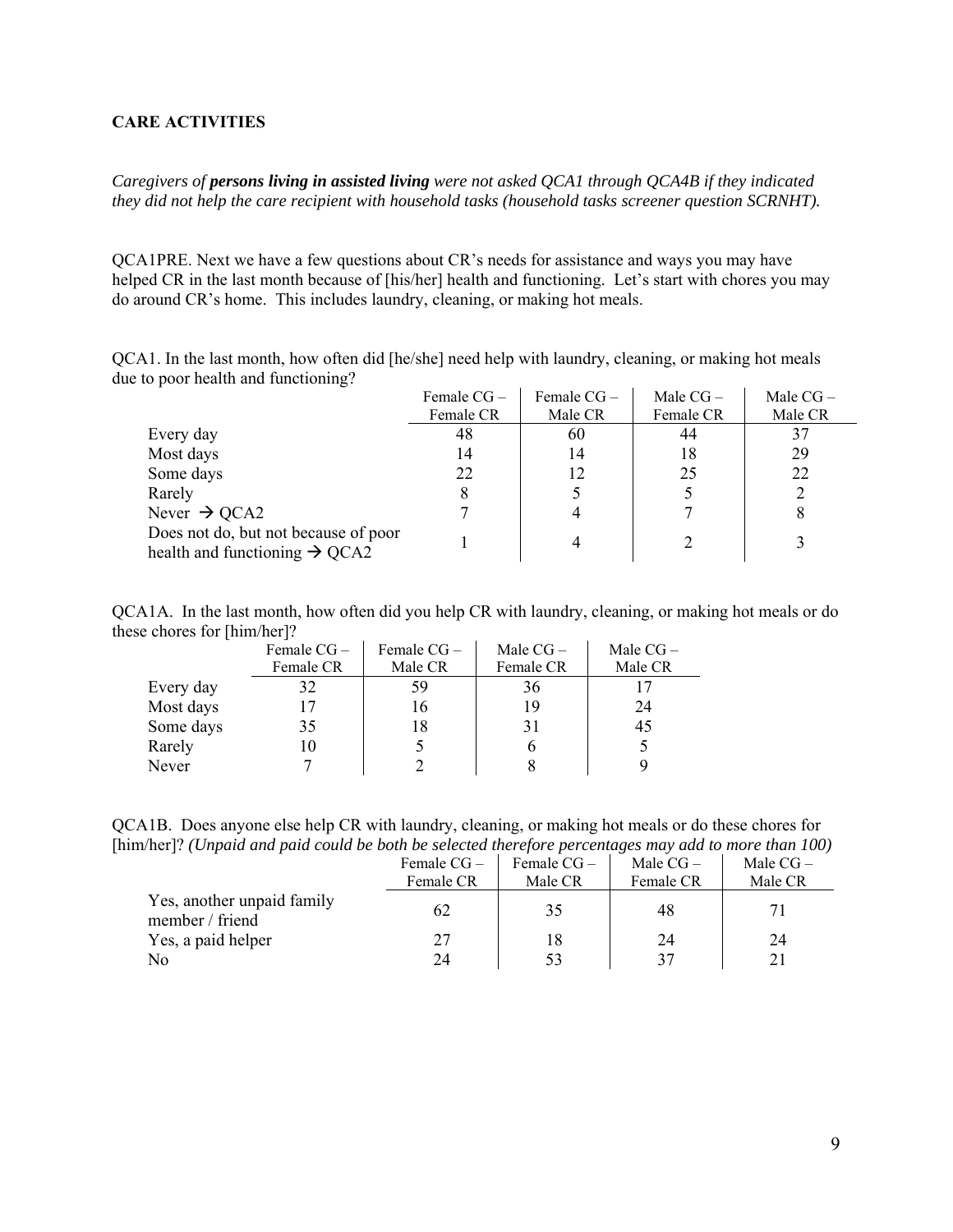|                                                                                   | Female $CG-$ | Female $CG -$ | Male $CG-$ | Male $CG-$ |
|-----------------------------------------------------------------------------------|--------------|---------------|------------|------------|
|                                                                                   | Female CR    | Male CR       | Female CR  | Male CR    |
| Every day                                                                         | 41           | 43            | 38         | 38         |
| Most days                                                                         |              |               | 25         | 26         |
| Some days                                                                         | 27           | 20            | 23         | 18         |
| Rarely                                                                            | 8            | 8             | 8          |            |
| Never $\rightarrow$ QCA3                                                          |              |               |            |            |
| Does not do, but not because of poor<br>health and functioning $\rightarrow$ QCA3 |              |               |            |            |

QCA2. In the last month, how often did [he/she] need help with shopping for groceries or personal items due to poor health and functioning?

QCA2A. In the last month, how often did you shop with CR for groceries or personal items or do [his/her] shopping for [him/her]?

|           | Female $CG -$ | Female $CG -$ | Male $CG-$ | Male $CG-$ |
|-----------|---------------|---------------|------------|------------|
|           | Female CR     | Male CR       | Female CR  | Male CR    |
| Every day | 22            | 34            | 22         |            |
| Most days | 19            | 25            | 24         | 21         |
| Some days | 39            | 31            | 34         | 39         |
| Rarely    | 13            |               |            |            |
| Never     |               |               |            |            |

QCA2B. Does anyone else help CR with shopping for groceries or personal items? *(Unpaid and paid could be both be selected)* 

|                                               | Female $CG-$ | Female $CG-$ | Male $CG-$ | Male $CG-$ |
|-----------------------------------------------|--------------|--------------|------------|------------|
|                                               | Female CR    | Male CR      | Female CR  | Male CR    |
| Yes, another unpaid family<br>member / friend | 6 I          | 36           | 53         | 70         |
| Yes, a paid helper                            |              |              |            |            |
| No                                            | 35           | 60           | 44         | 28         |

QCA3. In the last month, did CR need help with ordering medicines due to poor health and functioning?

|                                                                                   | Female $CG-$ | Female $CG-$ | Male $CG-$ | Male $CG-$ |
|-----------------------------------------------------------------------------------|--------------|--------------|------------|------------|
|                                                                                   | Female CR    | Male CR      | Female CR  | Male CR    |
| Yes                                                                               | 57           |              | 45         | 59         |
| $No \rightarrow QCA4$                                                             | 41           | 29           | 54         | 41         |
| Does not do, but not because of poor<br>health and functioning $\rightarrow$ QCA4 |              |              |            |            |

QCA3A. In the last month, did you ever help CR order [his/her] prescribed medicines or order these for [him/her]?

|     | Female $CG-$<br>Female CR | Female $CG-$<br>Male CR | Male $CG-$<br>Female CR | Male $CG-$<br>Male CR |
|-----|---------------------------|-------------------------|-------------------------|-----------------------|
| Yes |                           |                         | 66                      | 69                    |
| No  | 28                        |                         | 34                      |                       |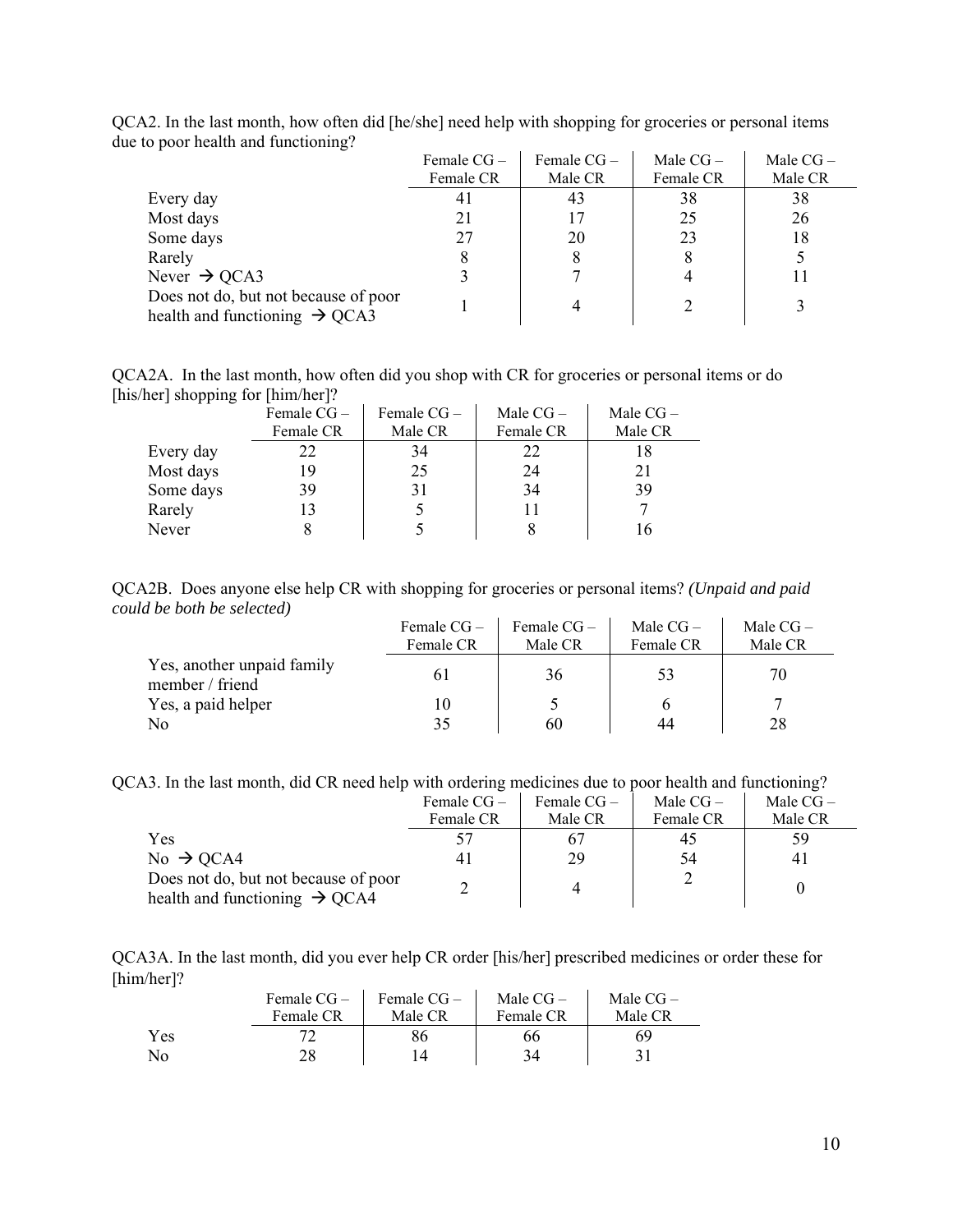|                                               | Female $CG-$<br>Female CR | Female $CG-$<br>Male CR | Male $CG-$<br>Female CR | Male $CG-$<br>Male CR |
|-----------------------------------------------|---------------------------|-------------------------|-------------------------|-----------------------|
|                                               |                           |                         |                         |                       |
| Yes, another unpaid family<br>member / friend | 38                        | 20                      | 44                      | 59                    |
| Yes, a paid helper                            |                           | h                       |                         |                       |
| N <sub>0</sub>                                | 49                        | 74                      | 52                      | 36                    |

QCA3B. Does anyone else help CR with ordering medicines? *(Unpaid and paid could be both be selected)*

QCA4. In the last month, did CR need help with handling bills or banking due to poor health and functioning?

|                                                                                   | Female $CG -$ | Female $CG -$ | Male $CG-$ | Male $CG-$ |
|-----------------------------------------------------------------------------------|---------------|---------------|------------|------------|
|                                                                                   | Female CR     | Male CR       | Female CR  | Male CR    |
| Yes                                                                               |               | 66            | 60         |            |
| $No \rightarrow QCA5$                                                             |               | 27            | 35         |            |
| Does not do, but not because of poor<br>health and functioning $\rightarrow$ QCA5 |               |               |            |            |

|  |  |  |  | QCA4A. In the last month, did you ever help CR with handling bills or banking or do this for [him/her]? |  |
|--|--|--|--|---------------------------------------------------------------------------------------------------------|--|
|  |  |  |  |                                                                                                         |  |

|     | Female $CG-$ | Female $CG-$ | Male $CG-$ | Male $CG-$ |
|-----|--------------|--------------|------------|------------|
|     | Female CR    | Male CR      | Female CR  | Male CR    |
| Yes |              |              |            |            |
| No  |              |              |            |            |

QCA4B. Does anyone else help CR with handling bills or banking? *(Unpaid and paid could be both be selected)*  $\bar{a}$  $\mathbf{r}$ 

|                                               | Female $CG-$ | Female $CG-$ | Male $CG-$ | Male $CG-$ |
|-----------------------------------------------|--------------|--------------|------------|------------|
|                                               | Female CR    | Male CR      | Female CR  | Male CR    |
| Yes, another unpaid family<br>member / friend | 44           | 26           | 48         | 58         |
| Yes, a paid helper                            |              |              |            |            |
| N <sub>0</sub>                                | 55           | 73           | 50         | 42         |

*Caregivers of persons living in assisted living were not asked QCA5 through QCA12C if they indicated they did not help the care recipient with personal care (personal care screener question SCRNPC).* 

QCA5PRE. Now, a few questions about personal care.

| QCA5. In the last month, how often did CR need help with eating due to poor health and functioning? |  |  |  |  |
|-----------------------------------------------------------------------------------------------------|--|--|--|--|
|-----------------------------------------------------------------------------------------------------|--|--|--|--|

|                          | Female $CG -$ | Female $CG-$ | Male $CG-$ | Male $CG-$ |
|--------------------------|---------------|--------------|------------|------------|
|                          | Female CR     | Male CR      | Female CR  | Male CR    |
| Every day                |               | 10           |            |            |
| Most days                |               |              |            |            |
| Some days                |               |              |            |            |
| Rarely                   |               |              |            |            |
| Never $\rightarrow$ QCA6 | 70            | 67           | 72         |            |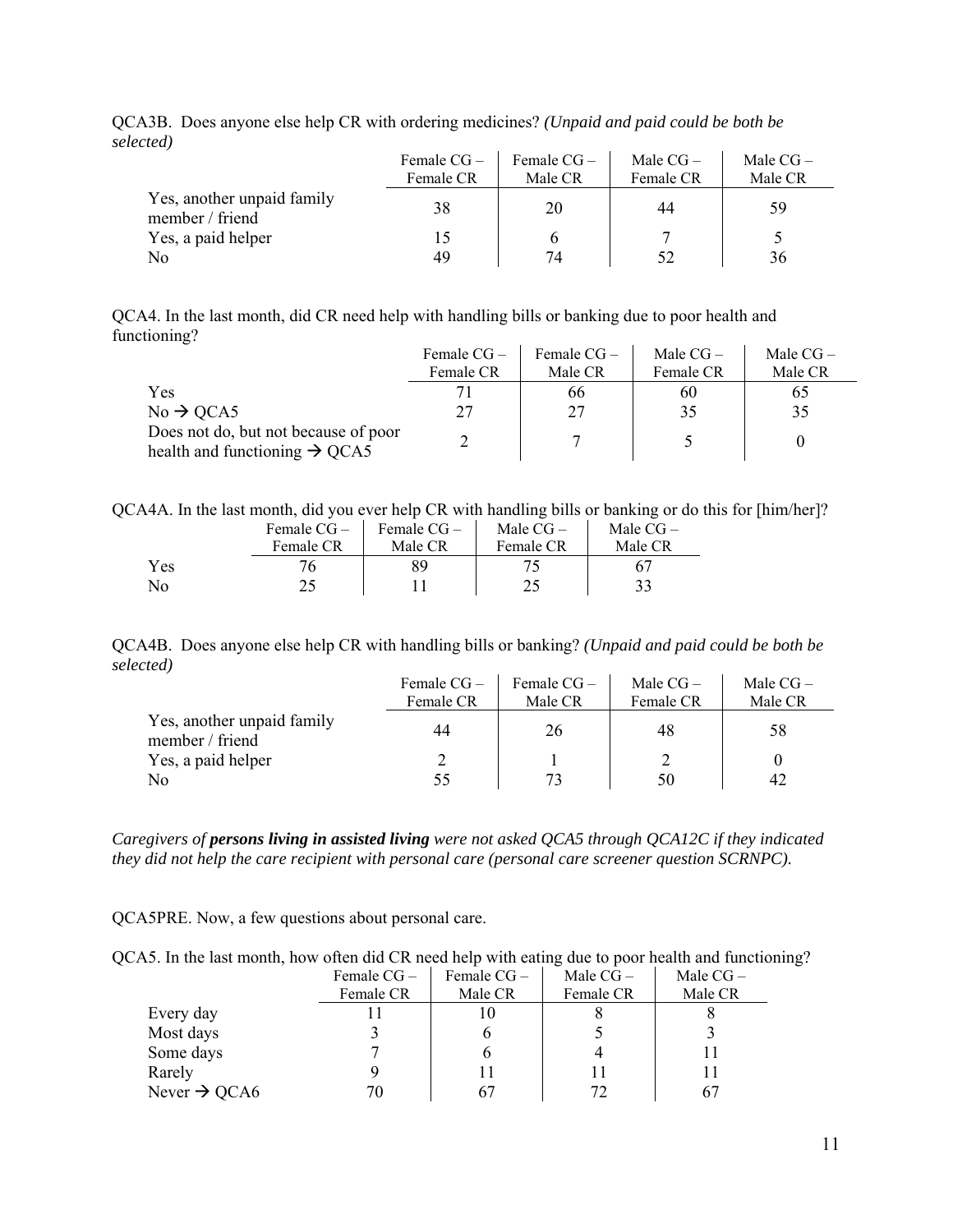|           | Female $CG-$ | Female $CG-$ | Male $CG-$ | Male $CG-$ |  |  |  |  |
|-----------|--------------|--------------|------------|------------|--|--|--|--|
|           | Female CR    | Male CR      | Female CR  | Male CR    |  |  |  |  |
| Every day | 22           | 33           |            |            |  |  |  |  |
| Most days |              | 12           | 15         | 14         |  |  |  |  |
| Some days | 32           | 19           | 25         | 19         |  |  |  |  |
| Rarely    | 22           | 23           | 29         | 29         |  |  |  |  |
| Never     |              |              |            | 24         |  |  |  |  |

QCA5A. In the last month, how often did you help [him/her] with eating?

QCA5B. Does anyone else help [him/her] with eating? *(Unpaid and paid could be both be selected)*

|                                               | Female $CG-$ | Female $CG-$ | Male $CG-$ | Male $CG-$ |
|-----------------------------------------------|--------------|--------------|------------|------------|
|                                               | Female CR    | Male CR      | Female CR  | Male CR    |
| Yes, another unpaid family<br>member / friend | 44           | 31           | 39         |            |
| Yes, a paid helper                            | 19           | 11           |            |            |
| N <sub>0</sub>                                | 45           | 62           | 50         | 14         |

| QCA6. In the last month, how often did CR need help with showering or bathing due to poor health and |  |  |  |
|------------------------------------------------------------------------------------------------------|--|--|--|
| functioning?                                                                                         |  |  |  |

|                          | Female $CG -$ | Female $CG -$ | Male $CG-$ | Male $CG-$ |
|--------------------------|---------------|---------------|------------|------------|
|                          | Female CR     | Male CR       | Female CR  | Male CR    |
| Every day                | 28            | 21            | 18         |            |
| Most days                |               |               | 12         |            |
| Some days                |               | 14            |            |            |
| Rarely                   |               |               |            | 13         |
| Never $\rightarrow$ QCA7 | 40            |               | 52         | 53         |

QCA6A. In the last month, how often did you help [him/her] with showering or bathing?

|           | Female $CG -$ | Female $CG -$ | Male $CG-$ | Male $CG-$ |
|-----------|---------------|---------------|------------|------------|
|           | Female CR     | Male CR       | Female CR  | Male CR    |
| Every day | 20            | 29            |            |            |
| Most days |               | 13            |            | 13         |
| Some days | 26            | 22            |            | 27         |
| Rarely    |               | 15            | 17         | 13         |
| Never     | 24            | 20            | 48         | 37         |

QCA6B. Does anyone else help [him/her] with showering or bathing? *(Unpaid and paid could be both be selected)*  $\mathbf{r}$  $\bar{a}$  $\bar{z}$ 

|                                               | Female $CG-$ | Female $CG-$ | Male $CG-$ | Male $CG-$ |
|-----------------------------------------------|--------------|--------------|------------|------------|
|                                               | Female CR    | Male CR      | Female CR  | Male CR    |
| Yes, another unpaid family<br>member / friend | 39           | 21           | 48         | 43         |
| Yes, a paid helper                            | 31           | 25           | 29         | 33         |
| No                                            | 36           | 60           | 33         | 37         |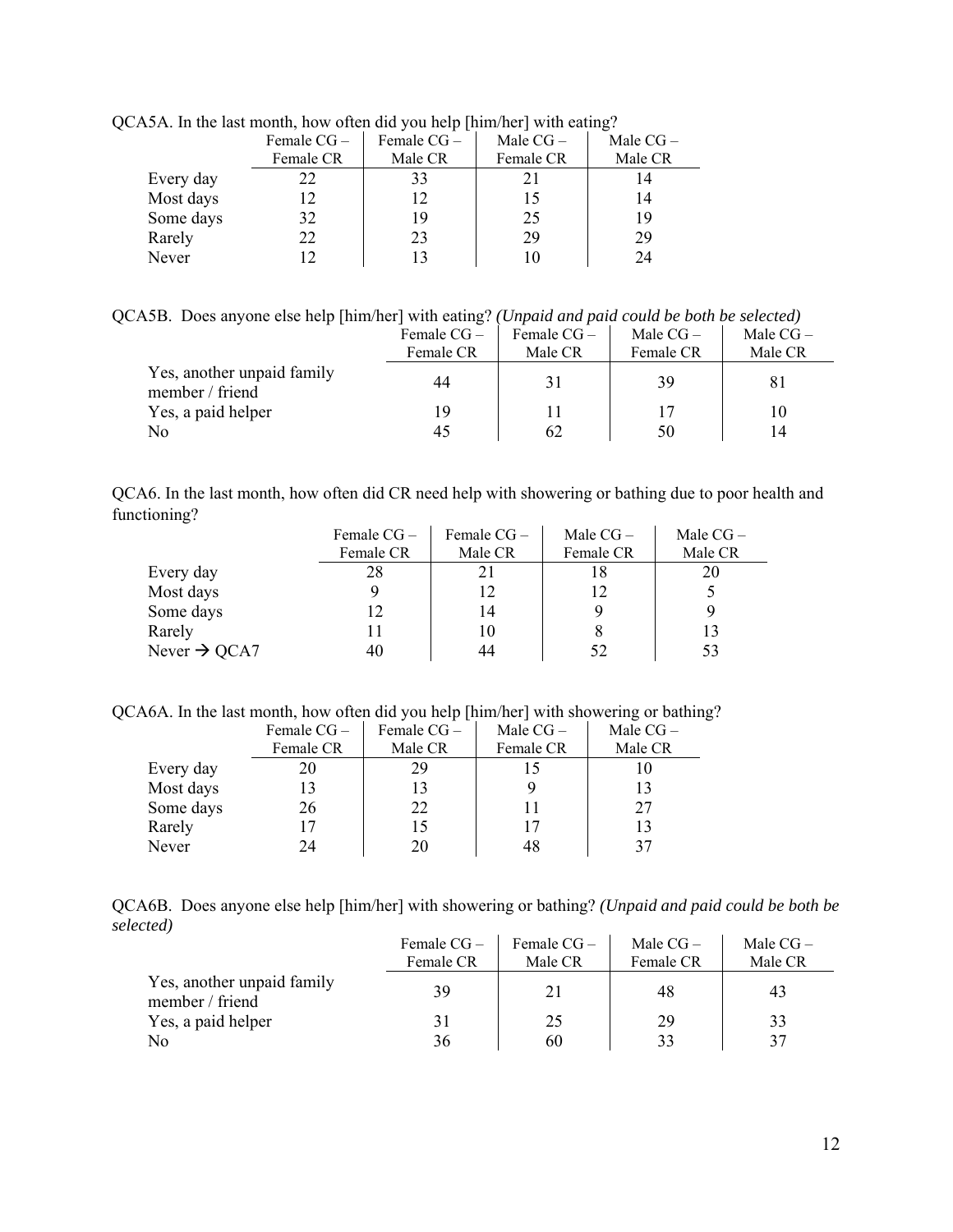|                          | Female $CG-$<br>Female CR | Female $CG-$<br>Male CR | Male $CG-$<br>Female CR | Male $CG-$<br>Male CR |
|--------------------------|---------------------------|-------------------------|-------------------------|-----------------------|
| Every day                | 23                        | 25                      | 23                      | 14                    |
| Most days                |                           |                         | O                       |                       |
| Some days                | 14                        |                         | 16                      | 20                    |
| Rarely                   | 14                        | 14                      | 9                       |                       |
| Never $\rightarrow$ QCA8 |                           | 36                      | 46                      | 48                    |

QCA7. In the last month, how often did CR need help with dressing or grooming due to poor health and functioning?

QCA7A. In the last month, how often did you help CR with dressing or grooming?

|           | Female $CG -$ | Female $CG -$ | Male $CG-$ | Male $CG-$ |
|-----------|---------------|---------------|------------|------------|
|           | Female CR     | Male CR       | Female CR  | Male CR    |
| Every day | 19            | 27            | 21         |            |
| Most days | 16            | 16            |            |            |
| Some days | 31            | 30            | 31         | 33         |
| Rarely    | 24            | 21            | 17         | 21         |
| Never     |               |               |            |            |

QCA7B. Does anyone else help [him/her] with dressing or grooming? *(Unpaid and paid could be both be selected)*

|                                               | Female $CG-$ | Female $CG-$ | Male $CG-$ | Male $CG-$ |
|-----------------------------------------------|--------------|--------------|------------|------------|
|                                               | Female CR    | Male CR      | Female CR  | Male CR    |
| Yes, another unpaid family<br>member / friend | 47           | 22           | 48         | 6 I        |
| Yes, a paid helper                            | 30           | 17           | 22         | 21         |
| N <sub>0</sub>                                | 34           | 66           | 41         | 30         |

QCA8. In the last month, how often CR need help with using the toilet due to poor health and functioning?  $\mathbf{r}$  $\mathcal{L}^{\mathcal{L}}$  $\mathcal{A}^{\mathcal{A}}$ 

|                          | Female $CG -$ | Female $CG-$ | Male $CG-$ | Male $CG-$ |
|--------------------------|---------------|--------------|------------|------------|
|                          | Female CR     | Male CR      | Female CR  | Male CR    |
| Every day                |               | 16           | 15         | I O        |
| Most days                |               |              |            |            |
| Some days                |               |              |            |            |
| Rarely                   |               |              | 12         |            |
| Never $\rightarrow$ QCA9 | 64            | 64           | 63         | 74         |

QCA8A. In the last month, how often did you help CR with using the toilet?

|           | Female $CG -$ | Female $CG -$ | Male $CG-$ | Male $CG-$ |
|-----------|---------------|---------------|------------|------------|
|           | Female CR     | Male CR       | Female CR  | Male CR    |
| Every day | 27            | 35            | 27         | 25         |
| Most days |               |               | 10         |            |
| Some days | 26            | 21            | 13         | 19         |
| Rarely    | 21            | 27            | 19         | 19         |
| Never     |               |               | 30         | 25         |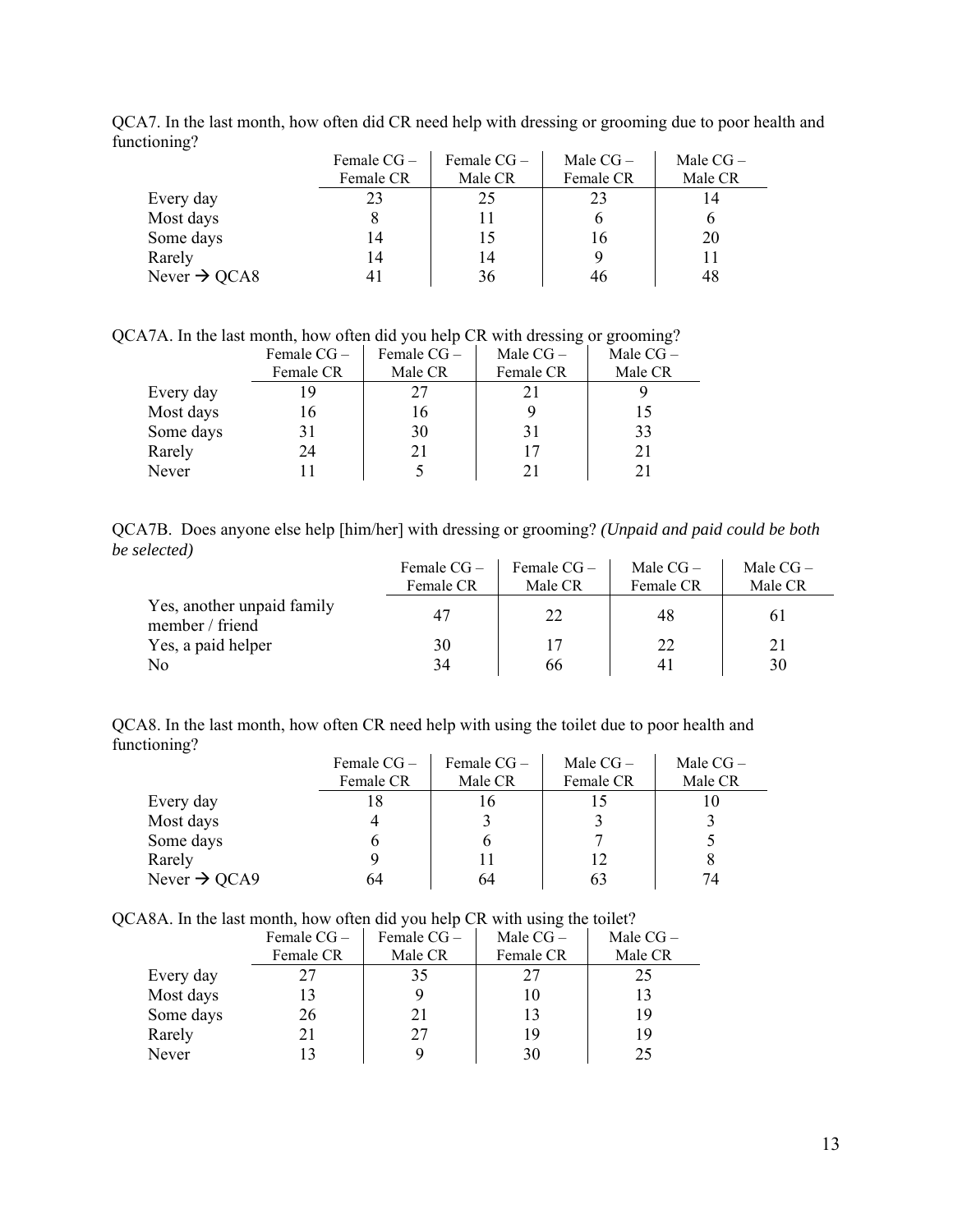|                                               | Female $CG-$<br>Female CR | Female $CG-$<br>Male CR | Male $CG-$<br>Female CR | Male $CG-$<br>Male CR |
|-----------------------------------------------|---------------------------|-------------------------|-------------------------|-----------------------|
| Yes, another unpaid family<br>member / friend | 51                        | 27                      | 58                      | 75                    |
| Yes, a paid helper                            |                           | 21                      | 24                      | 19                    |
| N <sub>0</sub>                                | 26                        | 59                      | 30                      | 19                    |

QCA8B. Does anyone else help [him/her] with using the toilet? *(Unpaid and paid could be both be selected)*

QCA9. In the last month, how often did CR need help getting in and out of bed due to poor health and functioning?

|                           | Female $CG -$ | Female $CG -$ | Male $CG-$ | Male $CG-$ |
|---------------------------|---------------|---------------|------------|------------|
|                           | Female CR     | Male CR       | Female CR  | Male CR    |
| Every day                 | 18            | 14            | 16         |            |
| Most days                 |               |               |            |            |
| Some days                 |               |               |            |            |
| Rarely                    | 12            | 15            | 14         | 13         |
| Never $\rightarrow$ QCA10 |               | 55            | 58         | 64         |

QCA9A. In the last month, how often did you help CR get in and out of bed?

|           | Female $CG -$ | Female $CG -$ | Male $CG-$ | Male $CG-$ |
|-----------|---------------|---------------|------------|------------|
|           | Female CR     | Male CR       | Female CR  | Male CR    |
| Every day |               | 22            | 28         |            |
| Most days |               |               |            |            |
| Some days | 23            | 24            | 22         | 30         |
| Rarely    | 32            | 31            | 25         | 30         |
| Never     |               | 14            |            | 26         |

QCA9B. Does anyone else help [him/her] get in and out of bed? *(Unpaid and paid could be both be selected)*  $\mathbf{r}$ 

|                                               | Female $CG-$ | Female $CG-$ | Male $CG-$ | Male $CG-$ |
|-----------------------------------------------|--------------|--------------|------------|------------|
|                                               | Female CR    | Male CR      | Female CR  | Male CR    |
| Yes, another unpaid family<br>member / friend | 57           | 28           | 46         | 57         |
| Yes, a paid helper                            | 34           | 13           | 17         |            |
| No                                            | 26           | 63           | 45         | 30         |

QCA10. In the last month, how often did CR need help getting around [his/her] home due to poor health and functioning?  $\frac{1}{1}$  $\mathbf{r}$ 

|                           | Female $CG -$ | Female $CG -$ | Male $CG-$ | Male $CG-$ |
|---------------------------|---------------|---------------|------------|------------|
|                           | Female CR     | Male CR       | Female CR  | Male CR    |
| Every day                 | 19            | 14            |            |            |
| Most days                 |               |               |            |            |
| Some days                 |               | 18            |            |            |
| Rarely                    | 16            | 18            | 19         | 16         |
| Never $\rightarrow$ QCA11 | 50            | 48            | 47         | 58         |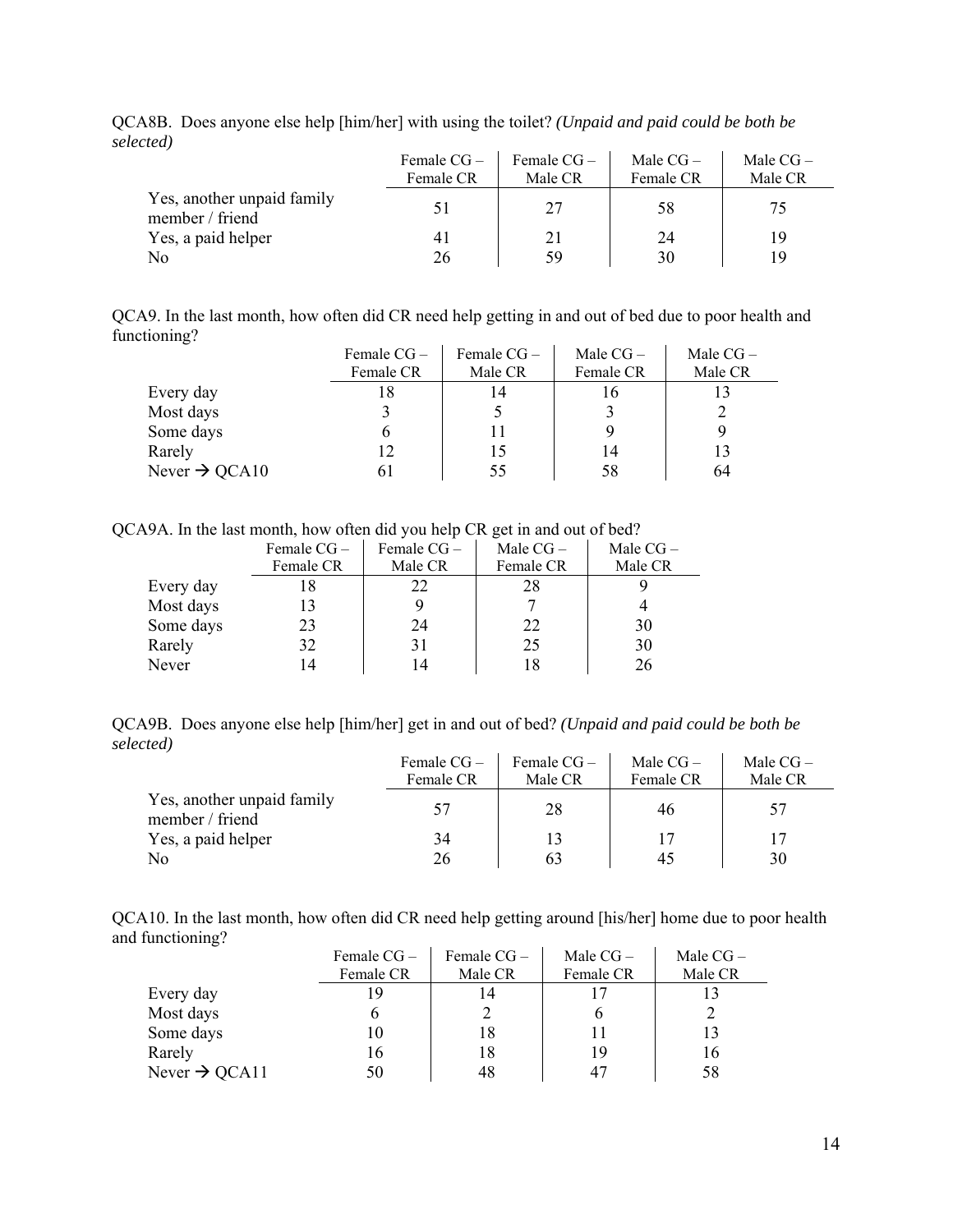|           | Female $CG -$ | Female $CG -$ | Male $CG-$ | Male $CG-$ |
|-----------|---------------|---------------|------------|------------|
|           | Female CR     | Male CR       | Female CR  | Male CR    |
| Every day |               | 22.           | 24         |            |
| Most days |               | 12            | 10         |            |
| Some days | 31            | 36            | 29         | 37         |
| Rarely    | 29            | 29            | 26         | 30         |
| Never     |               |               |            |            |

QCA10A. In the last month, how often did you help CR get around [his/her] home?

QCA10B. Does anyone else help [him/her] get around [his/her] home? *(Unpaid and paid could be both be selected)*

|                                               | Female $CG-$ | Female $CG-$ | Male $CG-$ | Male $CG-$ |
|-----------------------------------------------|--------------|--------------|------------|------------|
|                                               | Female CR    | Male CR      | Female CR  | Male CR    |
| Yes, another unpaid family<br>member / friend | 62           | 35           | 57         | 70         |
| Yes, a paid helper                            | 27           | 14           | 17         |            |
| No                                            | 26           | 55           | 36         | 26         |

QCA11. In the last month, how often did CR need help leaving [his/her] home to go outside due to poor health and functioning?

|                                         | Female $CG -$ | Female $CG -$ | Male $CG-$ | Male $CG-$ |
|-----------------------------------------|---------------|---------------|------------|------------|
|                                         | Female CR     | Male CR       | Female CR  | Male CR    |
| Every day                               | 27            | 21            | 23         | 23         |
| Most days                               | 13            | 10            | 10         |            |
| Some days                               | 20            | 17            | 21         | 23         |
| Rarely                                  | 12            | 12            | 19         | 17         |
| Never $\rightarrow$ skip logic prior to | 29            | 40            | 27         | 28         |
| QCA12A                                  |               |               |            |            |

QCA11A. In the last month, how often did you help CR leave [his/her] home to go outside?

|           | Female $CG -$ | Female $CG -$ | Male $CG-$ | Male CG- |
|-----------|---------------|---------------|------------|----------|
|           | Female CR     | Male CR       | Female CR  | Male CR  |
| Every day | 16            | 29            | 22         |          |
| Most days | 20            | 13            | 15         |          |
| Some days | 40            | 35            | 33         | 44       |
| Rarely    | 16            | 22            | 22         |          |
| Never     |               |               |            |          |

|                      | QCA11B. Does anyone else help [him/her] leave [his/her] home to go outside? (Unpaid and paid could |  |  |  |  |
|----------------------|----------------------------------------------------------------------------------------------------|--|--|--|--|
| be both be selected) |                                                                                                    |  |  |  |  |

|                                               | Female $CG-$ | Female $CG-$ | Male $CG-$ | Male $CG-$ |
|-----------------------------------------------|--------------|--------------|------------|------------|
|                                               | Female CR    | Male CR      | Female CR  | Male CR    |
| Yes, another unpaid family<br>member / friend | 67           | 42           | 58         | 63         |
| Yes, a paid helper                            | 19           |              | 12         |            |
| No                                            | 23           | 50           | 38         | 35         |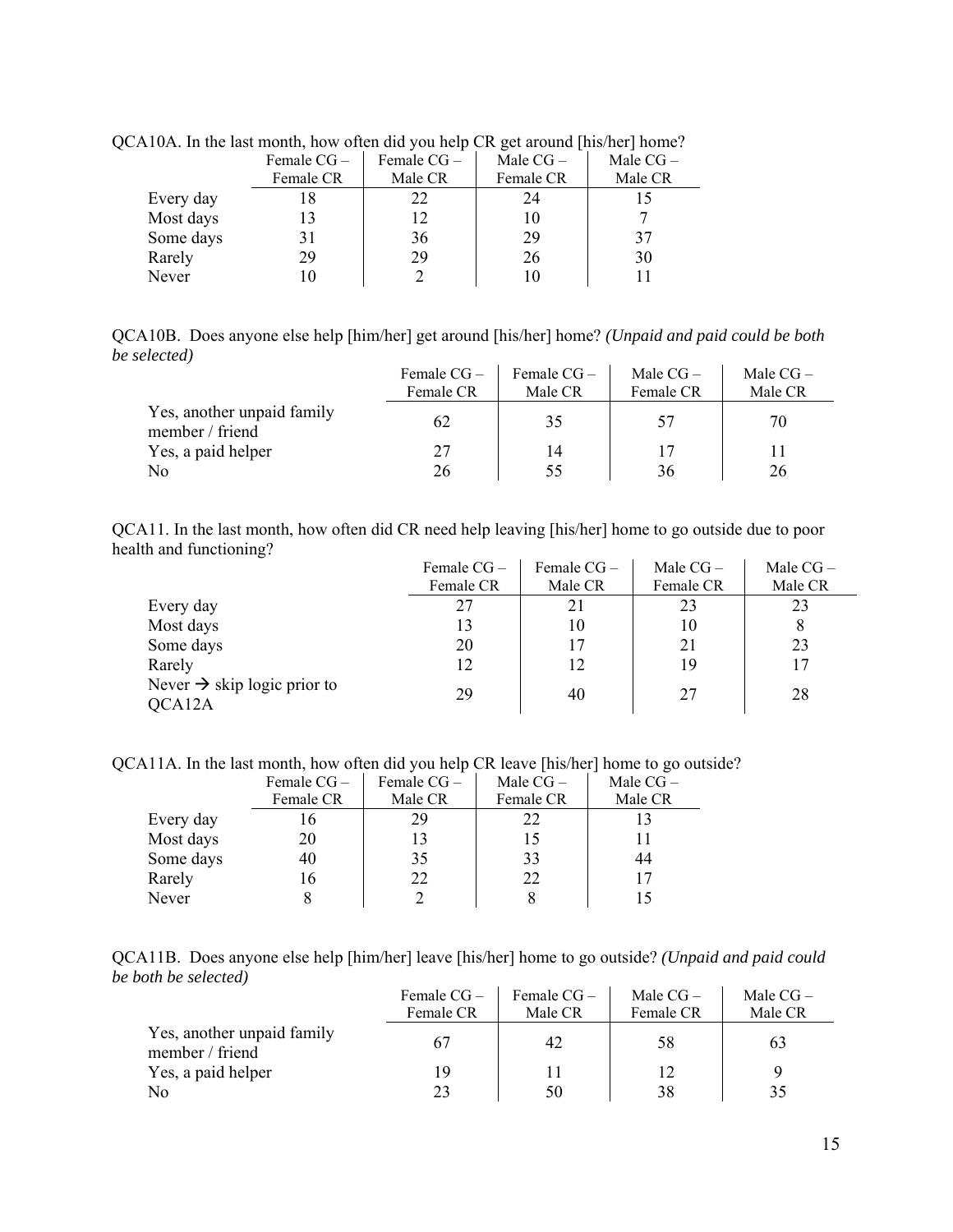*Skip logic: QCA12A, QCA12B, and QCA12C were asked if CG responded he / she ever provided care on QCA5A, QCA6A, QCA7A, QCA8A, QCA9A, QCA10A, or QCA11A (i.e., response of every day, most days, some days, or rarely on one or more of these items)* 

QCA12A. In the last month when you helped CR with personal care, did you ever lift [him/her] from a seated or lying position?  $\sim 10^{-1}$  $\mathcal{L}_{\rm{max}}$  $\mathcal{L}_{\mathcal{A}}$ 

|     | Female $CG-$ | Female $CG-$ | Male $CG-$ | Male $CG-$ |
|-----|--------------|--------------|------------|------------|
|     | Female CR    | Male CR      | Female CR  | Male CR    |
| Yes |              |              | 46         | 36         |
| No  | 68           |              |            | 64         |

QCA12B. [In the last month when you helped CR with personal care,] did you ever let [him/her] lean on you or support [his/her] weight?

|     | Female $CG-$ | Female $CG-$ | Male $CG-$ | Male $CG-$ |
|-----|--------------|--------------|------------|------------|
|     | Female CR    | Male CR      | Female CR  | Male CR    |
| Yes |              |              |            | 64         |
| No  |              | 35           |            | 36         |

| QCA12C. [In the last month when you helped CR with personal care,] did you ever hold [him/her] steady |  |  |  |
|-------------------------------------------------------------------------------------------------------|--|--|--|
| while [he/she] walked or stood?                                                                       |  |  |  |

|     | Female $CG-$ | Female $CG-$ | Male $CG-$ | Male $CG-$ |
|-----|--------------|--------------|------------|------------|
|     | Female CR    | Male CR      | Female CR  | Male CR    |
| Yes |              | 64           |            |            |
| No  |              | 36           |            |            |

QCA13. In the last month, how often did you drive CR places?

|           | Female $CG -$ | Female $CG -$ | Male $CG-$ | Male $CG-$ |
|-----------|---------------|---------------|------------|------------|
|           | Female CR     | Male CR       | Female CR  | Male CR    |
| Every day |               | 18            | 13         |            |
| Most days | 16            | 18            | 15         | 14         |
| Some days | 38            | 34            | 37         | 33         |
| Rarely    | 17            | 13            | 17         | 24         |
| Never     | 22            |               | 19         | 18         |

QCA14. In the last month, how often did you go with CR in a van, shuttle or cab, or take public transportation -- the bus, subway, train, or light rail – with [him/her]?

|            | Female $CG -$ | Female $CG -$ | Male $CG-$ | Male $CG-$ |
|------------|---------------|---------------|------------|------------|
|            | Female CR     | Male CR       | Female CR  | Male CR    |
| Every day  |               |               |            |            |
| Most days  |               |               |            |            |
| Some days  |               |               |            |            |
| Rarely     |               |               |            |            |
| Never      | 58            | 57            | 65         | 64         |
| Do not use | 28            | 30            |            |            |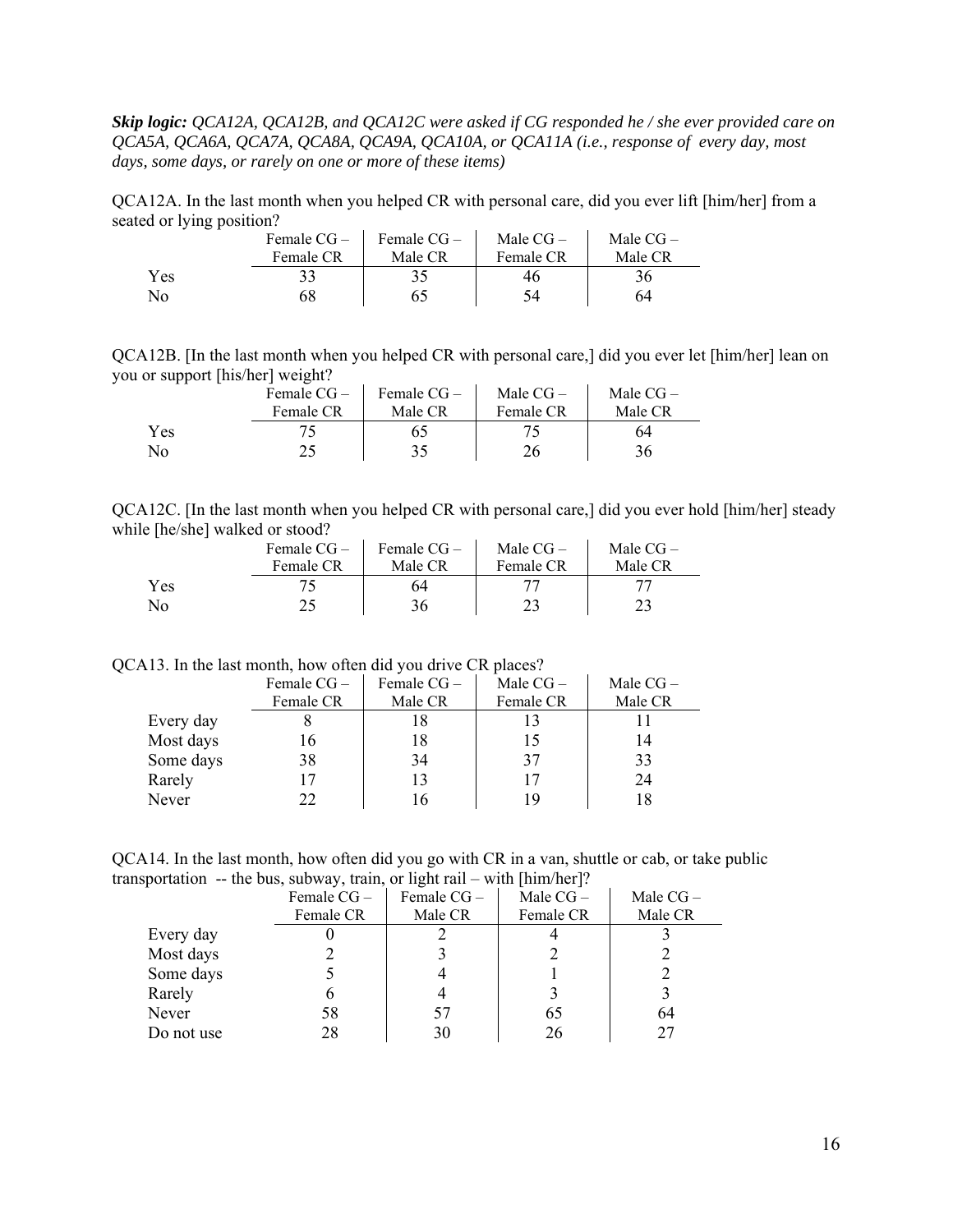*Caregivers of persons living in assisted living were not asked QCA15A through QCA19 if they indicated they did not help the care recipient with medical / nursing task care (medical / nursing tasks screener question SCRNMNT).* 

QCA15PRE. The next few questions are about help related to CR's health care.

| $\Delta$ 19A. In the fast month, the you ever help $\Box K$ keep track of fins/her finetrications |           |                             |           |            |
|---------------------------------------------------------------------------------------------------|-----------|-----------------------------|-----------|------------|
|                                                                                                   |           | Female $CG -$ Female $CG -$ | Male CG – | Male $CG-$ |
|                                                                                                   | Female CR | Male CR                     | Female CR | Male CR    |
| Yes                                                                                               | 59        | 76.                         | 50        | 44         |
| No                                                                                                |           | 74                          | 50        | 56         |

QCA15A. In the last month, did you ever help CR keep track of [his/her] medications?

QCA15A1. In the last month, did you ever actually give CR [his/her] medications?

|     | Female $CG -$<br>Female CR | Female $CG-$<br>Male CR | Male $CG-$<br>Female CR | Male $CG-$<br>Male CR |
|-----|----------------------------|-------------------------|-------------------------|-----------------------|
| Yes | 44                         | 60                      | 38                      | 30                    |
| No  |                            | 40                      | 63                      | 70                    |

QCA15A2. How are these drugs administered? *(multiple responses could be selected)* 

|                                                 | Female CG-<br>Female CR | Female CG-<br>Male CR | Male $CG-$<br>Female CR | Male $CG-$<br>Male CR |
|-------------------------------------------------|-------------------------|-----------------------|-------------------------|-----------------------|
| Orally (by mouth as pills, capsules,<br>liquid) | 98                      | 99                    | 97                      | 100                   |
| Insulin injection                               | 12                      | 16                    |                         | 11                    |
| Other injection                                 |                         |                       |                         |                       |
| Infusion pump                                   |                         |                       |                         |                       |
| Inhaler                                         | 14                      | 14                    | 12                      |                       |
| Suppository                                     |                         |                       |                         |                       |
| Medication patch                                |                         |                       | 12                      |                       |
| Spray                                           |                         |                       |                         |                       |
| Eye/Ear drops                                   | 18                      | 19                    | 13                      |                       |
| Other                                           | 8                       |                       |                         |                       |

QCA15B. [In the last month, did you ever help CR] take shots or injections?

|     | Female $CG-$ | Female $CG-$ | Male $CG-$ | Male $CG-$ |
|-----|--------------|--------------|------------|------------|
|     | Female CR    | Male CR      | Female CR  | Male CR    |
| Yes |              |              |            |            |
| No  |              | QΟ           | 96         |            |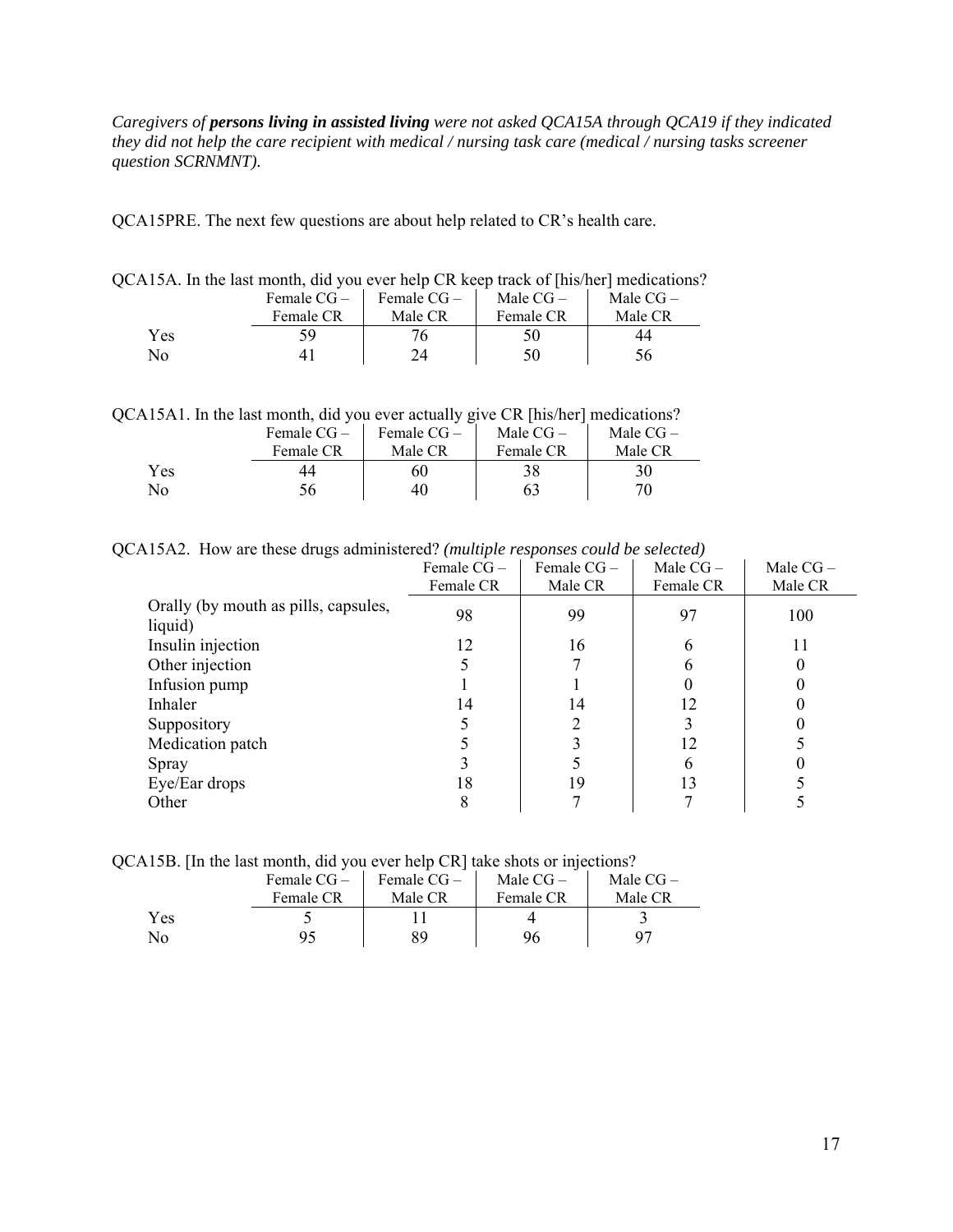QCA15C. [In the last month, did you ever help CR] manage medical tasks like ostomy care, IVs, or testing blood?

|     | Female $CG-$ | Female $CG-$ | Male $CG-$ | Male $CG-$ |
|-----|--------------|--------------|------------|------------|
|     | Female CR    | Male CR      | Female CR  | Male CR    |
| Yes |              |              |            |            |
| No  |              | 88           | 96         | 92         |

QCA15D. [In the last month, did you ever help CR] with exercises [he/she] was supposed to do?

|     | Female $CG-$ | Female $CG-$ | Male $CG-$ | Male $CG-$ |
|-----|--------------|--------------|------------|------------|
|     | Female CR    | Male CR      | Female CR  | Male CR    |
| Yes |              |              |            |            |
| No  |              | 69           |            |            |

QCA15E. [In the last month, did you ever help CR] with a special diet?

|     | Female $CG -$ | Female $CG-$ | Male $CG-$ | Male $CG-$ |
|-----|---------------|--------------|------------|------------|
|     | Female CR     | Male CR      | Female CR  | Male CR    |
| Yes |               |              |            |            |
| No  |               |              |            |            |

QCA15F. [In the last month, did you ever help CR] care for [his/her] teeth or dentures?

|     | Female $CG-$ | Female $CG-$ | Male $CG-$ | Male $CG-$ |
|-----|--------------|--------------|------------|------------|
|     | Female CR    | Male CR      | Female CR  | Male CR    |
| Yes |              |              |            |            |
| No  |              |              |            |            |

QCA15G. [In the last month, did you ever help CR] care for [his/her] feet, like clipping nails?

|     | Female $CG-$ | Female $CG-$ | Male $CG-$ | Male $CG-$ |
|-----|--------------|--------------|------------|------------|
|     | Female CR    | Male CR      | Female CR  | Male CR    |
| Yes |              |              |            |            |
| No  |              |              |            | 78         |

QCA15H. [In the last month, did you ever help CR] with skin care related to wounds or sores?

|                | Female $CG-$ | Female $CG-$ | Male $CG-$ | Male $CG-$ |
|----------------|--------------|--------------|------------|------------|
|                | Female CR    | Male CR      | Female CR  | Male CR    |
| Yes            |              |              |            |            |
| N <sub>0</sub> |              |              |            | 70,        |

QCA15I. [In the last month, did you ever help CR] with assistive devices for mobility like canes or walkers?

|     | Female $CG-$ | Female $CG-$ | Male $CG-$ | Male $CG-$ |
|-----|--------------|--------------|------------|------------|
|     | Female CR    | Male CR      | Female CR  | Male CR    |
| Yes | 48.          |              |            |            |
| No  |              | 58           | 48         |            |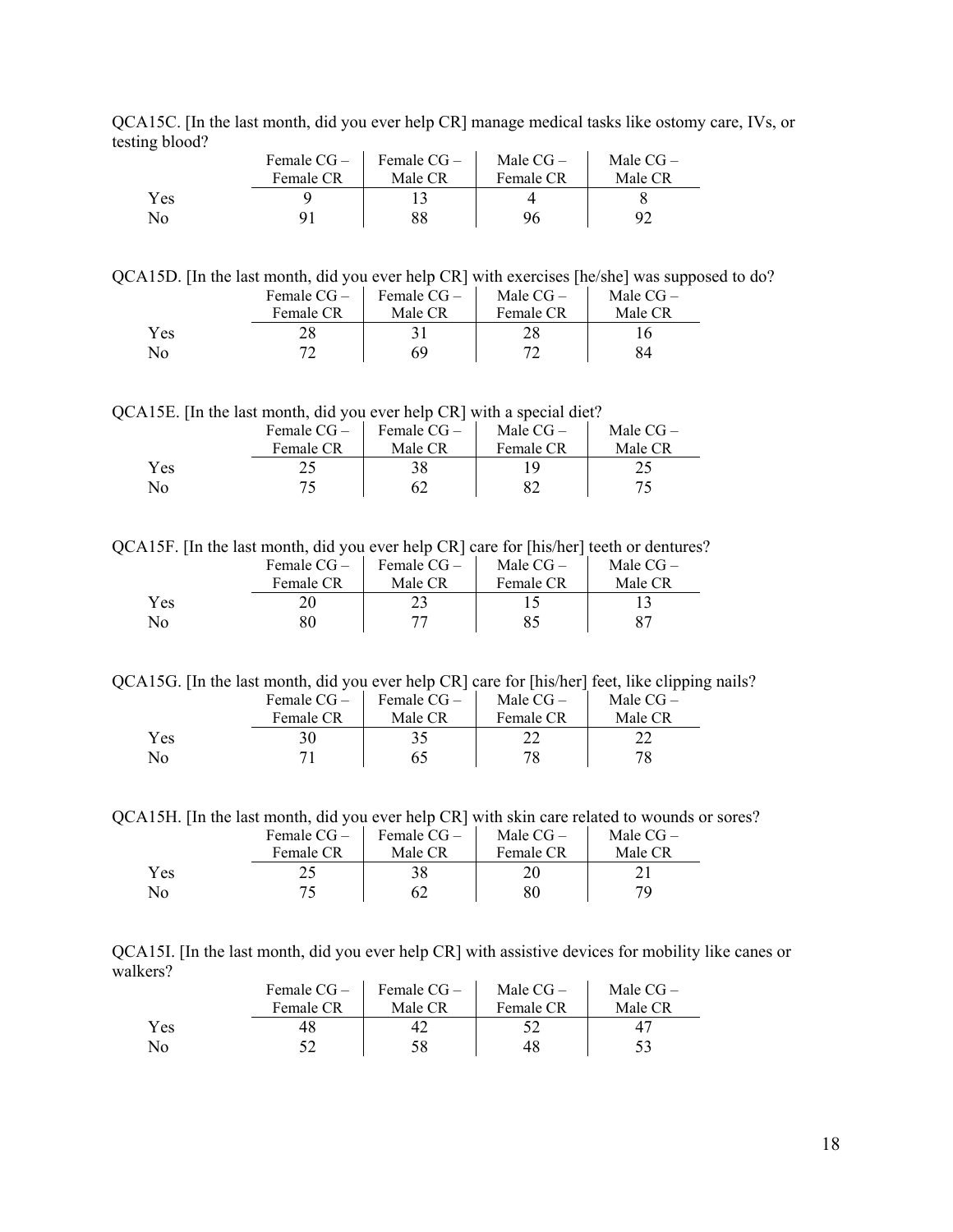#### *Caregivers were only asked QCA15J through QCA19 if they indicated they did help the care recipient with medical / nursing task care (medical / nursing task screener question SCRNMNT).*

You indicated at the beginning of the survey that you perform some medical/nursing tasks. Many different tasks are considered medical/nursing tasks even though they are done at home. Some require equipment; others do not. Which of the following additional medical tasks do you perform?

QCA15J. [In the last month, did you ever] use incontinence equipment like catheters, supplies like adult diapers, or administer enemas?

|     | Female $CG-$ | Female $CG-$ | Male $CG-$ | Male $CG-$ |
|-----|--------------|--------------|------------|------------|
|     | Female CR    | Male CR      | Female CR  | Male CR    |
| Yes | 46           | 36           |            |            |
| No  | 54           | 64           | 65         |            |

QCA15K. [In the last month, did you ever] use meters/monitors (e.g., thermometer, glucometer, stethoscope, weight scales, blood pressure monitors, oxygen saturation monitors)?

|     | Female $CG-$ | Female $CG-$ | Male $CG-$ | Male $CG-$ |
|-----|--------------|--------------|------------|------------|
|     | Female CR    | Male CR      | Female CR  | Male CR    |
| Yes | 49           |              | 49         | 4          |
| No  |              | 46           |            |            |

QCA15L. [In the last month, did you ever] administer test kits (bladder infection test, for example)?

|     | Female $CG-$ | Female $CG-$ | Male $CG-$ | Male $CG-$ |
|-----|--------------|--------------|------------|------------|
|     | Female CR    | Male CR      | Female CR  | Male CR    |
| Yes |              |              |            |            |
| No  | 95           | 96           | 100        | 100        |

QCA15M. [In the last month, did you ever] operate durable medical equipment (hospital beds, lifts, wheelchairs, scooters, toilet or bath chairs, geri-chairs, for example)?

|     | Female $CG-$ | Female CG- | Male $CG-$ | Male $CG-$ |
|-----|--------------|------------|------------|------------|
|     | Female CR    | Male CR    | Female CR  | Male CR    |
| Yes |              | 43         | 46         |            |
| No  |              | 58         |            |            |

QCA15N. [In the last month, did you ever] operate mechanical ventilators, oxygen, tube feeding equipment, or home dialysis equipment?

|     | Female $CG-$ | Female $CG-$ | Male $CG-$ | Male $CG-$ |
|-----|--------------|--------------|------------|------------|
|     | Female CR    | Male CR      | Female CR  | Male CR    |
| Yes |              |              |            |            |
| No  |              |              | 70         | 79         |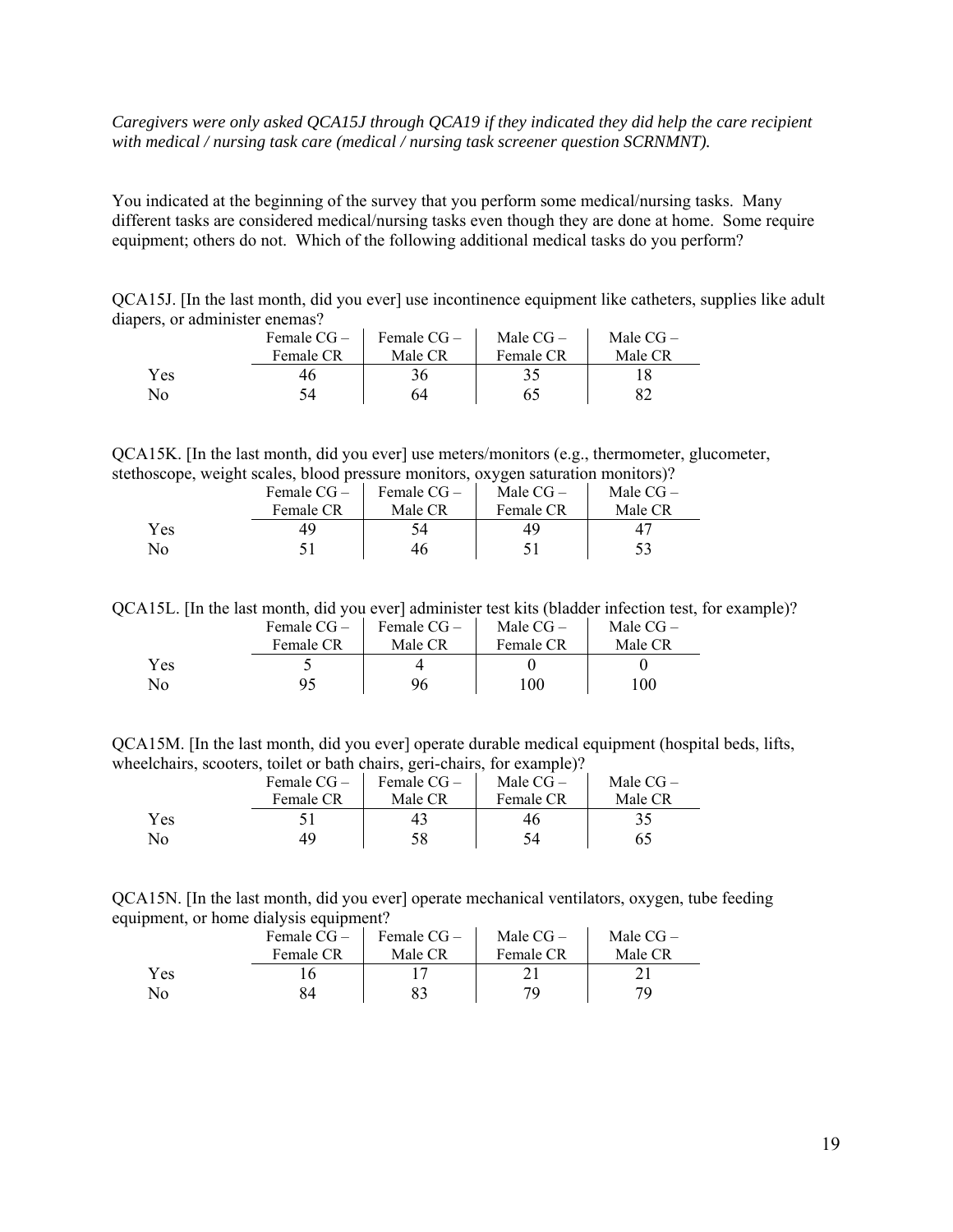QCA15O. [In the last month, did you ever] use telehealth equipment (cameras, sensors, phone lines to collect medical data in the home and transmit it to doctor or nurse)?

|     | Female $CG-$ | Female $CG-$ | Male $CG-$ | Male $CG-$ |
|-----|--------------|--------------|------------|------------|
|     | Female CR    | Male CR      | Female CR  | Male CR    |
| Yes |              |              |            |            |
| No  |              | 90           |            |            |

*(If YES to any of QCA15A – QCA15O, ask QCA16 – QCA19; otherwise skip to QCA21)* 

QCA16. How difficult is it for you to do the medical and nursing tasks that are required to help CR? Please answer by choosing a number between 1 and 5, where 1 means not at all difficult and 5 means very difficult.

|                         | Female $CG -$ | Female $CG-$ | Male $CG-$ | Male $CG-$ |
|-------------------------|---------------|--------------|------------|------------|
|                         | Female CR     | Male CR      | Female CR  | Male CR    |
| 1. Not at all difficult | 56            | 50           | 58         |            |
|                         |               | 20           | 15         | 27         |
|                         |               |              | 16         |            |
| 4.                      |               |              |            |            |
| 5. Very difficult       |               |              |            |            |

QCA17. Did anyone prepare you to do these tasks?

|                        |           | Female $CG -$ Female $CG -$ | Male $CG-$ | Male $CG-$ |
|------------------------|-----------|-----------------------------|------------|------------|
|                        | Female CR | Male CR                     | Female CR  | Male CR    |
| Yes                    | 26        | 29                          |            |            |
| $No \rightarrow QCA21$ |           |                             | 84         |            |

QCA18. Who prepared you to do the medical and nursing tasks needed to help CR? *(multiple responses could be selected)* 

|                                                   | Female CG - | Female $CG -$ | Male $CG -$ | Male $CG-$ |
|---------------------------------------------------|-------------|---------------|-------------|------------|
|                                                   | Female CR   | Male CR       | Female CR   | Male CR    |
| Hospital nurse                                    |             | 38            | 17          | 42         |
| Hospital doctor                                   |             | 13            |             |            |
| Primary care doctor                               | 18          | 13            | 13          |            |
| Nurse in doctor's office or<br>outpatient setting | 10          | 15            | 17          |            |
| Home care nurse                                   | 22          | 29            | 25          | 17         |
| Social worker/geriatric care<br>manager           |             |               |             |            |
| Physical or occupational therapist                | 15          | 20            | 25          |            |
| Pharmacist                                        |             | 8             |             |            |
| Medical supply technician                         | 6           | 10            | 13          |            |
| Friend or neighbor                                |             | 8             | 8           |            |
| You learned on your own                           | 29          | 26            | 21          |            |
| Other                                             | 53          | 34            | 46          | 33         |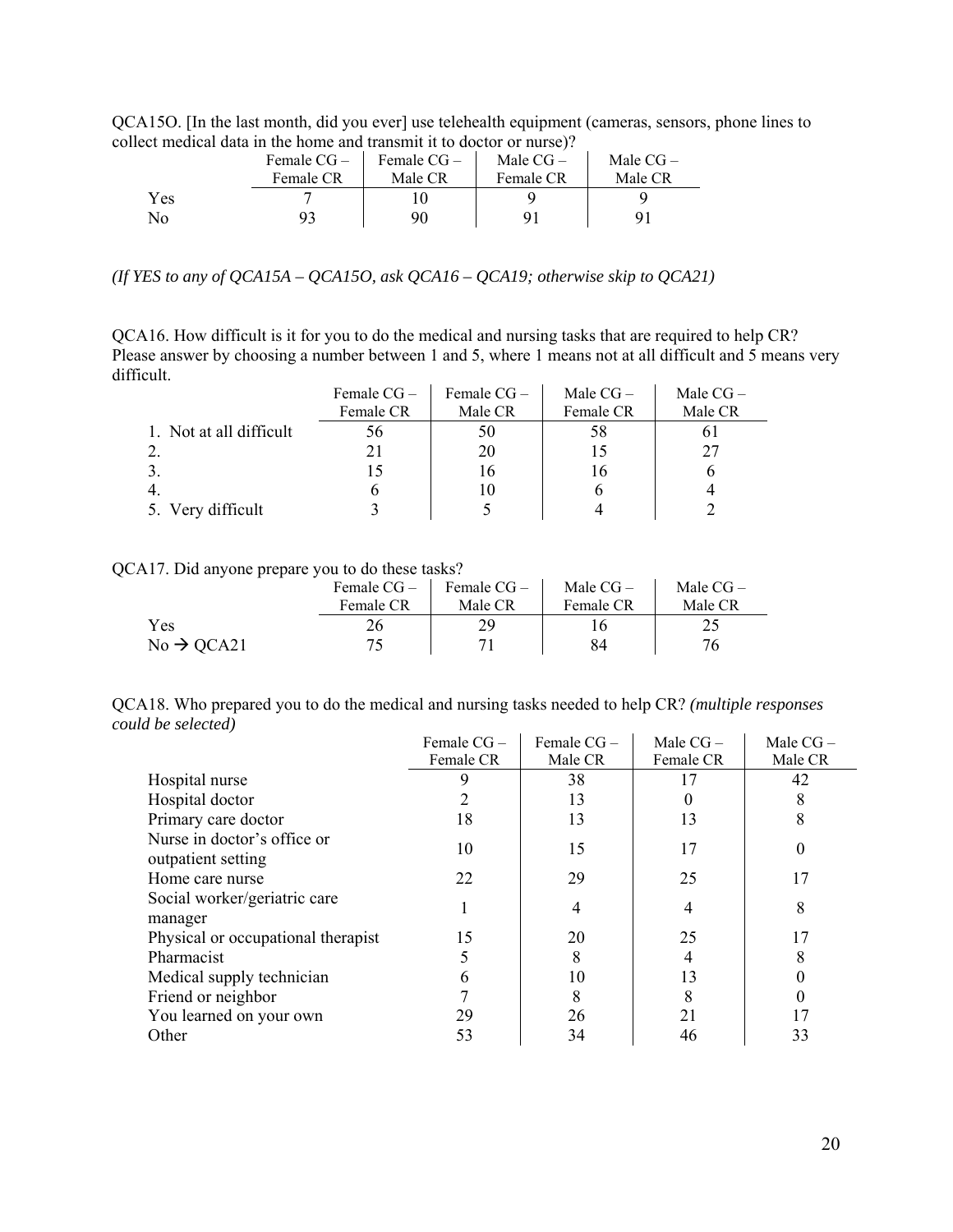QCA19. How well do you feel that person prepared you to take on these medical and nursing tasks?

|               | Female $CG-$ | Female $CG-$ | Male $CG-$ | Male $CG-$ |
|---------------|--------------|--------------|------------|------------|
|               | Female CR    | Male CR      | Female CR  | Male CR    |
| Very well     |              |              |            | 64         |
| Somewhat well | 20           |              |            | 36         |
| Not well      |              |              |            |            |

QCA21. During that last 12 months, how many times has [he/she] been hospitalized overnight?

|                             | Female $CG-$ | Female $CG-$ | Male $CG-$ | Male $CG-$ |
|-----------------------------|--------------|--------------|------------|------------|
|                             | Female CR    | Male CR      | Female CR  | Male CR    |
| None $\rightarrow$ QCA24PRE | 46           | 39           | 48         | 46         |
| One time                    | 20           | 24           | 23         |            |
| 2 times                     |              | 19           |            |            |
| 3 or more times             | 20           | 18           | 18         | 27         |

QCA22. When [he/she] was in the hospital, were you included by health care workers, like nurses, doctors, or social workers, in discussions about CR's care? Would you say…

|                                | Female $CG-$ | Female $CG-$ | Male $CG-$ | Male $CG-$ |
|--------------------------------|--------------|--------------|------------|------------|
|                                | Female CR    | Male CR      | Female CR  | Male CR    |
| Yes, all the time              | 53           | 67           |            |            |
| Only some of the time          | 23           | 24           | 26         | 28         |
| No, and you should have been   |              |              |            |            |
| No, but you did not need to be |              |              |            |            |

QCA23. Before CR left the hospital or was discharged, did you receive clear instructions about any medical or nursing tasks you would need to perform for [him/her]?

|                | Female $CG-$ | Female $CG-$ | Male $CG-$ | Male $CG-$ |
|----------------|--------------|--------------|------------|------------|
|                | Female CR    | Male CR      | Female CR  | Male CR    |
| Yes            | OD           |              |            |            |
| No             |              |              | 19         |            |
| Not applicable |              |              |            |            |

QCA23b. How prepared did you feel to take on any medical and nursing tasks after CRs hospitalization?

|               | Female $CG-$ | Female $CG-$ | Male $CG-$ | Male $CG-$ |
|---------------|--------------|--------------|------------|------------|
|               | Female CR    | Male CR      | Female CR  | Male CR    |
| Very well     |              | 54           |            | 64         |
| Somewhat well | 34           | 37           | 37         | 24         |
| Not well      |              |              |            |            |

QCA24PRE. Now think about the last YEAR.

QCA24A. In the last year, did you ever make appointments for CR with a medical provider?

|     |           | Female $CG - \vert$ Female $CG - \vert$ | Male $CG-$ | Male $CG-$ |
|-----|-----------|-----------------------------------------|------------|------------|
|     | Female CR | Male CR                                 | Female CR  | Male CR    |
| Yes |           |                                         |            |            |
| No  |           |                                         |            |            |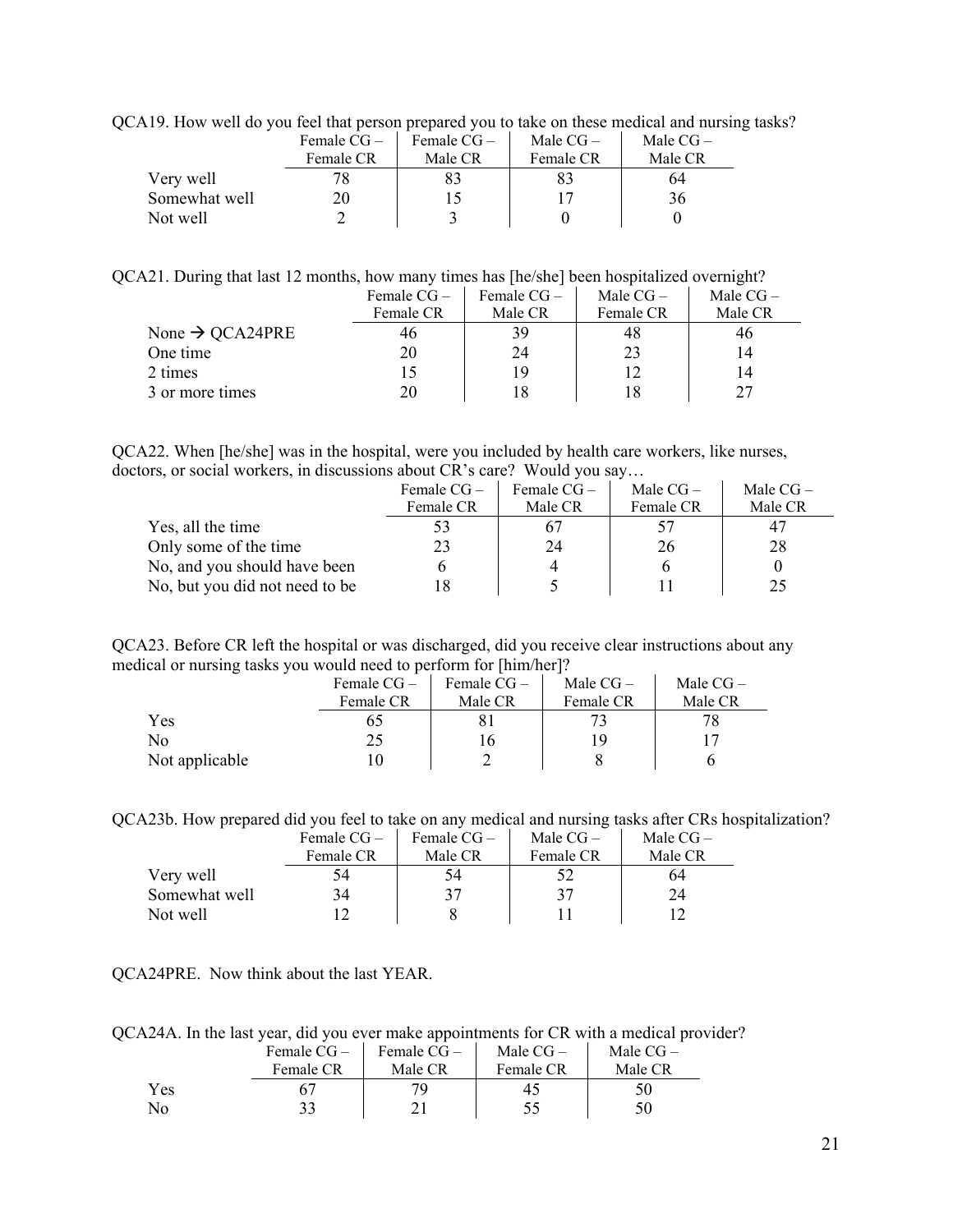QCA24B. [In the last year, did you ever] speak to or email CR's medical provider about [his/her] care?

|     | Female $CG-$ | Female $CG-$ | Male $CG-$ | Male $CG-$ |
|-----|--------------|--------------|------------|------------|
|     | Female CR    | Male CR      | Female CR  | Male CR    |
| Yes | ეტ           | 80           | 49         |            |
| No  | 34           | 20           |            |            |

QCA24B1. [In the last year, did you ever] go with the CR to appointments with a medical provider?

|     | Female $CG-$ | Female $CG-$ | Male $CG-$ | Male $CG-$ |
|-----|--------------|--------------|------------|------------|
|     | Female CR    | Male CR      | Female CR  | Male CR    |
| Yes | 84           | 90           |            |            |
| No  |              |              | 1 Q        |            |

QCA24C. [In the last year, did you ever] help [him/her] change or add a health insurance or prescription drug plan? [IF NEEDED: For example, changed or helped [him/her] change a Medicare supplemental plan or prescription drug plan , or helped [him/her] decide to join or leave a managed care plan.]

|                | Female $CG-$ | Female $CG-$ | Male $CG-$ | Male $CG-$ |
|----------------|--------------|--------------|------------|------------|
|                | Female CR    | Male CR      | Female CR  | Male CR    |
| Yes            | 24.          | 38           |            |            |
| N <sub>0</sub> |              |              |            |            |

QCA24D. [In the last year, did you ever] handle any other health insurance matters related to [his/her] medical care? [IF NEEDED: This includes contacting Medicare or another insurer to find out what is covered, comparing plans or providers, finding out about bills, or filing a claim.]

|              | $\sqrt{2}$ |              |              |            |            |
|--------------|------------|--------------|--------------|------------|------------|
|              |            | Female $CG-$ | Female $CG-$ | Male $CG-$ | Male $CG-$ |
|              |            | Female CR    | Male CR      | Female CR  | Male CR    |
| Yes          |            | 36           |              |            |            |
| $N_{\Omega}$ |            | 54           |              | 68         |            |

QCA25. About how many hours per week on average do you help this person with personal care, routine household needs and/or medical/nursing tasks?

|                           | Female $CG-$ | Female $CG-$ | Male $CG-$ | Male $CG-$ |
|---------------------------|--------------|--------------|------------|------------|
|                           | Female CR    | Male CR      | Female CR  | Male CR    |
| 8 hours or less per week  |              | 33           | 48         | 56         |
| 9 to 19 hours per week    | 27           | 26           | 22         | 27         |
| 20 to 39 hours per week   |              |              |            |            |
| 40 or more hours per week |              | 24           |            |            |

QCA25b. Thinking about all of the ways you helped CR in the last month, did you help on a regular basis or did it vary? By regular schedule, we mean the same days or times every week.

|                  | Female $CG-$<br>Female CR | Female $CG-$<br>Male CR | Male $CG-$<br>Female CR | Male $CG-$<br>Male CR |
|------------------|---------------------------|-------------------------|-------------------------|-----------------------|
| Regular schedule |                           |                         |                         |                       |
| Varied           | 48                        | 43                      | 49                      |                       |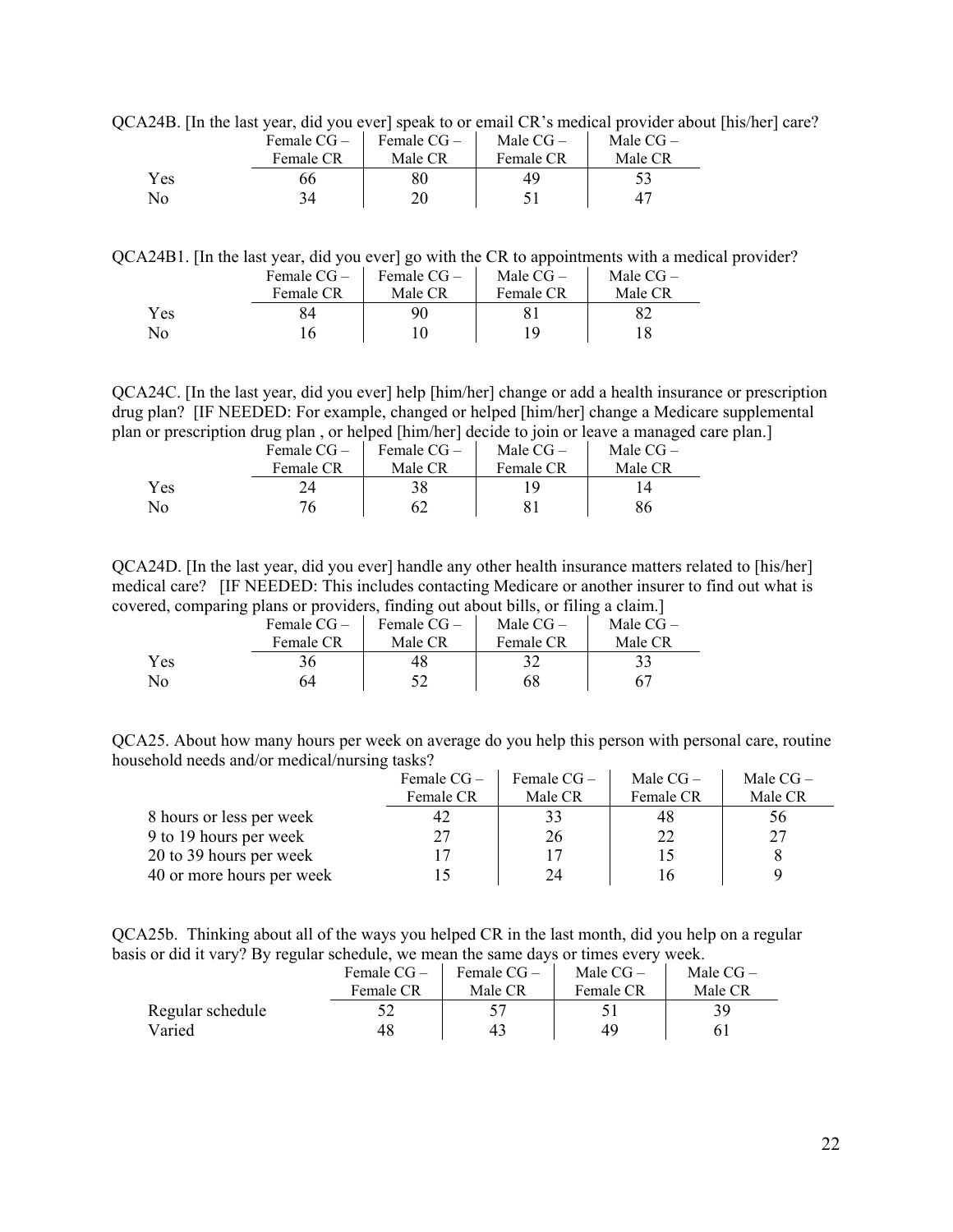|                   | Female $CG -$<br>Female CR | Female $CG -$<br>Male CR | Male $CG-$<br>Female CR | Male $CG-$<br>Male CR |
|-------------------|----------------------------|--------------------------|-------------------------|-----------------------|
| 3 months or less  |                            |                          |                         |                       |
| 4 to 12 months    |                            |                          |                         |                       |
| $1 - 2$ years     | 20                         | 20                       | 19                      |                       |
| $3 - 5$ years     | 30                         | 25                       | 25                      | 42                    |
| More than 5 years | 34                         | 39                       | 39                      | 25                    |

QCA26. For how long have you been helping this person with personal care routine household needs and/or medical/nursing tasks?

QCA27. Over the past month, has the amount you helped CR increased, decreased, or been about the same as before?

|                                          | Female $CG-$ | Female $CG-$ | Male $CG-$ | Male $CG-$ |
|------------------------------------------|--------------|--------------|------------|------------|
|                                          | Female CR    | Male CR      | Female CR  | Male CR    |
| Increased in the past month              | 39           | 35           | 31         |            |
| Been about the same in the past<br>month | 53           | 54           | 58         | 64         |
| Decreased in the past month              |              |              |            |            |

QCA28. Thinking ahead to next few months, do you think the amount you will help CR will increase, decrease, or be about the same as the past month?

|                        | Female $CG-$ | Female $CG-$ | Male $CG-$ | Male $CG-$ |
|------------------------|--------------|--------------|------------|------------|
|                        | Female CR    | Male CR      | Female CR  | Male CR    |
| Will increase          | 35           | 29           |            | 30         |
| Will be about the same | 58           | 62           | 56         | 6 I        |
| Will decrease          |              |              |            | Q          |

QCA29. Do you feel you had a choice in taking on this responsibility for caring for CR?

|                    | Female $CG-$ | Female $CG-$ | Male $CG-$ | Male $CG-$ |
|--------------------|--------------|--------------|------------|------------|
|                    | Female CR    | Male CR      | Female CR  | Male CR    |
| Yes                |              | 40           |            |            |
| $\overline{N}_{0}$ |              | 60           |            | 30         |

QCA30. In general, how worried are you about making a mistake or error, or unintentionally hurting CR while caring for him / her?  $\mathbf{r}$  $\hat{\mathbf{r}}$ 

|                  | Female $CG-$<br>Female $CG-$ |         | Male $CG-$ | Male $CG -$ |
|------------------|------------------------------|---------|------------|-------------|
|                  | Female CR                    | Male CR | Female CR  | Male CR     |
| Very worried     |                              |         |            |             |
| Somewhat worried |                              |         |            |             |
| Only a little    | 25                           | 28      | 34         | 35          |
| Not at all       | 58                           | 55      | 48         |             |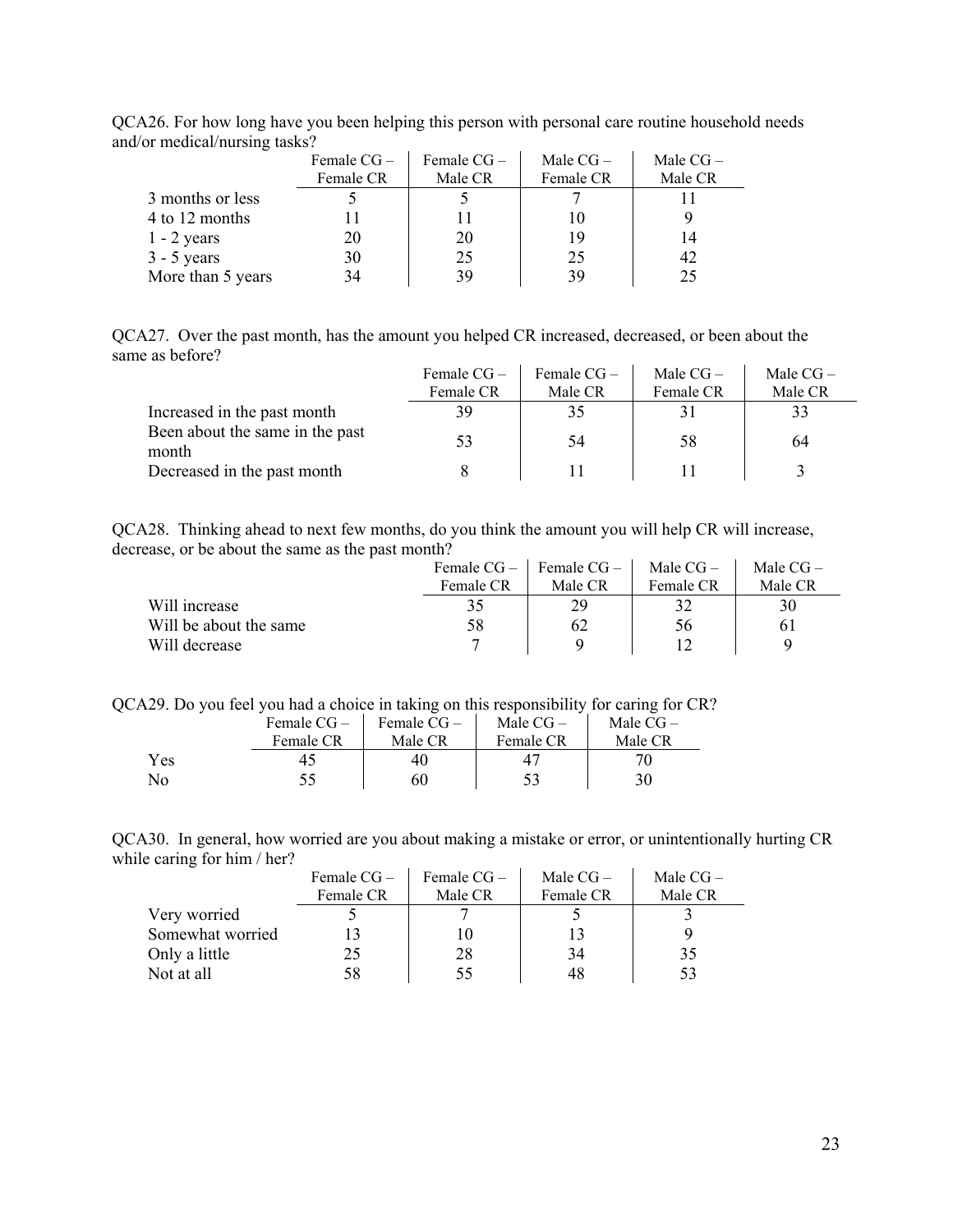Illness, disability, and life circumstances may cause some people to suffer either physically or psychologically.

| QCA31. I'd like to ask you to the degree to which you think CR has been suffering physically during the |
|---------------------------------------------------------------------------------------------------------|
| past month on a scale from 1 to 10 where 1 equals "CR has not been suffering physically," and 10 equals |
| "CR has been suffering terribly".)                                                                      |

|                                           | Female $CG-$ | Female $CG -$ | Male $CG-$ | Male $CG-$ |
|-------------------------------------------|--------------|---------------|------------|------------|
|                                           | Female CR    | Male CR       | Female CR  | Male CR    |
| 1 CR has not been suffering<br>physically | 14           | 11            | 15         |            |
|                                           | 10           |               |            |            |
|                                           | 13           | 13            | 18         | 13         |
|                                           | 10           |               |            |            |
|                                           | 15           | 16            | 14         |            |
|                                           |              |               |            |            |
|                                           |              | 12            | 13         |            |
|                                           |              |               |            |            |
|                                           |              |               |            |            |
| 10 CR has been suffering terribly         |              |               |            |            |

QCA32. Now, please rate the degree to which you think CR has been suffering psychogically or emotionally during the past month on a scale from 1 to 10 where 1 equals "CR has not been suffering psychologically / emotionally," and 10 equals "CR has been suffering terribly".)

| ັ<br>ັ້<br>л.                             |            |            |            |            |
|-------------------------------------------|------------|------------|------------|------------|
|                                           | Female CG- | Female CG- | Male $CG-$ | Male $CG-$ |
|                                           | Female CR  | Male CR    | Female CR  | Male CR    |
| 1 CR has not been suffering<br>physically | 13         | 13         | 14         |            |
|                                           | 11         |            | 10         | 12         |
|                                           |            |            | 14         |            |
|                                           |            |            |            | 15         |
|                                           | 14         | 18         |            |            |
|                                           | 10         | 10         | 10         |            |
|                                           |            |            | 12         |            |
|                                           | 13         | 13         |            | 12         |
|                                           |            |            |            |            |
| 10 CR has been suffering terribly         |            |            |            |            |
|                                           |            |            |            |            |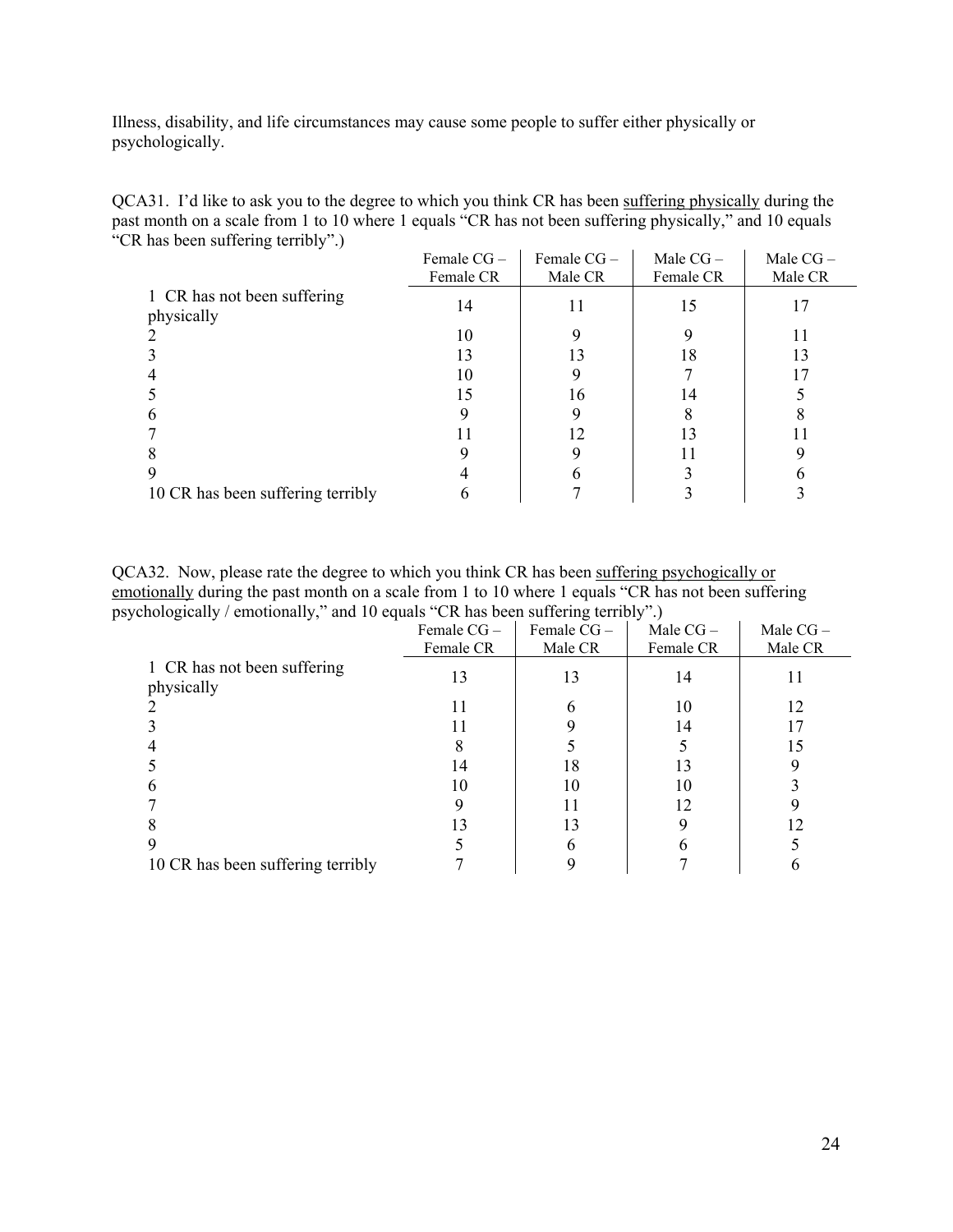## <span id="page-24-0"></span>**ASPECTS OF CAREGIVING**

QAC1PRE. Now we have a few questions about your relationship with CR.

| Male $CG -$<br>Female $CG-$<br>Female $CG-$  | Male $CG -$ |
|----------------------------------------------|-------------|
|                                              |             |
| Male CR<br>Female CR<br>Male CR<br>Female CR |             |
| A lot<br>69<br>7Q                            |             |
| 24<br>25<br>Some<br>25                       |             |
| A little                                     |             |
| Not at all                                   |             |

QAC1. How much do you enjoy being with [him/her]?

#### QAC2. How much does [he/she] argue with you?

|            | Female $CG-$<br>Female CR | Female $CG-$<br>Male CR | Male $CG-$<br>Female CR | Male $CG-$<br>Male CR |
|------------|---------------------------|-------------------------|-------------------------|-----------------------|
| A lot      | , q                       | 19                      |                         |                       |
| Some       | 24                        | 29                      | 26                      |                       |
| A little   | 28                        | 29                      | 28                      | 35                    |
| Not at all | 28                        | 23                      | 27                      | 33                    |

QAC3. How much does CR appreciate what you do for [him/her]?

|            | .<br>Female $CG-$ | Female $CG-$ | Male $CG-$ | Male $CG-$ |
|------------|-------------------|--------------|------------|------------|
|            | Female CR         | Male CR      | Female CR  | Male CR    |
| A lot      |                   |              | 88         |            |
| Some       |                   |              |            |            |
| A little   |                   |              |            |            |
| Not at all |                   |              |            |            |

QAC4. How often does [he/she] get on your nerves?

|            | - -<br>Female $CG -$ | Female $CG-$ | Male $CG-$ | Male $CG-$ |
|------------|----------------------|--------------|------------|------------|
|            | Female CR            | Male CR      | Female CR  | Male CR    |
| A lot      | 21.                  |              | 19         |            |
| Some       | 29                   | 35           | 29         | 27         |
| A little   | 33                   | 32           | 31         | 38         |
| Not at all | 17                   |              |            | 24         |

QAC4b. How would you say the quality of your relationship with CR has changed, if at all, since you began helping him/her? Would you say your relationship has…

|                        | Female CG-<br>Female CR | Female CG-<br>Male CR | Male $CG-$<br>Female CR | Male $CG-$<br>Male CR |
|------------------------|-------------------------|-----------------------|-------------------------|-----------------------|
| Gotten much better     | 20                      |                       |                         |                       |
| Gotten somewhat better | 18                      | 20                    | 24                      | 24                    |
| Stayed about the same  | 48                      | 43                    |                         | 55                    |
| Gotten somewhat worse  | 12                      | 18                    |                         |                       |
| Gotten much worse      |                         |                       |                         |                       |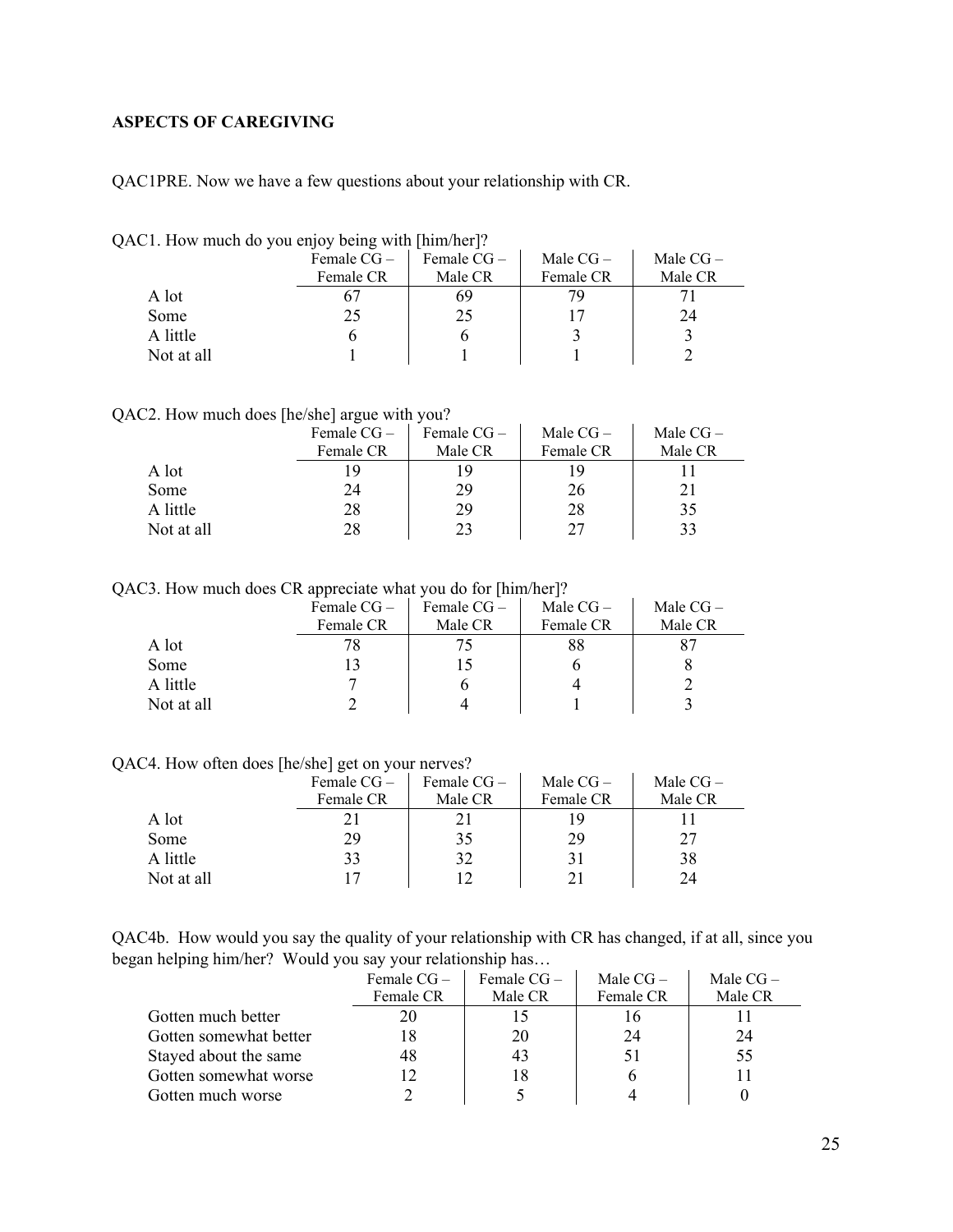QAC5PRE. Next we have a few questions about your experience helping CR. For each statement I read, please tell me whether this describes your situation very much, somewhat, or not so much.

|  | QAC5A. Helping [him/her] has made you more confident about your abilities. |  |
|--|----------------------------------------------------------------------------|--|
|  |                                                                            |  |

|             | Female $CG-$ | Female $CG-$ | Male $CG-$ | Male $CG-$ |
|-------------|--------------|--------------|------------|------------|
|             | Female CR    | Male CR      | Female CR  | Male CR    |
| Very much   | 36           | 42           | 38         | 32         |
| Somewhat    | 38           | 34           | 39         | 44         |
| Not so much | 26           | 24           | 23         | 24         |

QAC5B. Helping [him/her] has taught you to deal with difficult situations.

|             | Female $CG-$ | Female $CG-$ | Male $CG-$ | Male $CG-$ |
|-------------|--------------|--------------|------------|------------|
|             | Female CR    | Male CR      | Female CR  | Male CR    |
| Very much   | 48           | эb           | 40         |            |
| Somewhat    | 34           |              | 46         | 52         |
| Not so much | ۱۹           | 14           |            |            |

#### QAC5C. Helping CR has brought you closer to [him/her].

|             | Female $CG -$ | Female $CG-$ | Male $CG-$ | Male $CG -$ |
|-------------|---------------|--------------|------------|-------------|
|             | Female CR     | Male CR      | Female CR  | Male CR     |
| Very much   | 48            |              |            | 36          |
| Somewhat    | 34            | 34           | 36         | 47          |
| Not so much |               | 19           |            |             |

QAC5D. Helping CR gives you satisfaction that [he/she] is well cared for.

|             | Female $CG-$ | Female $CG-$ | Male $CG-$ | Male $CG-$ |
|-------------|--------------|--------------|------------|------------|
|             | Female CR    | Male CR      | Female CR  | Male CR    |
| Very much   |              | 80           |            | 62         |
| Somewhat    |              |              | 22         | 32         |
| Not so much |              |              |            |            |

#### QAC6A. Is helping CR financially difficult for you?

|     | Female $CG-$<br>Female CR | Female CG-<br>Male CR | Male $CG-$<br>Female CR | Male $CG-$<br>Male CR |
|-----|---------------------------|-----------------------|-------------------------|-----------------------|
|     |                           |                       |                         |                       |
| Yes |                           |                       |                         |                       |
| No  | 80                        | 68                    | 84                      |                       |

#### QAC6B. Is helping [him/her] emotionally difficult for you?

| .   | Female CG – | Female CG - | Male $CG-$ | Male $CG-$ |
|-----|-------------|-------------|------------|------------|
|     | Female CR   | Male CR     | Female CR  | Male CR    |
| Yes | 64          | 66          | 48         | 40         |
| No  |             | 34          |            |            |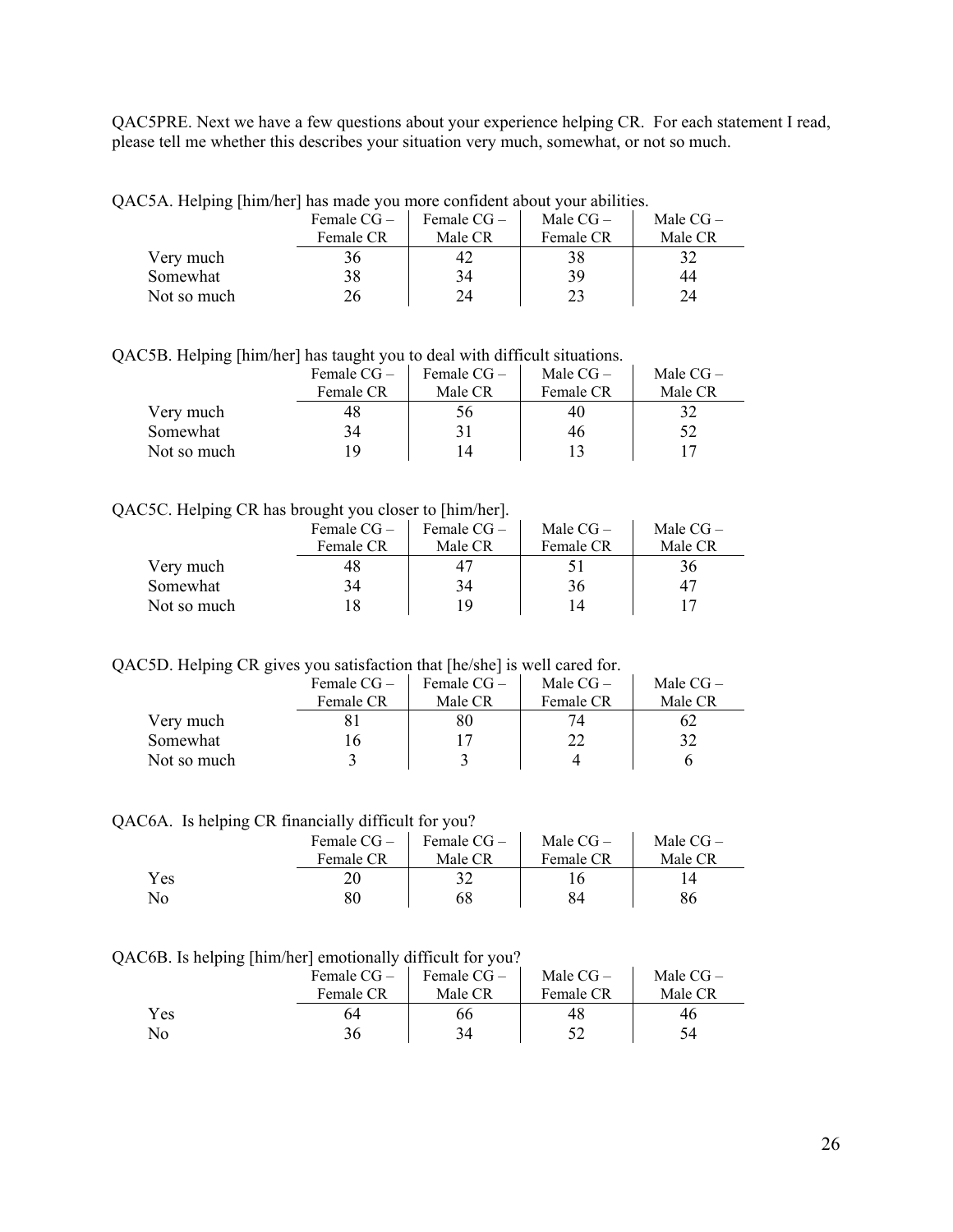QAC6C. Is helping [him/her] physically difficult for you?

|     | . | Female $CG-$ | Female $CG-$ | Male $CG-$ | Male $CG-$ |  |
|-----|---|--------------|--------------|------------|------------|--|
|     |   | Female CR    | Male CR      | Female CR  | Male CR    |  |
| Yes |   |              | 40           |            |            |  |
| No  |   |              | 60           | 70         | 86         |  |

QAC7A. Please tell me how difficult helping is by picking a number from 1 to 5. The number 5 means very difficult and the number 1 means a little difficult. How financially difficult is helping CR? *(Asked if "yes" to QAC6A)*  $\mathcal{L}_{\text{in}}$ 

|                       | Female $CG -$ | Female $CG-$ | Male $CG-$ | Male $CG-$ |
|-----------------------|---------------|--------------|------------|------------|
|                       | Female CR     | Male CR      | Female CR  | Male CR    |
| 1. A little difficult |               |              |            |            |
|                       |               |              |            | 22         |
|                       | 28            |              | 37         | 44         |
|                       | 25            | 30           | 10         |            |
| 5. Very difficult     | 77            | 26           |            |            |

QAC7B. How emotionally difficult is helping [him/her]? *(Asked if "yes" to QAC6B)* 

|                       | Female $CG -$ | Female CG - | Male $CG-$ | Male $CG -$ |
|-----------------------|---------------|-------------|------------|-------------|
|                       | Female CR     | Male CR     | Female CR  | Male CR     |
| 1. A little difficult |               |             |            |             |
|                       |               |             | 20         | 30          |
|                       | 30            | 25          | 28         | 33          |
|                       | 24            | 24          |            |             |
| 5. Very difficult     |               | 25          |            |             |

QAC7C. How physically difficult is helping [him/her]? *(Asked if "yes" to QAC6C)*

| <u>.</u>              | Female $CG -$<br>Female CR | Female $CG -$<br>Male CR | Male $CG-$<br>Female CR | Male $CG-$<br>Male CR |
|-----------------------|----------------------------|--------------------------|-------------------------|-----------------------|
| 1. A little difficult |                            |                          |                         | 22                    |
|                       |                            | Iб                       | 29                      |                       |
|                       | 40                         | 33                       | 27                      | 44                    |
|                       | 22                         | 25                       | 20                      | 33                    |
| 5. Very difficult     |                            | 20                       |                         |                       |

QAC8. In general, how much has your family disagreed over the details of [his/her] care? *(Asked if CR was related to CG)*   $\mathbf{r}$ 

|             | Female $CG-$ | Female $CG-$ | Male $CG-$ | Male $CG-$ |
|-------------|--------------|--------------|------------|------------|
|             | Female CR    | Male CR      | Female CR  | Male CR    |
| Very much   |              |              |            |            |
| Somewhat    |              | 20           | 16         | 28         |
| Not so much |              |              |            | 68         |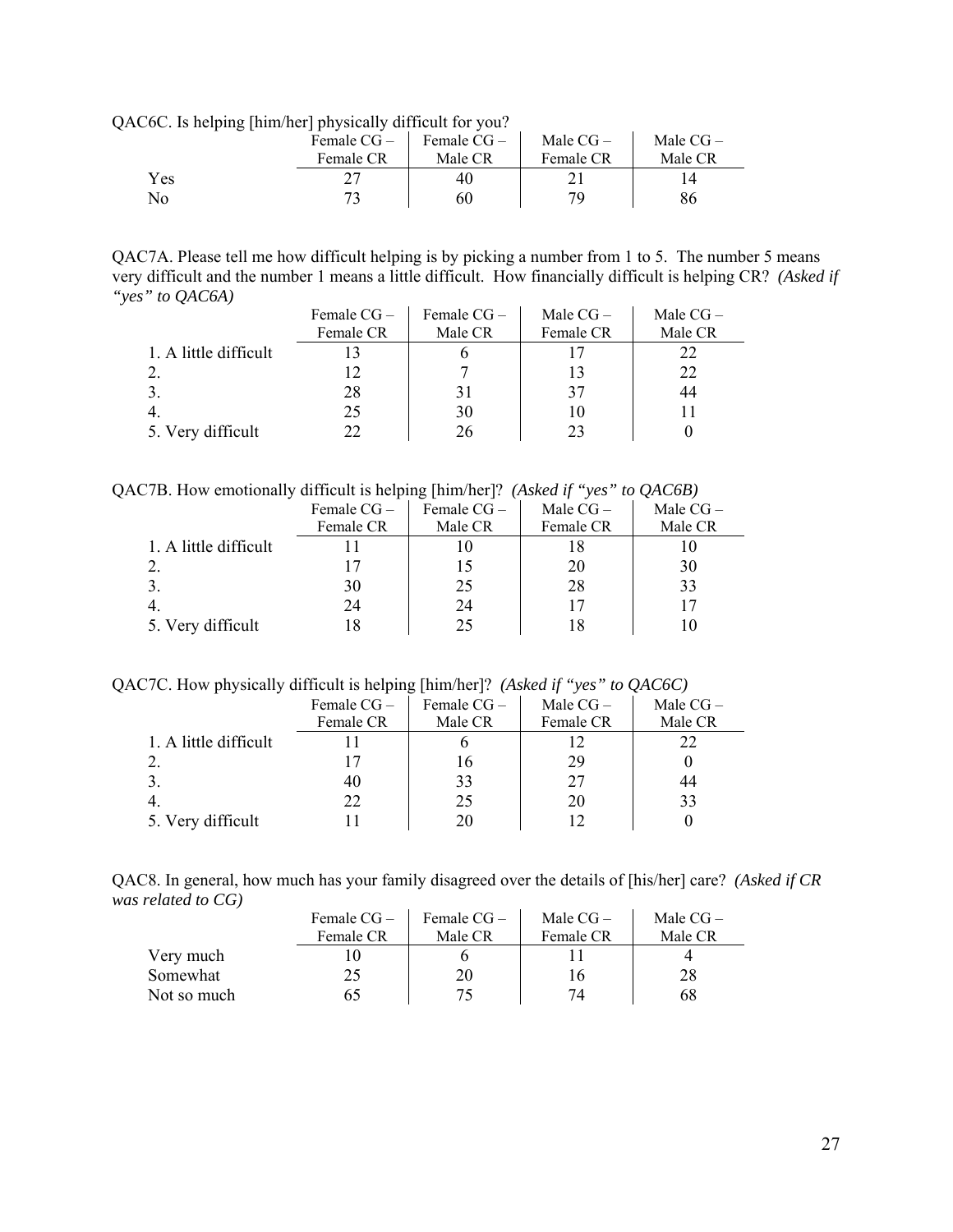QAC9PRE. Please listen to a few more statements and answer whether this describes your situation very much, somewhat, or not so much.

|  | QAC9A. You are exhausted when you go to bed at night. |  |  |
|--|-------------------------------------------------------|--|--|
|--|-------------------------------------------------------|--|--|

|             | Female $CG-$ | Female $CG-$ | Male $CG-$ | Male $CG-$ |
|-------------|--------------|--------------|------------|------------|
|             | Female CR    | Male CR      | Female CR  | Male CR    |
| Very much   |              |              |            |            |
| Somewhat    | 28           | 36           | 26         | 33         |
| Not so much | 39           | 30           | 48         |            |

QAC9B. You have more things to do than you can handle.

|             | Female $CG-$ | Female CG – | Male $CG-$ | Male $CG-$ |
|-------------|--------------|-------------|------------|------------|
|             | Female CR    | Male CR     | Female CR  | Male CR    |
| Very much   |              |             |            | 24         |
| Somewhat    | 37           | 38          | 23         | 26         |
| Not so much | 38           | 37          | 59         | 50         |

## QAC9C. You don't have time for yourself.

|             | Female $CG-$ | Female $CG-$ | Male $CG-$ | Male $CG-$ |
|-------------|--------------|--------------|------------|------------|
|             | Female CR    | Male CR      | Female CR  | Male CR    |
| Very much   | 29           | 29           | 20         |            |
| Somewhat    |              | 40           | 29         | 29         |
| Not so much | 40           |              | ור         | 56         |

QAC9D. As soon as you get a routine going, CR's needs change.

|             | Female $CG-$ | Female $CG-$ | Male $CG-$ | Male $CG-$ |
|-------------|--------------|--------------|------------|------------|
|             | Female CR    | Male CR      | Female CR  | Male CR    |
| Very much   |              |              |            |            |
| Somewhat    | 27           | 33           | 23         |            |
| Not so much | 60           | 57           | 69         | 68         |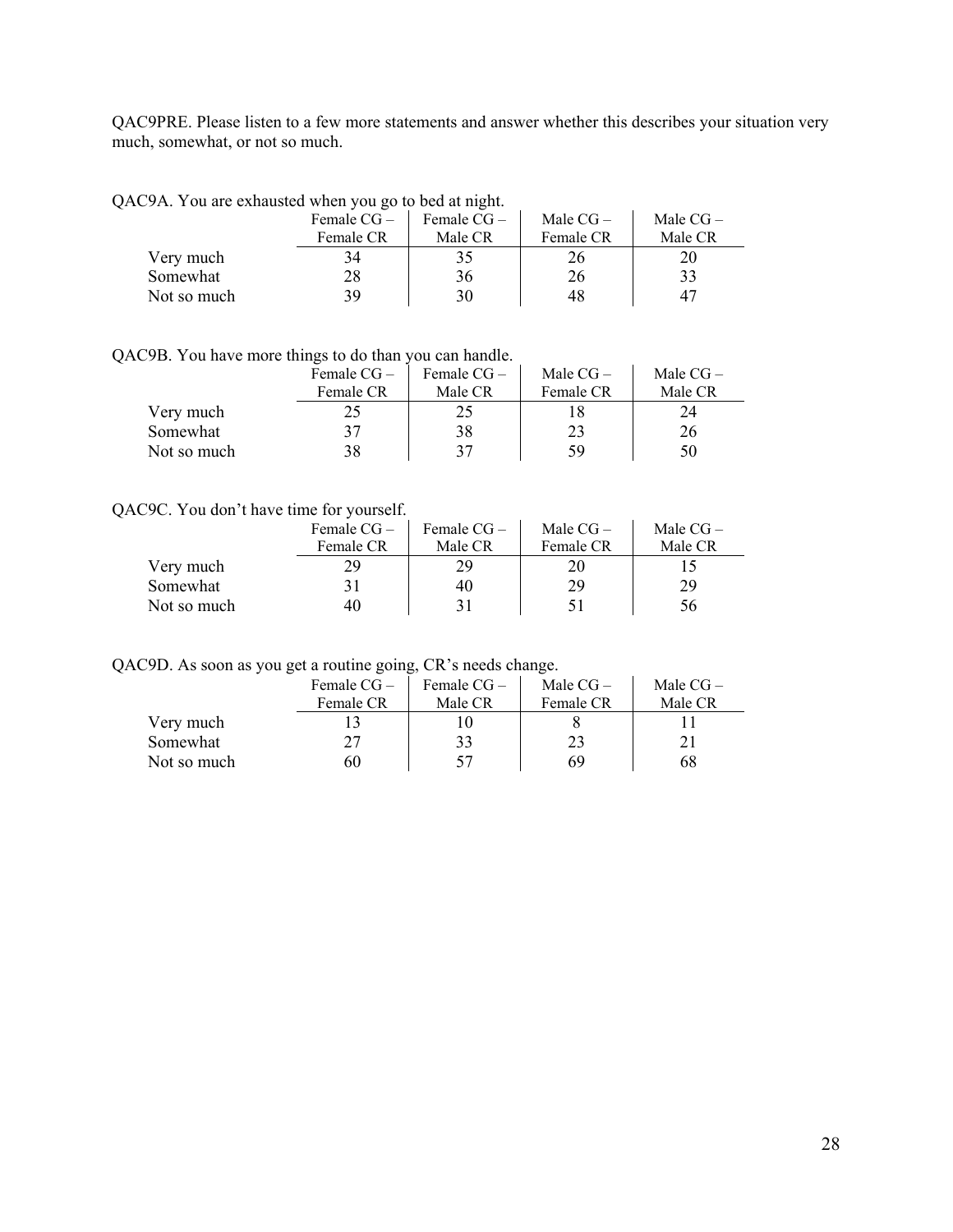## <span id="page-28-0"></span>**SUPPORT ENVIRONMENT**

QSE1PRE. The next questions are about support you may be getting.

| QSE1. Do you have friends or family that you talk to about important things in your life? |  |  |
|-------------------------------------------------------------------------------------------|--|--|
|-------------------------------------------------------------------------------------------|--|--|

|     | Female $CG -$ | Female $CG-$ | Male $CG-$ | Male $CG-$ |
|-----|---------------|--------------|------------|------------|
|     | Female CR     | Male CR      | Female CR  | Male CR    |
| Yes |               |              |            | 89         |
| No. |               |              |            |            |

QSE2. Do you have friends or family that help you with your daily activities, such as running errands, or helping you with things around the house?

|     | Female $CG-$<br>Female CR | Female $CG-$<br>Male CR | Male $CG-$<br>Female CR | Male $CG-$<br>Male CR |
|-----|---------------------------|-------------------------|-------------------------|-----------------------|
| Yes | 59                        | 44                      | 46                      | 64                    |
| No. |                           | 56                      | 54                      | 36                    |

QSE3. Do you have friends or family that help you care for CR?

|     | Female $CG-$ | Female $CG-$ | Male $CG-$ | Male $CG-$ |
|-----|--------------|--------------|------------|------------|
|     | Female CR    | Male CR      | Female CR  | Male CR    |
| Yes |              |              | 64         |            |
| No  |              |              |            |            |

QSE4. In the last year, have you gone to a support group for people who give care?

|     | Female $CG-$ | Female $CG-$ | Male $CG-$ | Male $CG-$ |
|-----|--------------|--------------|------------|------------|
|     | Female CR    | Male CR      | Female CR  | Male CR    |
| Yes |              |              |            |            |
| No  | 94           |              | 96         | 94         |

QSE4a. In the last year, have you used any service that took care of CR so that you could take some time away from helping?

|     | Female $CG-$ | Female $CG-$ | Male $CG-$ | Male $CG-$ |
|-----|--------------|--------------|------------|------------|
|     | Female CR    | Male CR      | Female CR  | Male CR    |
| Yes |              |              |            |            |
| No  |              |              |            |            |

QSE5. In the last year, have you received any training to help you take care of CR?

|     | Female $CG -$ | Female $CG-$ | Male $CG-$ | Male $CG-$ |
|-----|---------------|--------------|------------|------------|
|     | Female CR     | Male CR      | Female CR  | Male CR    |
| Yes |               |              |            |            |
| No  |               |              | 95         |            |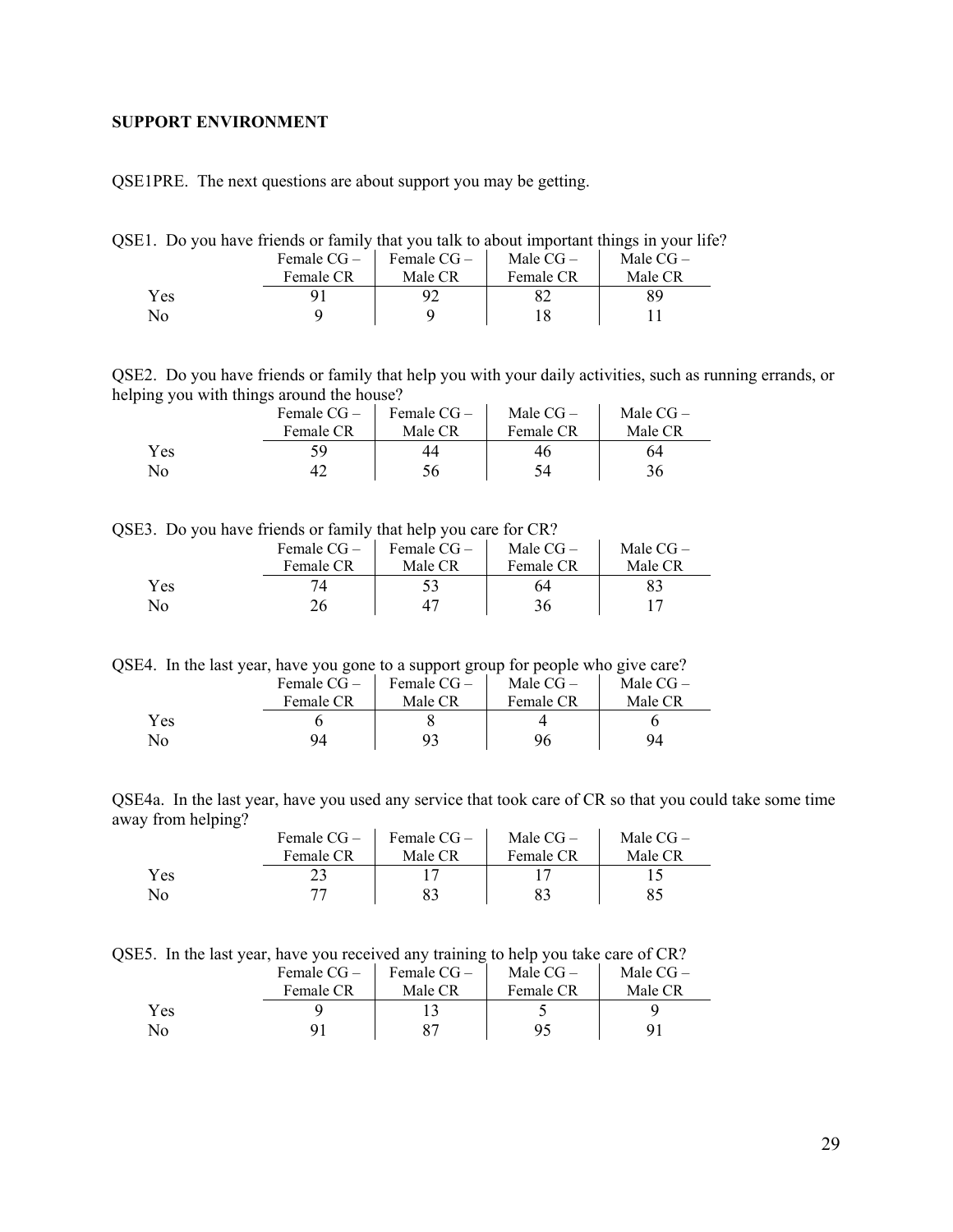QSE6. In the last year, have you found financial help for CR, including helping [him/her] apply for Medicaid?

|     | Female $CG -$ | Female $CG-$ | Male $CG-$ | Male $CG-$ |
|-----|---------------|--------------|------------|------------|
|     | Female CR     | Male CR      | Female CR  | Male CR    |
| Yes |               |              |            |            |
| No  |               |              |            |            |

QSE7. Have you ever looked for [A support group for people who provide care] or [A service to care for CR so you could take time away ] or [Training to help you care for CR] or [Information about how to get financial help for CR]? *(Asked regarding items the respondent did not say YES to)* 

|     | Female $CG-$ | Female $CG-$ | Male $CG-$ | Male $CG-$ |
|-----|--------------|--------------|------------|------------|
|     | Female CR    | Male CR      | Female CR  | Male CR    |
| Yes |              |              |            |            |
| No  |              | 70           |            | RQ         |

QSE8. In the last year, have you helped [him/her] to get devices to get around more easily, such as a cane, walker, wheelchair, or scooter?  $\mathcal{L}_{\text{max}}$  $\sim$ 

|     | Female $CG-$ | Female $CG-$ | Male $CG-$ | Male $CG-$ |
|-----|--------------|--------------|------------|------------|
|     | Female CR    | Male CR      | Female CR  | Male CR    |
| Yes |              |              |            |            |
| No  | 59           |              | 54         | 64         |

QSE9. In the last year, have you [made your home safer] [helped CR make [his/her] home safer] by adding features such as a railing or a ramp, grab bars in the bathroom, a seat for the shower or tub, or an emergency call system?

|     | Female $CG-$ | Female $CG-$ | Male $CG-$ | Male $CG-$ |
|-----|--------------|--------------|------------|------------|
|     | Female CR    | Male CR      | Female CR  | Male CR    |
| Yes | 40           | 48           |            |            |
| No  | 60           |              |            |            |

QSE10. In the last year, have you helped [him/her] find a paid helper to do household chores or personal care?

|            | Female $CG-$ | Female $CG-$ | Male $CG-$ | Male $CG-$ |
|------------|--------------|--------------|------------|------------|
|            | Female CR    | Male CR      | Female CR  | Male CR    |
| <b>Yes</b> |              |              |            |            |
| No         | 78           | 7Ο           |            |            |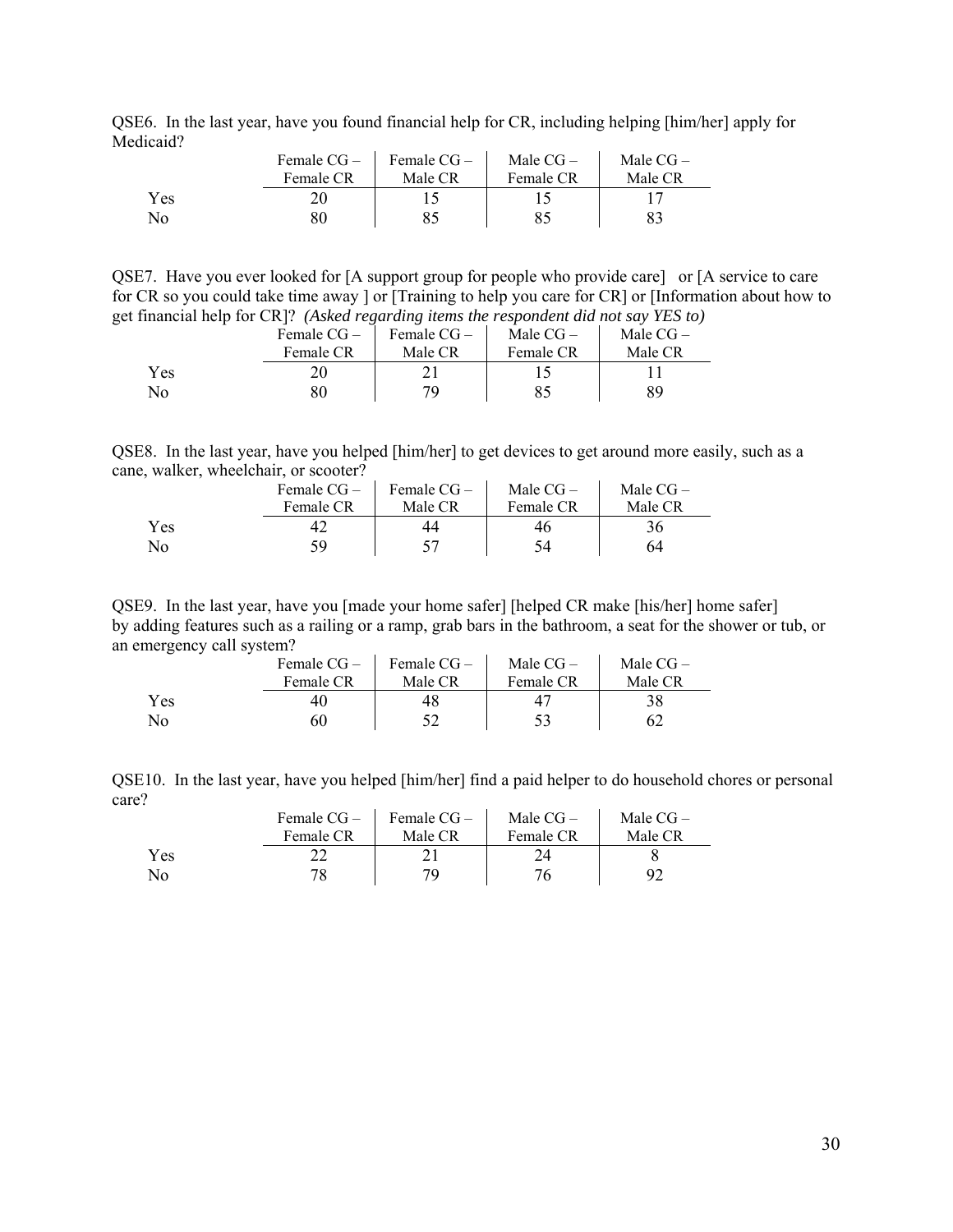## **Shared Caregiving** *(Questions QSE11 through QSE16 were asked if the respondent indicated that he/she has family or friends to help care for CR in QSE3)*

You mentioned that you have other family or friends that help you care for CR. I'd now like to ask a few questions about that.

| $E11.$ First, now many other family and friends neip you care for $CR$ ? |              |              |            |            |  |
|--------------------------------------------------------------------------|--------------|--------------|------------|------------|--|
|                                                                          | Female $CG-$ | Female $CG-$ | Male $CG-$ | Male $CG-$ |  |
|                                                                          | Female CR    | Male CR      | Female CR  | Male CR    |  |
| One                                                                      |              |              |            |            |  |
| Two                                                                      | 28           | 28           | 26         |            |  |
| Three or more                                                            |              |              | 57         | ነስ         |  |

QSE11. First, how many other family and friends help you care for CR?

|  |  | QSE11A. Who is that (are they)? (multiple responses accepted) |  |  |  |
|--|--|---------------------------------------------------------------|--|--|--|
|--|--|---------------------------------------------------------------|--|--|--|

|                                      | Female $CG-$ | Female $CG-$ | Male $CG-$ | Male $CG -$ |
|--------------------------------------|--------------|--------------|------------|-------------|
|                                      | Female CR    | Male CR      | Female CR  | Male CR     |
| Caregiver's Brother(s)               | 24           | 30           | 27         | 33          |
| CG's Sister(s)                       | 41           | 34           | 33         | 49          |
| CG's husband                         | 29           | 18           |            |             |
| CG's wife                            |              |              | 28         | 31          |
| $CG's other relative(s) / in-law(s)$ | 46           | 68           | 62         | 46          |
| CG's friend(s)                       | 14           | 13           | 12         | 4           |
| Other                                | 25           | 24           | 23         | 22          |

QSE12. Which of the following best describes where this/these additional helper(s) live(s)? *(multiple responses accepted)*  $\sim 10$ 

|                                    | Female $CG -$ | Female CG- | Male $CG-$ | Male $CG-$ |
|------------------------------------|---------------|------------|------------|------------|
|                                    | Female CR     | Male CR    | Female CR  | Male CR    |
| Live(s) with you                   | 42            | 34         | 37         | 46         |
| Within twenty minutes of your home | 56            | 80         | 66         | 73         |
| Between twenty minutes and an hour | 28            | 20         | 29         | 16         |
| from your home                     |               |            |            |            |
| One to two hours from your home    |               |            |            |            |
| Two to four hours away             |               | 6          |            |            |
| More than four hours away          | 10            |            |            |            |

QSE13. Which of the following best describes how you divide the tasks of caring for CR?

|                                                                       | Female $CG-$ | Female $CG-$ | Male $CG-$ | Male $CG-$ |
|-----------------------------------------------------------------------|--------------|--------------|------------|------------|
|                                                                       | Female CR    | Male CR      | Female CR  | Male CR    |
| We complement each other $-$ we<br>each help CR with different tasks. | 31           | 26           | 27         | 30         |
| We help with the same things but<br>we divide the help over time.     | 15           | 14           | 22         | 24         |
| We share some tasks, and others we<br>do separately                   | 54           | 60           |            | 46         |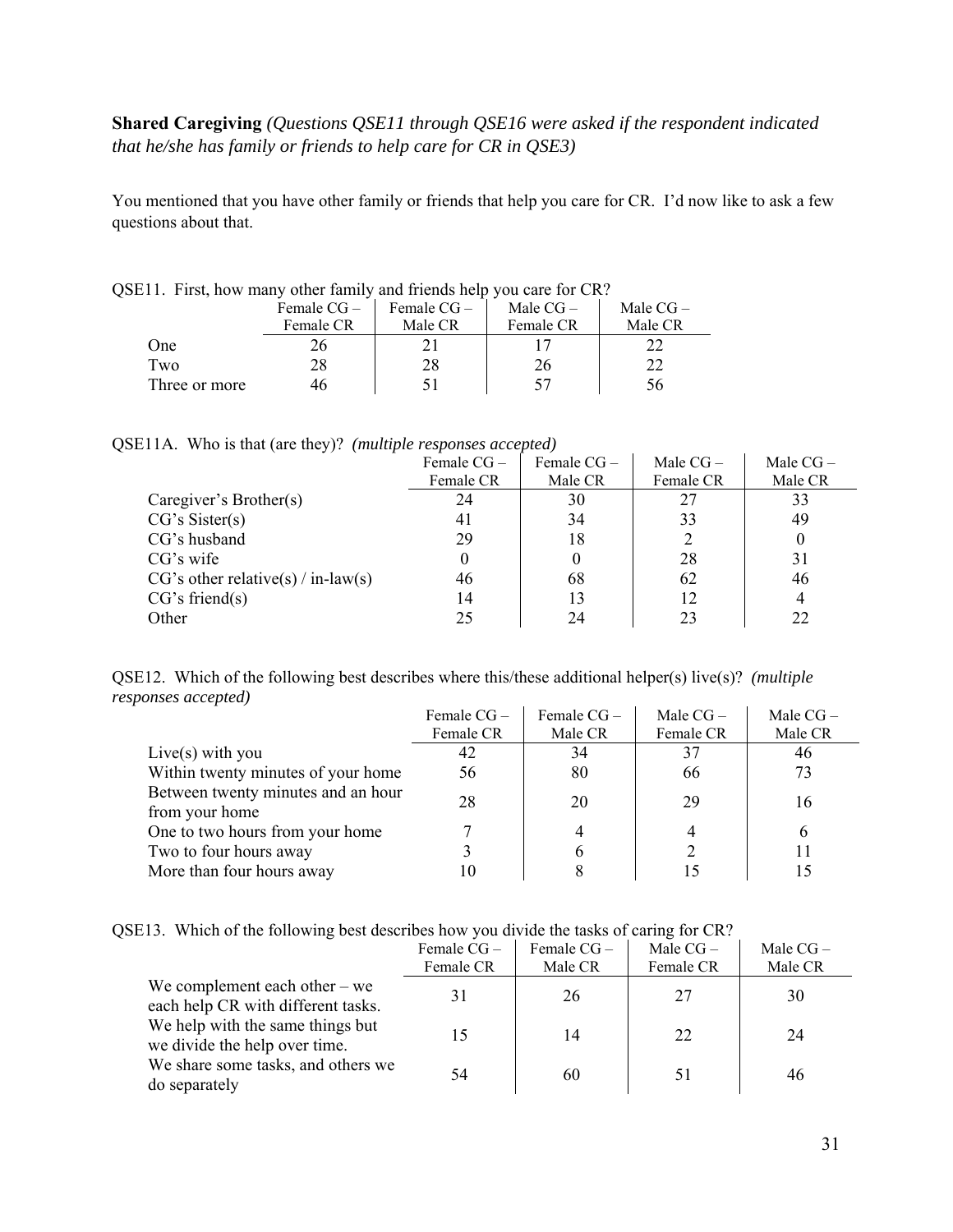QSE14. Would you say that you or someone else is the "primary caregiver," or the person that provides MOST of the help for your CR?

|                                          | Female $CG -$ | Female $CG-$ | Male $CG-$ | Male $CG-$ |
|------------------------------------------|---------------|--------------|------------|------------|
|                                          | Female CR     | Male CR      | Female CR  | Male CR    |
| Respondent is the primary caregiver      | 54            | 70           | 50         | 40         |
| Someone else is the primary<br>caregiver | 28            | 22           | 37         | 47         |
| Care is equally shared                   | 18            |              | 13         |            |

QSE15. To what extent would you say that you and the other caregiver(s) experience confilict or disagreement over coordinating care for the CR?

|                      | Female $CG-$ | Female $CG-$ | Male $CG-$ | Male $CG-$ |
|----------------------|--------------|--------------|------------|------------|
|                      | Female CR    | Male CR      | Female CR  | Male CR    |
| To a great extent    |              |              |            |            |
| To a moderate extent |              |              |            |            |
| Only a little        | 30           | 24           | 34         | 29         |
| Not at all           | 58           | 68           | 57         | 66         |

QSE16. Overall, how satisfied or dissatisifed are you with the care coordination between you and your family / friends?

|                         | Female $CG-$ | Female $CG-$ | Male $CG-$ | Male $CG-$ |
|-------------------------|--------------|--------------|------------|------------|
|                         | Female CR    | Male CR      | Female CR  | Male CR    |
| Very satisfied          | 66           | 69           |            |            |
| Moderately satisfied    | 25           | 25           | 23         | 32         |
| Moderately dissatisfied |              |              |            |            |
| Very dissatisfied       |              |              |            |            |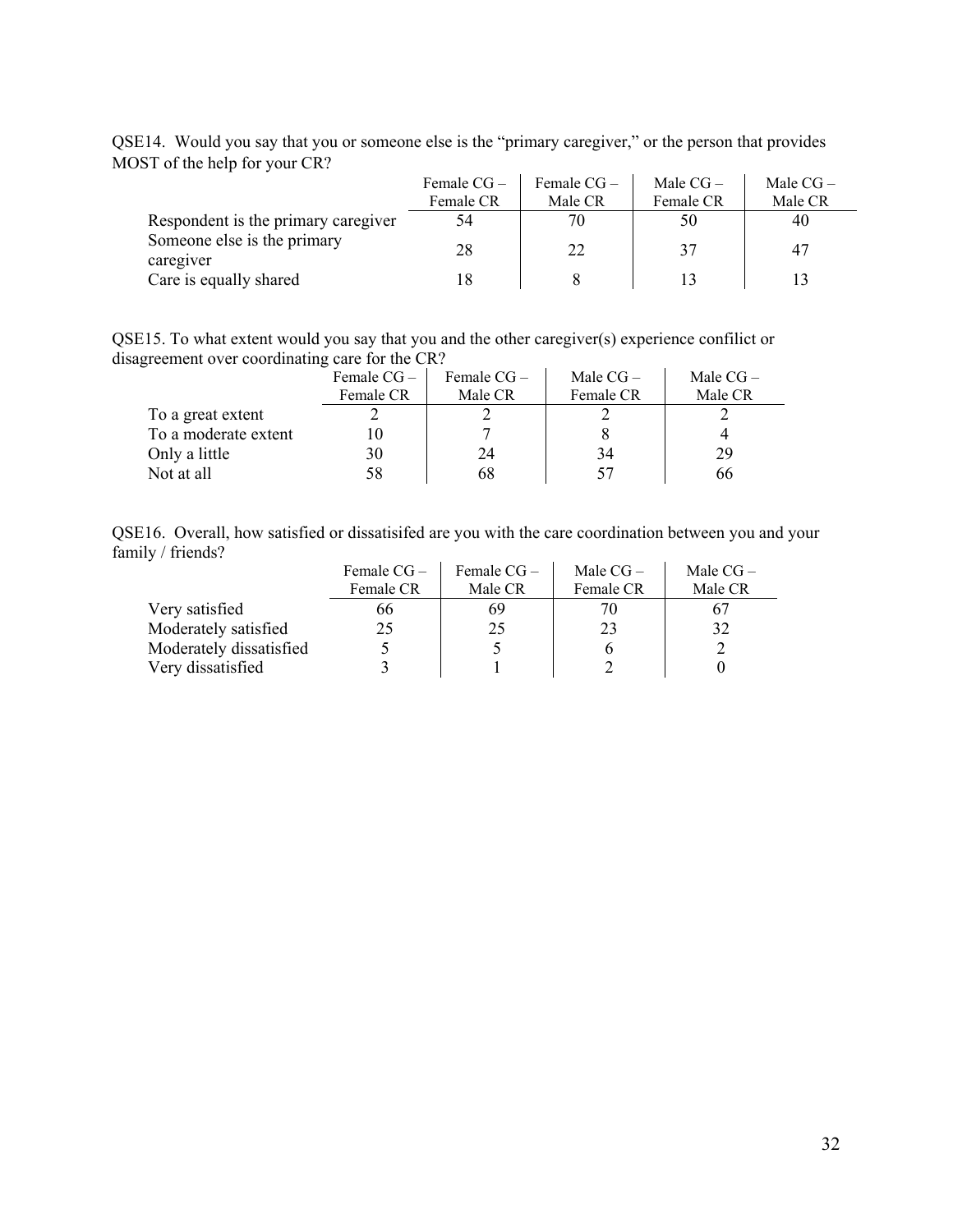## <span id="page-32-0"></span>**PARTICIPATION**

QPP1PRE. Now let's talk about other activities you may have done in the last month.

QPP1. In the last month, did you ever visit in person with friends or family NOT living with you, either at your home or theirs?  $\mathcal{L}_{\rm{in}}$  $\frac{1}{2}$ 

|     | Female $CG-$ | Female CG – | Male $CG-$ | Male $CG-$ |
|-----|--------------|-------------|------------|------------|
|     | Female CR    | Male CR     | Female CR  | Male CR    |
| Yes |              |             |            | 92         |
| No  |              |             |            |            |

QPP2. In the last month, did helping CR ever keep you from doing this [visiting in person with friends or family NOT living with you]?

|                | Female $CG-$ | Female $CG-$ | Male $CG-$ | Male $CG-$ |
|----------------|--------------|--------------|------------|------------|
|                | Female CR    | Male CR      | Female CR  | Male CR    |
| Yes            |              | 36           |            |            |
| N <sub>0</sub> | 70.          | 64           | 73         |            |

QPP3. How important is it to you to visit in person with friends or family NOT living with you?

|                    | Female $CG-$ | Female $CG-$ | Male $CG-$ | Male $CG-$ |
|--------------------|--------------|--------------|------------|------------|
|                    | Female CR    | Male CR      | Female CR  | Male CR    |
| Very important     | $22^{\circ}$ | 55           | 43         | 53         |
| Somewhat important | 33           | 31           | 36         | 32         |
| Not so important   |              | 14           |            |            |

QPP4. In the last month, did you ever attend religious services?

|     | Female $CG-$ | Female CG – | Male $CG-$ | Male $CG-$ |
|-----|--------------|-------------|------------|------------|
|     | Female CR    | Male CR     | Female CR  | Male CR    |
| Yes | 64           |             |            | 59         |
| No. |              | 39.         |            |            |

QPP5. In the last month, did helping CR ever keep you from doing this [attending religious services]?

|     | Female $CG-$ | Female CG – | Male $CG-$ | Male $CG-$ |  |
|-----|--------------|-------------|------------|------------|--|
|     | Female CR    | Male CR     | Female CR  | Male CR    |  |
| Yes |              |             |            |            |  |
| No  |              |             | 90         | 94         |  |

QPP6. How important is it to you to attend religious services?

|                    | Female $CG-$ | Female $CG-$ | Male $CG-$ | Male $CG-$ |
|--------------------|--------------|--------------|------------|------------|
|                    | Female CR    | Male CR      | Female CR  | Male CR    |
| Very important     |              | 34           |            | 39         |
| Somewhat important | 26           |              | 23         | 23         |
| Not so important   |              | 25           | 43         | 38         |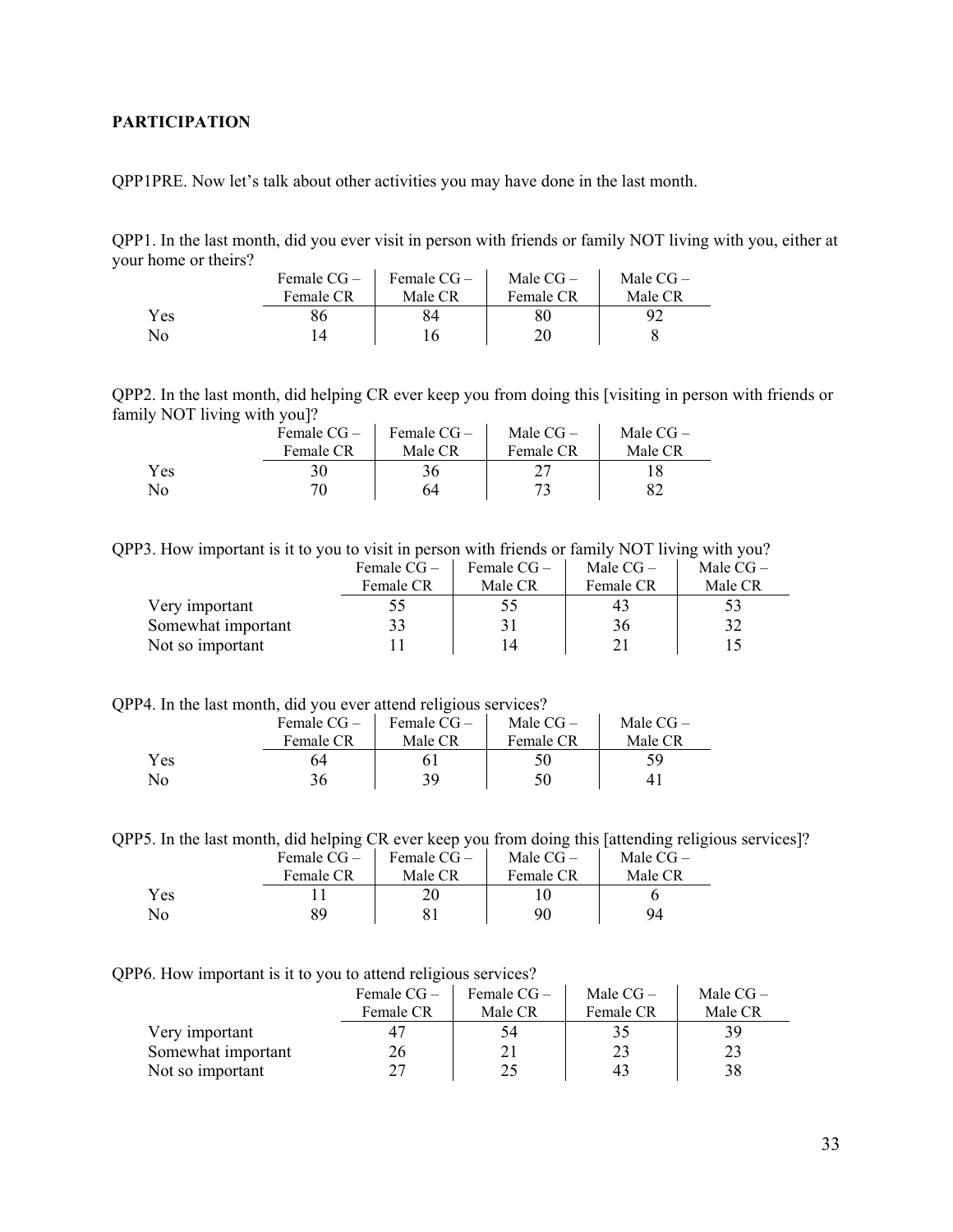QPP7. In the last month, [besides religious services,] did you ever participate in club meetings or group activities? [IF NEEDED: These could be any ongoing group activity including dinner or bridge clubs, neighborhood or political organizations, knitting or regular exercise groups.]

|     | Female $CG-$<br>Female CR | Female $CG-$<br>Male CR | Male $CG-$<br>Female CR | Male $CG-$<br>Male CR |
|-----|---------------------------|-------------------------|-------------------------|-----------------------|
| Yes |                           |                         |                         |                       |
| No  |                           |                         |                         | 58                    |

QPP8. In the last month, did helping CR ever keep you from doing this [participating in club meetings or group activities [other than religious services]]? [IF NEEDED: These could be any ongoing group activity including dinner or bridge clubs, neighborhood or political organizations, knitting or regular exercise groups.]

|     | Female $CG-$ | Female $CG-$ | Male $CG-$ | Male $CG-$ |
|-----|--------------|--------------|------------|------------|
|     | Female CR    | Male CR      | Female CR  | Male CR    |
| Yes |              |              |            |            |
| No  | 70           |              |            |            |

QPP9. How important is it to you to participate in club meetings or group activities [other than religious services]? [IF NEEDED: These could be any ongoing group activity including dinner or bridge clubs, neighborhood or political organizations, knitting or regular exercise groups.]

|                    | Female $CG-$ | Female $CG-$ | Male $CG-$ | Male $CG-$ |
|--------------------|--------------|--------------|------------|------------|
|                    | Female CR    | Male CR      | Female CR  | Male CR    |
| Very important     |              | 30           |            |            |
| Somewhat important |              |              | 26         | 36         |
| Not so important   | 34           | 40           | 47         | 39         |

QPP10. In the last month, [besides for club or group activities,] did you ever go out for enjoyment? This includes things like going out to dinner, a movie, to gamble, or to hear music or see a play.

|                  | Female $CG -$ | Female $CG-$ | Male $CG-$ | Male $CG-$ |
|------------------|---------------|--------------|------------|------------|
|                  | Female CR     | Male CR      | Female CR  | Male CR    |
| Yes              |               |              |            |            |
| $\overline{N}$ o |               | າເ           |            |            |

QPP11. In the last month, did helping CR ever keep you from doing this [going out for enjoyment]? [IF NEEDED: This includes things like going out to dinner, a movie, to gamble, or to hear music or see a play.]

|     | Female $CG-$ | Female $CG-$ | Male $CG-$ | Male $CG-$ |
|-----|--------------|--------------|------------|------------|
|     | Female CR    | Male CR      | Female CR  | Male CR    |
| Yes |              | 30           |            |            |
| No  |              | 70           |            |            |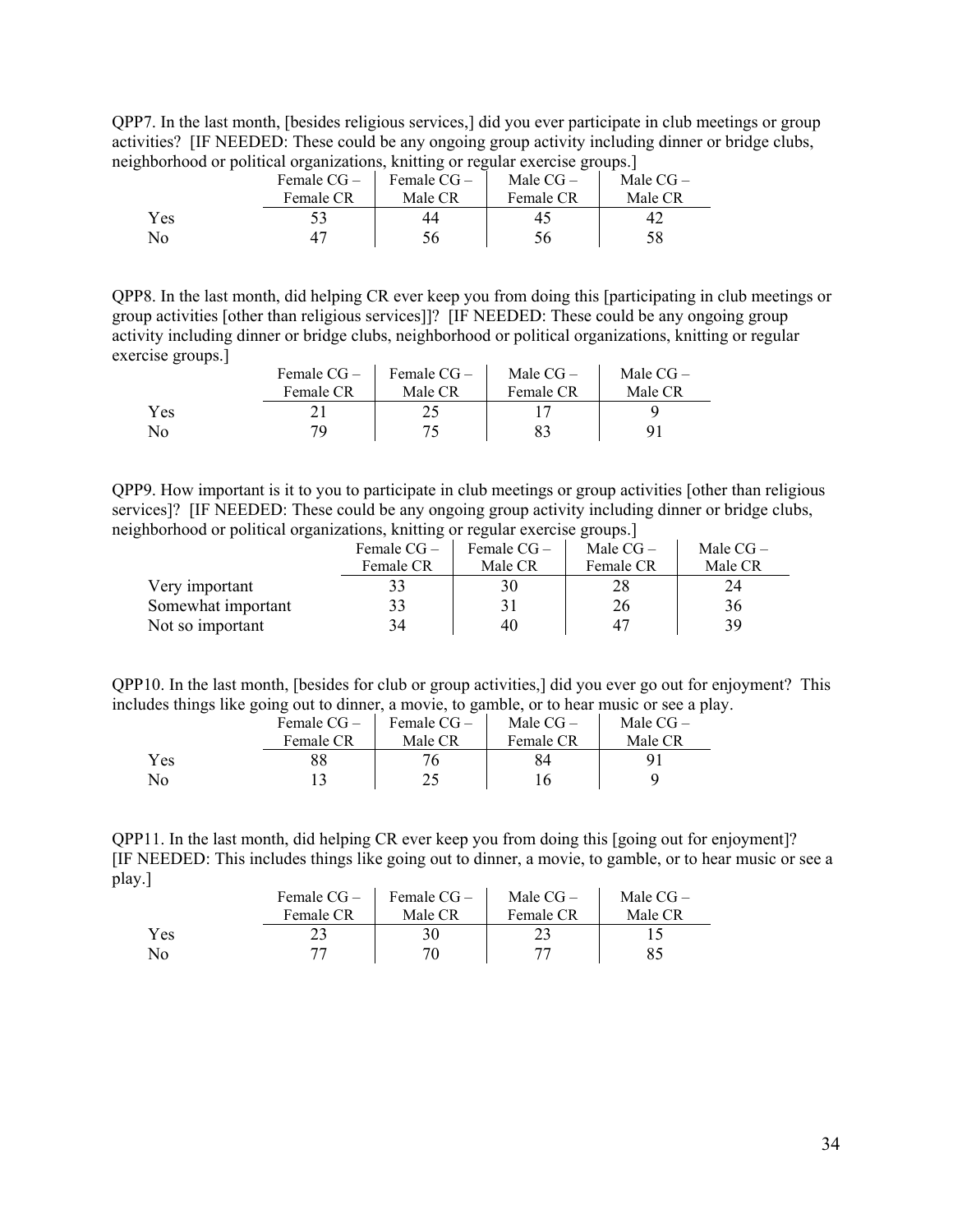QPP12. How important is it to you to go out for enjoyment? [IF NEEDED: This includes things like going out to dinner, a movie, to gamble, or to hear music or see a play.]

| $\Box$ we can also the contract $\Box$ and $\Box$ is the contract of $\Box$ . We have the proof of |              |             |            |            |
|----------------------------------------------------------------------------------------------------|--------------|-------------|------------|------------|
|                                                                                                    | Female $CG-$ | Female CG – | Male $CG-$ | Male $CG-$ |
|                                                                                                    | Female CR    | Male CR     | Female CR  | Male CR    |
| Very important                                                                                     |              | 44          |            | 40         |
| Somewhat important                                                                                 |              | 38          | 36         | 44         |
| Not so important                                                                                   |              | 18          | 22         |            |
|                                                                                                    |              |             |            |            |

QPP13. In the last month, did you ever do volunteer work?

|     | Female $CG-$ | Female $CG-$ | Male $CG-$ | Male $CG-$ |
|-----|--------------|--------------|------------|------------|
|     | Female CR    | Male CR      | Female CR  | Male CR    |
| Yes |              |              |            |            |
| No  |              | 68           |            | 64         |

QPP14. In the last month, did helping CR ever keep you from doing this [volunteer work]?

|     | Female $CG -$ | Female $CG-$ | Male $CG-$ | Male $CG-$ |
|-----|---------------|--------------|------------|------------|
|     | Female CR     | Male CR      | Female CR  | Male CR    |
| Yes |               |              |            |            |
| No  | 86            |              | 90         | 88         |

QPP15. In the last month, [besides as a job or volunteer work,] did you ever provide care to or look after a child or adult who cannot care for themselves? We mean someone besides CR.

|     | Female CG - | Female CG – | Male $CG-$ | Male $CG-$ |
|-----|-------------|-------------|------------|------------|
|     | Female CR   | Male CR     | Female CR  | Male CR    |
| Yes | 44          | 46          |            | 38         |
| No  | 56          | 54          |            |            |

QPP16. In the last month, did helping CR ever keep you from doing this [caring for a child or other adult]?  $\mathbf{r}$ 

|     | Female $CG-$ | Female $CG-$ | Male $CG-$ | Male $CG-$ |
|-----|--------------|--------------|------------|------------|
|     | Female CR    | Male CR      | Female CR  | Male CR    |
| Yes |              |              |            |            |
| No  | 93           |              | 94         | 94         |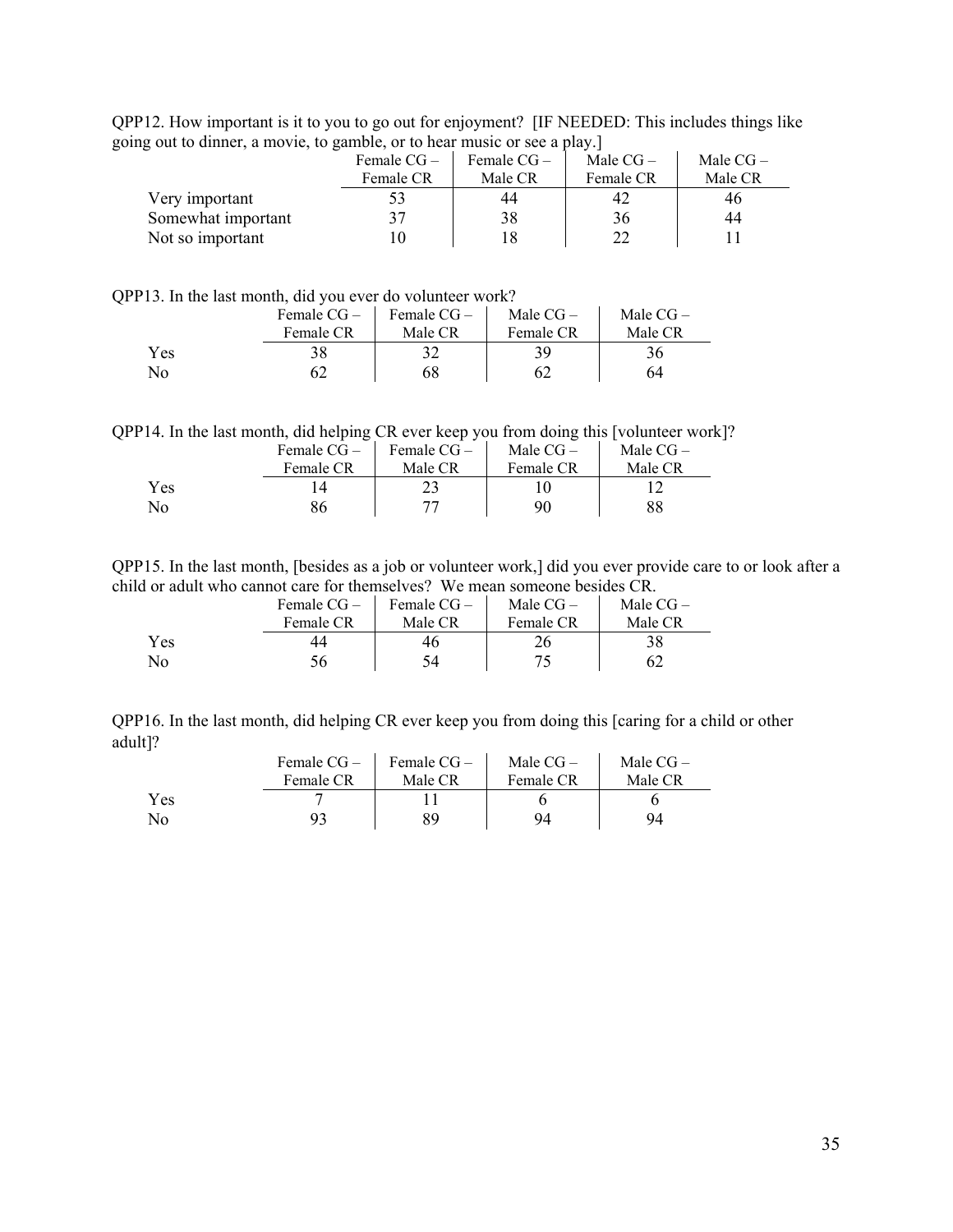## <span id="page-35-0"></span>**HEALTH**

QHE1. Would you say that in general, your health is excellent, very good, good, fair, or poor? Female  $CG - \vert$  Female  $CG - \vert$  Male  $CG - \vert$  Male  $CG - \vert$ 

|           | $r$ emaile $C\cup$ | $r$ emaile $C\cup$ | $M$ aie C $U -$ | Next $C_{\rm O}$ $-$ |
|-----------|--------------------|--------------------|-----------------|----------------------|
|           | Female CR          | Male CR            | Female CR       | Male CR              |
| Excellent |                    |                    |                 |                      |
| Very good | 36                 | 26                 | 27              | 36                   |
| Good      | 28                 | 36                 | 33              | 29                   |
| Fair      | 18                 | 22                 | 19              |                      |
| Poor      |                    |                    |                 |                      |

QHE2. Has a doctor ever told you that you had a heart attack or myocardial infarction?

|                | Female CG - | Female $CG-$ | Male $CG-$ | Male $CG-$ |
|----------------|-------------|--------------|------------|------------|
|                | Female CR   | Male CR      | Female CR  | Male CR    |
| Yes            |             |              |            |            |
| N <sub>0</sub> | 96          | 94           | 88         |            |

| QHE3. Has a doctor ever told you that you had any other heart disease including angina or congestive |  |  |  |  |
|------------------------------------------------------------------------------------------------------|--|--|--|--|
| heart failure?                                                                                       |  |  |  |  |

|     | Female $CG-$ | Female $CG-$ | Male $CG-$ | Male $CG-$ |
|-----|--------------|--------------|------------|------------|
|     | Female CR    | Male CR      | Female CR  | Male CR    |
| Yes |              |              |            |            |
| No  |              |              |            |            |

QHE4. [Has a doctor ever told you that you had] high blood pressure or hypertension?

|                | Female CG – | Female $CG-$ | Male $CG-$ | Male $CG-$ |
|----------------|-------------|--------------|------------|------------|
|                | Female CR   | Male CR      | Female CR  | Male CR    |
| Yes            |             |              |            |            |
| N <sub>0</sub> | 54          | 56           |            | 59         |

QHE5. [Has a doctor ever told you that you had] arthritis?

|     | Female $CG-$ | Female $CG -$ | Male $CG-$ | Male $CG-$ |
|-----|--------------|---------------|------------|------------|
|     | Female CR    | Male CR       | Female CR  | Male CR    |
| Yes |              |               |            |            |
| No  |              |               | 59         | 65         |

QHE6. [Has a doctor ever told you that you had] osteoporosis or thinning of the bones?

|     | Female $CG-$ | Female $CG-$ | Male $CG-$ | Male $CG-$ |
|-----|--------------|--------------|------------|------------|
|     | Female CR    | Male CR      | Female CR  | Male CR    |
| Yes |              |              |            |            |
| No  |              | 69           | 97         |            |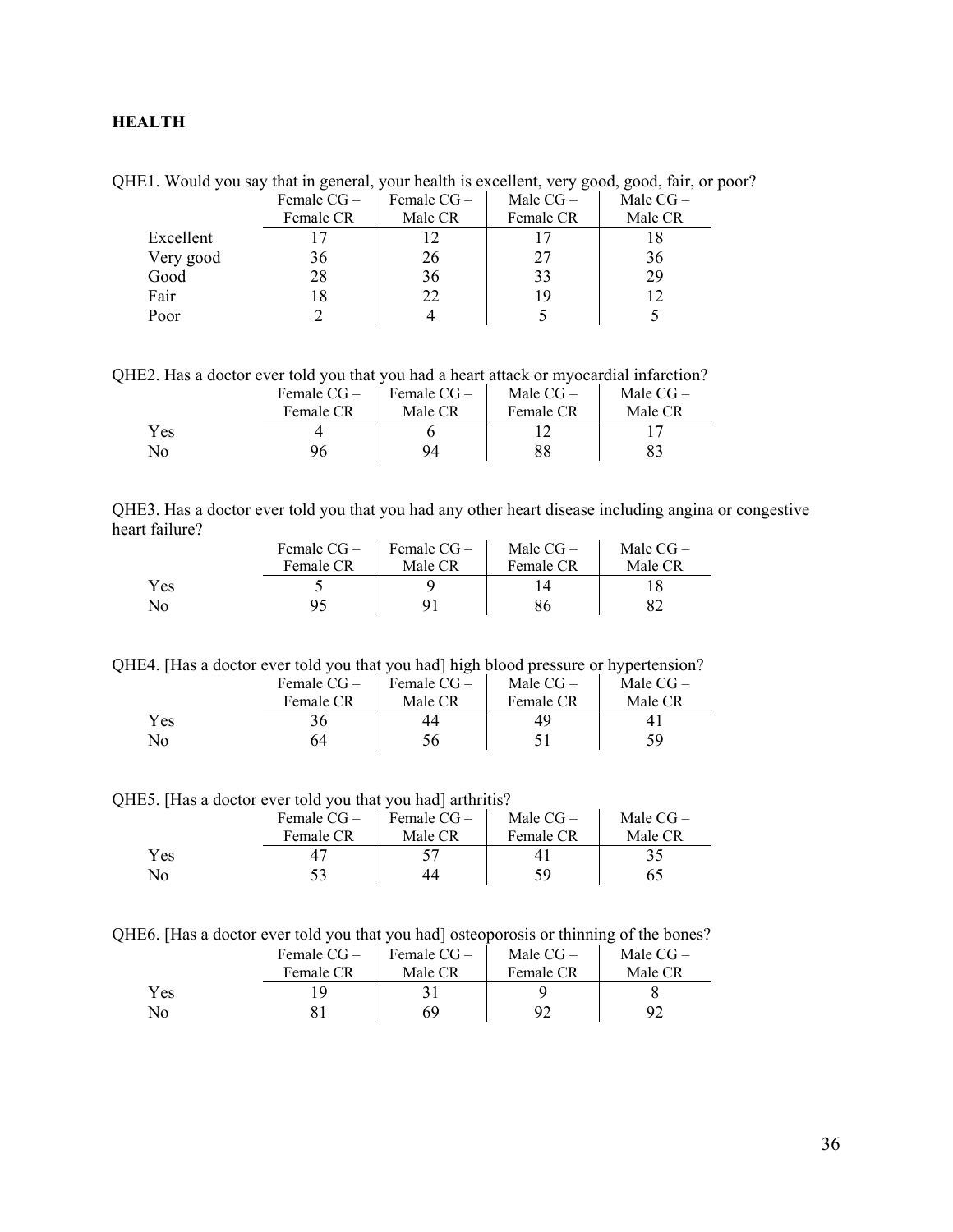QHE7. [Has a doctor ever told you that you had] diabetes?

|     | Female $CG-$ | Female $CG-$ | Male $CG-$ | Male $CG-$ |  |
|-----|--------------|--------------|------------|------------|--|
|     | Female CR    | Male CR      | Female CR  | Male CR    |  |
| Yes |              |              |            |            |  |
| No  |              |              |            | 89         |  |

QHE8. [Has a doctor ever told you that you had] lung disease, such as emphysema, asthma, or chronic bronchitis?  $\mathcal{L}_{\rm{max}}$  $\mathcal{L}$ 

|     | Female $CG-$ | Female $CG-$ | Male $CG-$ | Male $CG-$ |
|-----|--------------|--------------|------------|------------|
|     | Female CR    | Male CR      | Female CR  | Male CR    |
| Yes |              |              |            |            |
| No  |              |              | 86         |            |

QHE9. [Has a doctor ever told you that you had] cancer?

|     | Female $CG -$<br>Female CR | Female $CG-$<br>Male CR | Male $CG-$<br>Female CR | Male $CG-$<br>Male CR |
|-----|----------------------------|-------------------------|-------------------------|-----------------------|
| Yes |                            |                         |                         |                       |
| No  | 90                         |                         |                         | 89                    |

QHE10PRE. Now I have a few questions about health problems.

QHE10. In the last month, have you been bothered by pain?

|     | Female $CG-$ | Female $CG-$ | Male $CG-$ | Male $CG-$ |
|-----|--------------|--------------|------------|------------|
|     | Female CR    | Male CR      | Female CR  | Male CR    |
| Yes |              | 69           | 60         |            |
| No  | 39           |              | 40         | 54         |

QHE12. In the last month, did you have any breathing problems, including shortness of breath or difficulty breathing?

|     | Female $CG-$ | Female $CG-$ | Male $CG-$ | Male $CG-$ |
|-----|--------------|--------------|------------|------------|
|     | Female CR    | Male CR      | Female CR  | Male CR    |
| Yes |              |              |            |            |
| No  | 86           | 70           | 80         | 92         |

QHE14. In the last month, did you have limited strength or movement in your shoulders, arms, or hands?

|     | Female $CG-$ | Female $CG-$ | Male $CG-$ | Male $CG-$ |
|-----|--------------|--------------|------------|------------|
|     | Female CR    | Male CR      | Female CR  | Male CR    |
| Yes | 30           |              |            |            |
| No  | 70.          | 64           | 74         | 74         |

QHE16. In the last month, did you have limited strength in your hips, legs, knees, or feet?

|     | Female $CG -$ | Female $CG-$ | Male $CG-$ | Male $CG-$ |
|-----|---------------|--------------|------------|------------|
|     | Female CR     | Male CR      | Female CR  | Male CR    |
| Yes |               |              |            |            |
| No  |               |              | 69         | 74         |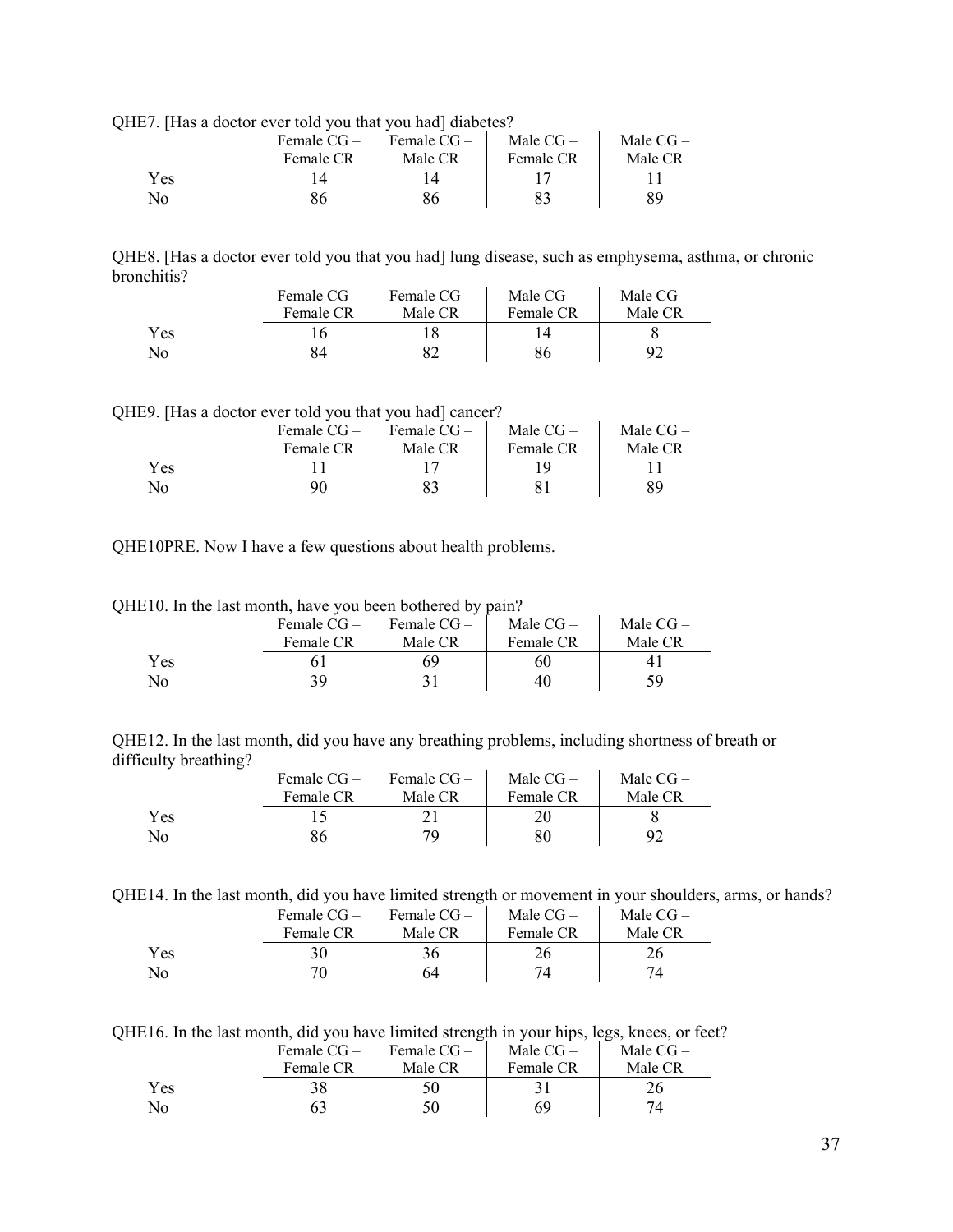| $\sim$ 10. In the fast momen, that you have low energy of were you casify exhausted. |             |              |            |            |  |
|--------------------------------------------------------------------------------------|-------------|--------------|------------|------------|--|
|                                                                                      | Female CG – | Female $CG-$ | Male $CG-$ | Male $CG-$ |  |
|                                                                                      | Female CR   | Male CR      | Female CR  | Male CR    |  |
| Yes                                                                                  |             | 62           | 43         | 33         |  |
| N <sub>0</sub>                                                                       |             | 38           |            | 67         |  |
|                                                                                      |             |              |            |            |  |

QHE18. In the last month, did you have low energy or were you easily exhausted?

QHE20. In the last month, on nights when you woke up before you wanted to, how often did you have trouble falling back asleep?

|             | Female CG- | Female $CG-$ | Male $CG-$ | Male $CG-$ |
|-------------|------------|--------------|------------|------------|
|             | Female CR  | Male CR      | Female CR  | Male CR    |
| Every night |            |              |            |            |
| Most nights |            |              | L5         |            |
| Some nights |            | 38           | 30         | 29         |
| Rarely      | 27         | 22           | 26         | 33         |
| Never       |            |              | 21         |            |

QHE21. In the last month, how often did helping CR cause your sleep to be interrupted?

|             | Female $CG -$ | Female CG- | Male $CG-$ | Male $CG-$ |
|-------------|---------------|------------|------------|------------|
|             | Female CR     | Male CR    | Female CR  | Male CR    |
| Every night |               |            |            |            |
| Most nights |               |            |            |            |
| Some nights |               | 24         | 15         |            |
| Rarely      | 22            | 26         | 22         | 26         |
| Never       | 54            | 40         | 55         | 59         |

### QHE23a. How tall are you? *(see BMI below)* QHE23b. How tall are you? *(see BMI below)* QHE22. How much do you currently weigh? *(see BMI below)*

BMI categories:

|                                  | Female $CG-$ | Female $CG-$ | Male $CG-$ | Male $CG-$ |
|----------------------------------|--------------|--------------|------------|------------|
|                                  | Female CR    | Male CR      | Female CR  | Male CR    |
| $\leq$ 18.5 (underweight)        |              |              |            |            |
| $18.5 - 24.9$ (normal)           | 31           | 26           | 22         | 24         |
| $25.0 - 29.9$ (overweight)       | 31           | 34           | 46         | 53         |
| $30.0 - 34.9$ (moderately obese) | 24           | 22           | 22         | 15         |
| $35.0 - 39.9$ (severely obese)   | 6            | 10           |            |            |
| $40.0 + (very severely obese)$   |              |              |            |            |

QHE24. Have you lost 10 or more pounds in the last 12 months?

|                         | Female CG –<br>Female CR | Female CG-<br>Male CR | Male $CG-$<br>Female CR | Male $CG-$<br>Male CR |
|-------------------------|--------------------------|-----------------------|-------------------------|-----------------------|
| Yes                     |                          |                       |                         |                       |
| $No \rightarrow QHE25A$ | 70                       | 68                    |                         |                       |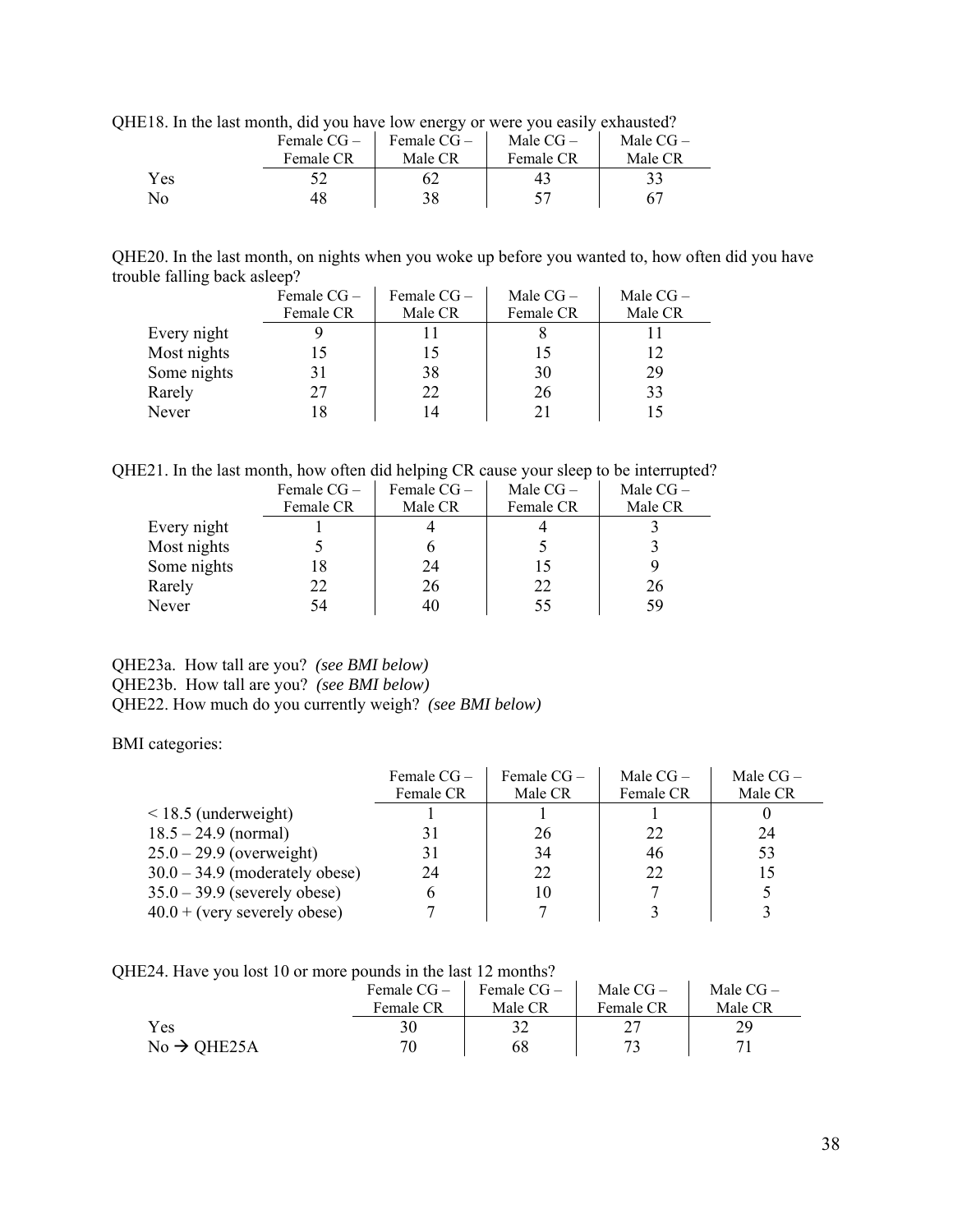QHE24a. Were you trying to lose weight?

|     | Female $CG-$ | Female CG- | Male $CG-$ | Male $CG-$ |
|-----|--------------|------------|------------|------------|
|     | Female CR    | Male CR    | Female CR  | Male CR    |
| Yes |              | 64         | 62         | 68         |
| No  |              |            | 39         |            |

QHE25a. Thinking about the last month, how often did you feel cheerful?

|           | Female $CG -$ | Female $CG -$ | Male $CG-$ | Male $CG-$ |
|-----------|---------------|---------------|------------|------------|
|           | Female CR     | Male CR       | Female CR  | Male CR    |
| Every day |               |               |            |            |
| Most days |               | 43            | 41         | 38         |
| Some days |               | 32            | 30         | 35         |
| Rarely    |               |               |            |            |
| Never     |               |               |            |            |

QHE25b. Thinking about the last month, how often did you feel calm and peaceful?

|           | Female $CG -$ | Female $CG -$ | Male $CG-$ | Male $CG-$ |
|-----------|---------------|---------------|------------|------------|
|           | Female CR     | Male CR       | Female CR  | Male CR    |
| Every day |               |               |            |            |
| Most days | 39            | 38            | 38         | 39         |
| Some days | 33            | 36            | 31         | 30         |
| Rarely    |               | 14            | 12         | 14         |
| Never     |               |               |            |            |

QHE25c. [Thinking about the last month,] how often did you feel full of life?

|           | Female $CG -$ | Female $CG -$ | Male $CG-$ | Male $CG-$ |
|-----------|---------------|---------------|------------|------------|
|           | Female CR     | Male CR       | Female CR  | Male CR    |
| Every day |               |               | 19         |            |
| Most days | 34            | 30            | 35         | 27         |
| Some days | 31            | 32            | 30         | 38         |
| Rarely    |               | 22            | 12         |            |
| Never     |               |               |            |            |

QHE25d. [Thinking about the last month,] how often did you feel bored?

|              | Female $CG -$ | Female $CG-$ | Male $CG-$ | Male $CG-$ |
|--------------|---------------|--------------|------------|------------|
|              | Female CR     | Male CR      | Female CR  | Male CR    |
| Every day    |               |              |            |            |
| Most days    |               |              |            |            |
| Some days    | 19            | 24           | 20         | 35         |
| Rarely       | 30            | 29           | 39         | 29         |
| <b>Never</b> |               | 39           | 29         |            |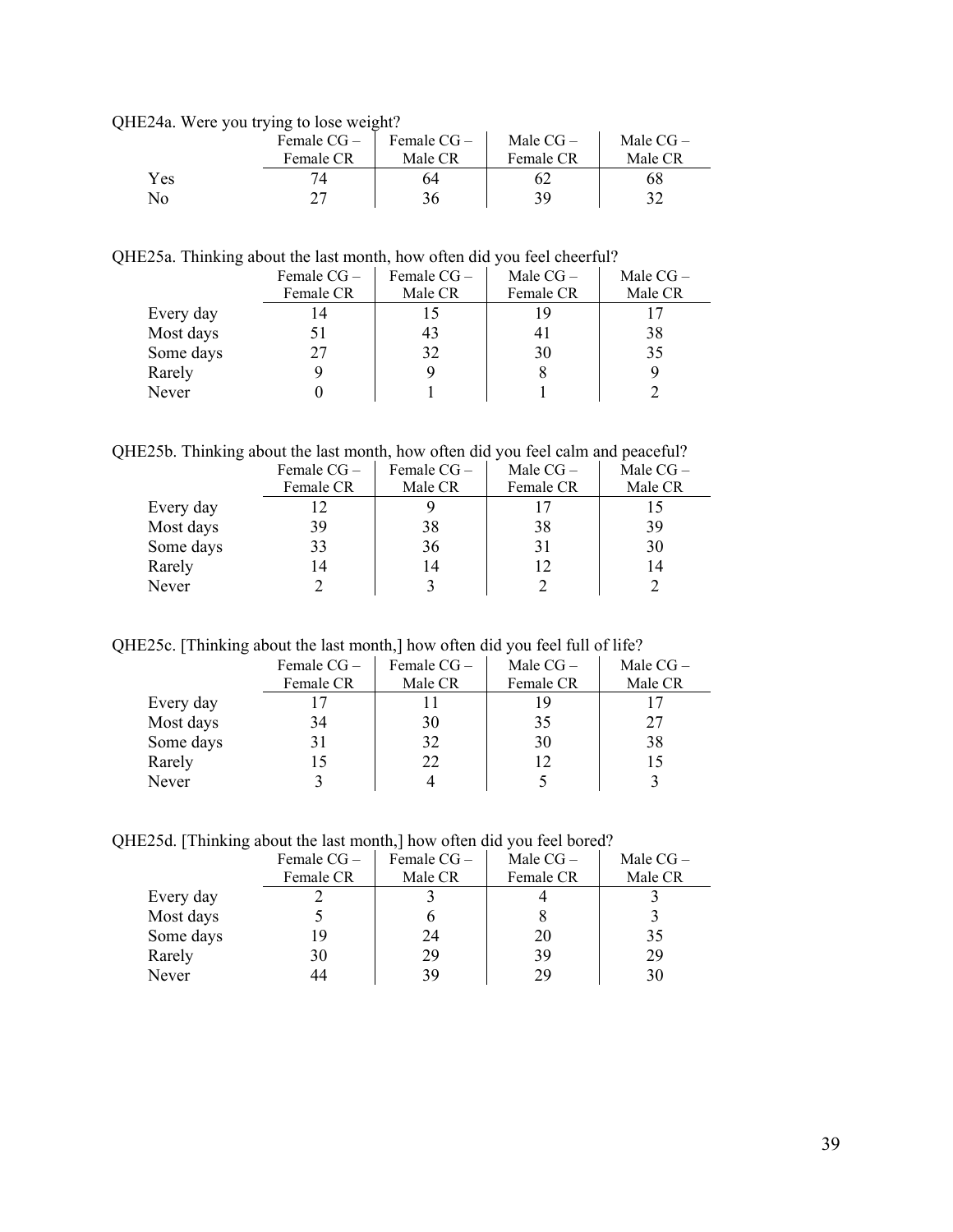| $\omega$ , runnaing about the hast monthly now onen and you feel follery. |               |            |            |            |  |  |  |
|---------------------------------------------------------------------------|---------------|------------|------------|------------|--|--|--|
|                                                                           | Female $CG -$ | Female CG- | Male $CG-$ | Male $CG-$ |  |  |  |
|                                                                           | Female CR     | Male CR    | Female CR  | Male CR    |  |  |  |
| Every day                                                                 |               |            |            |            |  |  |  |
| Most days                                                                 |               | 10         |            |            |  |  |  |
| Some days                                                                 | 19            | 22         | 22         | 20         |  |  |  |
| Rarely                                                                    | 29            | 29         | 26         | 26         |  |  |  |
| Never                                                                     |               |            |            |            |  |  |  |

QHE25e. [Thinking about the last month,] how often did you feel lonely?

QHE25f. [Thinking about the last month,] how often did you feel upset?

|           | Female CG-<br>Female CR | Female CG-<br>Male CR | Male $CG-$<br>Female CR | Male $CG-$<br>Male CR |
|-----------|-------------------------|-----------------------|-------------------------|-----------------------|
| Every day |                         |                       |                         |                       |
| Most days |                         |                       |                         |                       |
| Some days |                         | 54                    | 42                      | 32                    |
| Rarely    | 36                      | 27                    | 38                      |                       |
| Never     |                         |                       |                         |                       |

QHE26a. Over the last month, how often have you had little interest or pleasure doing things?

|                         | Female $CG-$ | Female CG – | Male $CG-$ | Male $CG-$ |
|-------------------------|--------------|-------------|------------|------------|
|                         | Female CR    | Male CR     | Female CR  | Male CR    |
| Not at all              |              | 48          | 55         | 54         |
| Several days            | 28           | 35          | 35         | 35         |
| More than half the days |              | 12          |            |            |
| Nearly every day        |              |             |            |            |

QHE26b. [Over the last month, how often have you] felt down, depressed, or hopeless?

|                         | Female $CG-$ | Female $CG-$ | Male $CG-$ | Male $CG-$ |
|-------------------------|--------------|--------------|------------|------------|
|                         | Female CR    | Male CR      | Female CR  | Male CR    |
| Not at all              | 60           | 50           | 56         | 69         |
| Several days            |              | 35           | 33         | 25         |
| More than half the days |              | 10           |            |            |
| Nearly every day        |              |              |            |            |

|  | QHE26c. [Over the last month, how often have you] felt nervous, anxious, or on edge? |  |  |  |  |  |
|--|--------------------------------------------------------------------------------------|--|--|--|--|--|
|  |                                                                                      |  |  |  |  |  |

|                         | Female $CG-$ | Female $CG-$ | Male $CG-$ | Male $CG-$ |
|-------------------------|--------------|--------------|------------|------------|
|                         | Female CR    | Male CR      | Female CR  | Male CR    |
| Not at all              | 44           | 33           | 46         | 46         |
| Several days            |              | 47           | 40         | 49         |
| More than half the days |              | 13           |            |            |
| Nearly every day        |              |              |            |            |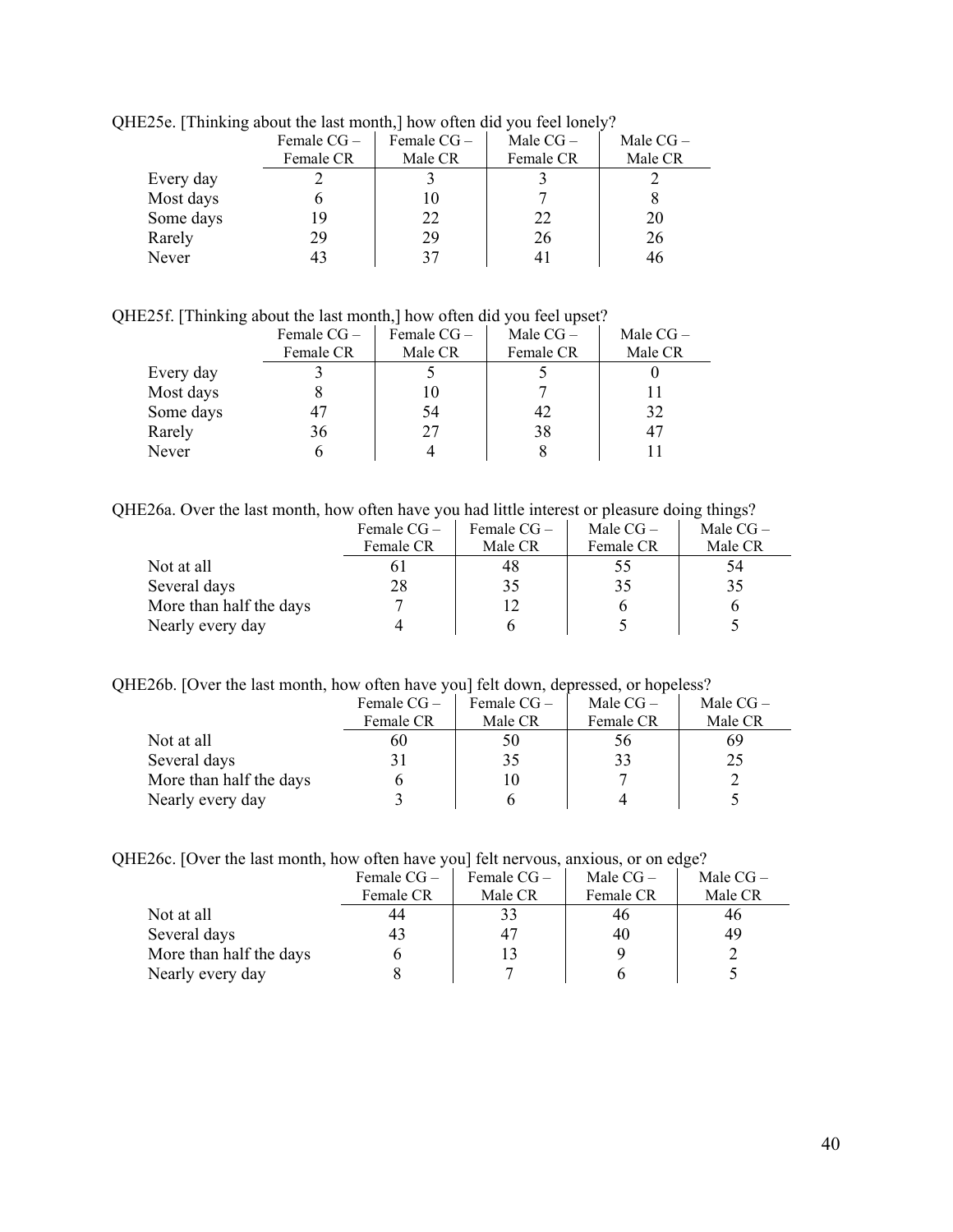| Female $CG-$ | Female $CG-$ | Male $CG-$ | Male $CG-$ |  |  |  |  |
|--------------|--------------|------------|------------|--|--|--|--|
| Female CR    | Male CR      | Female CR  | Male CR    |  |  |  |  |
|              | 40           | 62         | 54         |  |  |  |  |
| 30           | 38           | 25         |            |  |  |  |  |
|              |              |            |            |  |  |  |  |
|              |              |            |            |  |  |  |  |
|              |              |            |            |  |  |  |  |

QHE26d. [Over the last month, how often have you] been unable to stop or control worrying?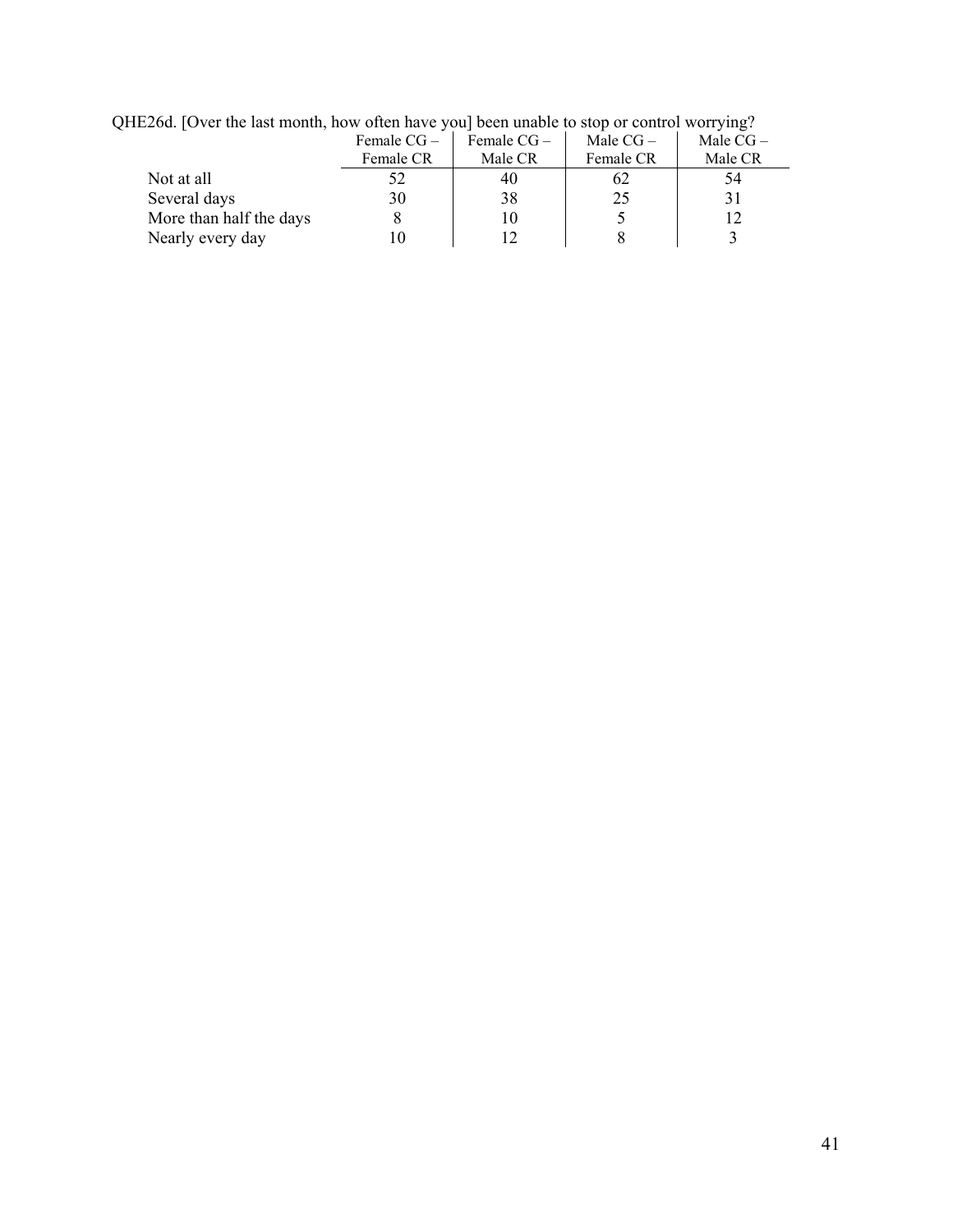## <span id="page-41-0"></span>**HEALTH LITERACY AND NUMERACY**

QLN1PRE. The next few questions are about your abilities and skills in understanding medical information when you have a health problem.

|              | Female $CG -$ | Female $CG -$ | Male $CG-$ | Male $CG-$ |  |
|--------------|---------------|---------------|------------|------------|--|
|              | Female CR     | Male CR       | Female CR  | Male CR    |  |
| Not at all   |               |               |            |            |  |
| A little bit |               |               |            |            |  |
| Somewhat     |               |               | 12         |            |  |
| Quite a bit  | 27            | 30            | 30         | 23         |  |
| Extremely    | 59            |               | 48         | 59         |  |
|              |               |               |            |            |  |

QLN1. How confident are you filling out medical forms by yourself?

QLN2. How often do you need to have someone help you when you read instructions, pamphlets, or other written material from a doctor or pharmacy?

|           | Female $CG -$ | Female $CG -$ | Male $CG-$ | Male $CG-$ |
|-----------|---------------|---------------|------------|------------|
|           | Female CR     | Male CR       | Female CR  | Male CR    |
| Never     |               |               | 64         |            |
| Rarely    |               |               | 25         | 20         |
| Sometimes |               |               | 10         |            |
| Often     |               |               |            |            |
| Always    |               |               |            |            |

QLN3. How often do you have problems learning about a medical condition because of difficulty understanding written information?

|           | Female $CG -$ | Female $CG -$ | Male $CG-$ | Male $CG-$ |
|-----------|---------------|---------------|------------|------------|
|           | Female CR     | Male CR       | Female CR  | Male CR    |
| Never     |               | 59            | 59         |            |
| Rarely    |               | 29            | 28         | 26         |
| Sometimes |               | 10            | 10         |            |
| Often     |               |               |            |            |
| Always    |               |               |            |            |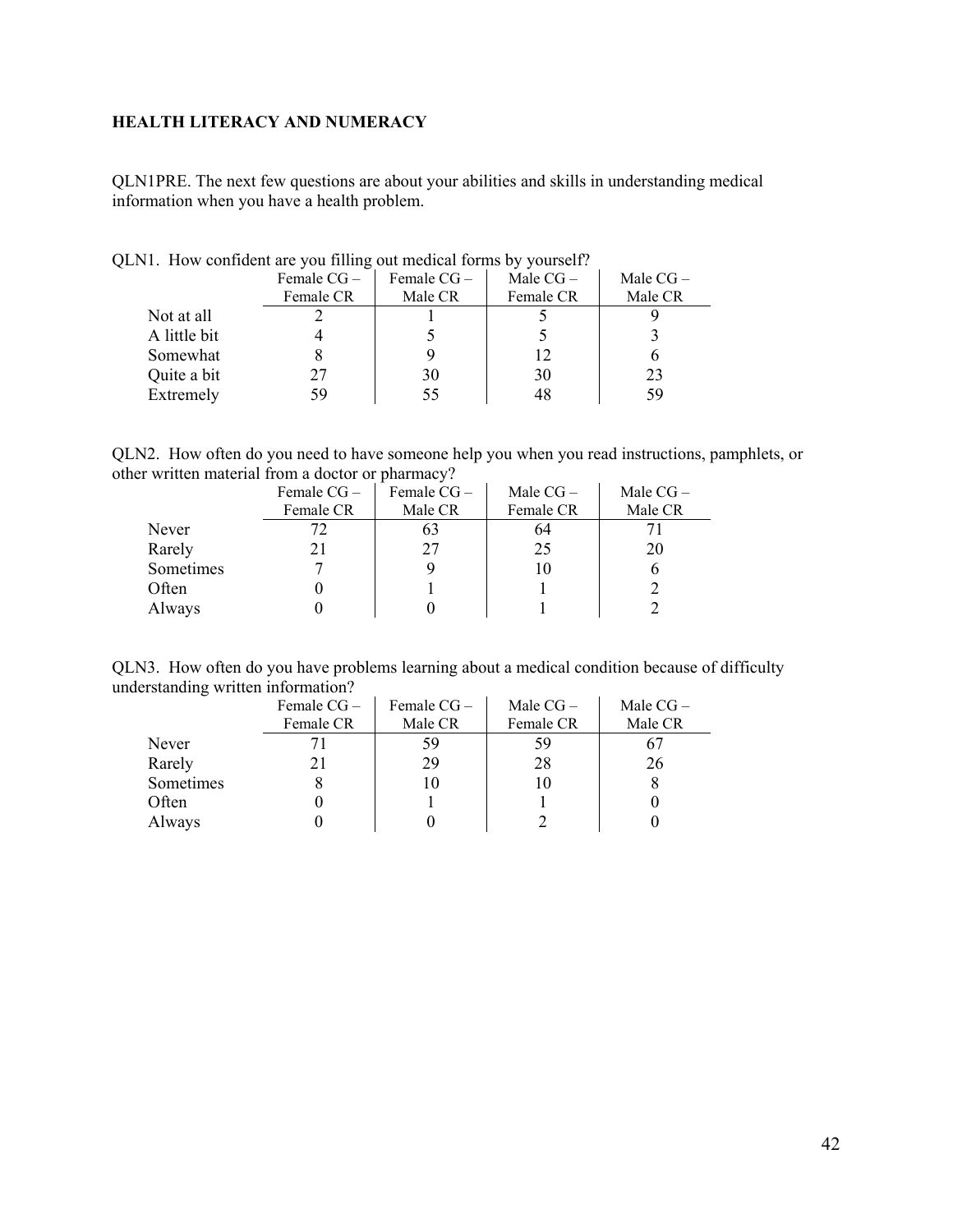QLN4PRE. As a caregiver, you might be asked to help CR understand medical information like test results, diagnoses, or the likelihood of side effects of various medications. This can sometimes involve working with and understanding numbers. The next few questions are designed to measure your ability to work with numbers. Many people have trouble with some of these questions, so don't worry if you find any of them difficult. Just do the best you can.

QLN4. Which of the following numbers represents the biggest risk of getting a disease (1 in 100; 1 in 1,000; or 1 in 10)?

|           | Female $CG-$ | Female CG – | Male $CG-$ | Male $CG-$ |
|-----------|--------------|-------------|------------|------------|
|           | Female CR    | Male CR     | Female CR  | Male CR    |
| Correct   | რგ           | 64          | 69         | 68         |
| Incorrect | רי           |             |            |            |

QLN5. If the chance of getting a disease is 10%, how many people out of 1000 would be expected to get the disease? *(open-ended question; responses categorized for presentation)*

|           | Female $CG-$ | Female $CG-$ | Male $CG-$ | Male $CG-$ |
|-----------|--------------|--------------|------------|------------|
|           | Female CR    | Male CR      | Female CR  | Male CR    |
| Correct   |              |              | 86         | 86         |
| Incorrect |              |              |            | l 4        |

QLN6. If the chance of getting a disease is 20 out of 100, this would be the same as having a what percent chance of getting the disease? *(open-ended question; responses categorized for presentation)*

|           | Female $CG-$ | Female $CG-$ | Male $CG-$ | Male $CG-$ |
|-----------|--------------|--------------|------------|------------|
|           | Female CR    | Male CR      | Female CR  | Male CR    |
| Correct   |              |              |            |            |
| Incorrect |              | 28           |            |            |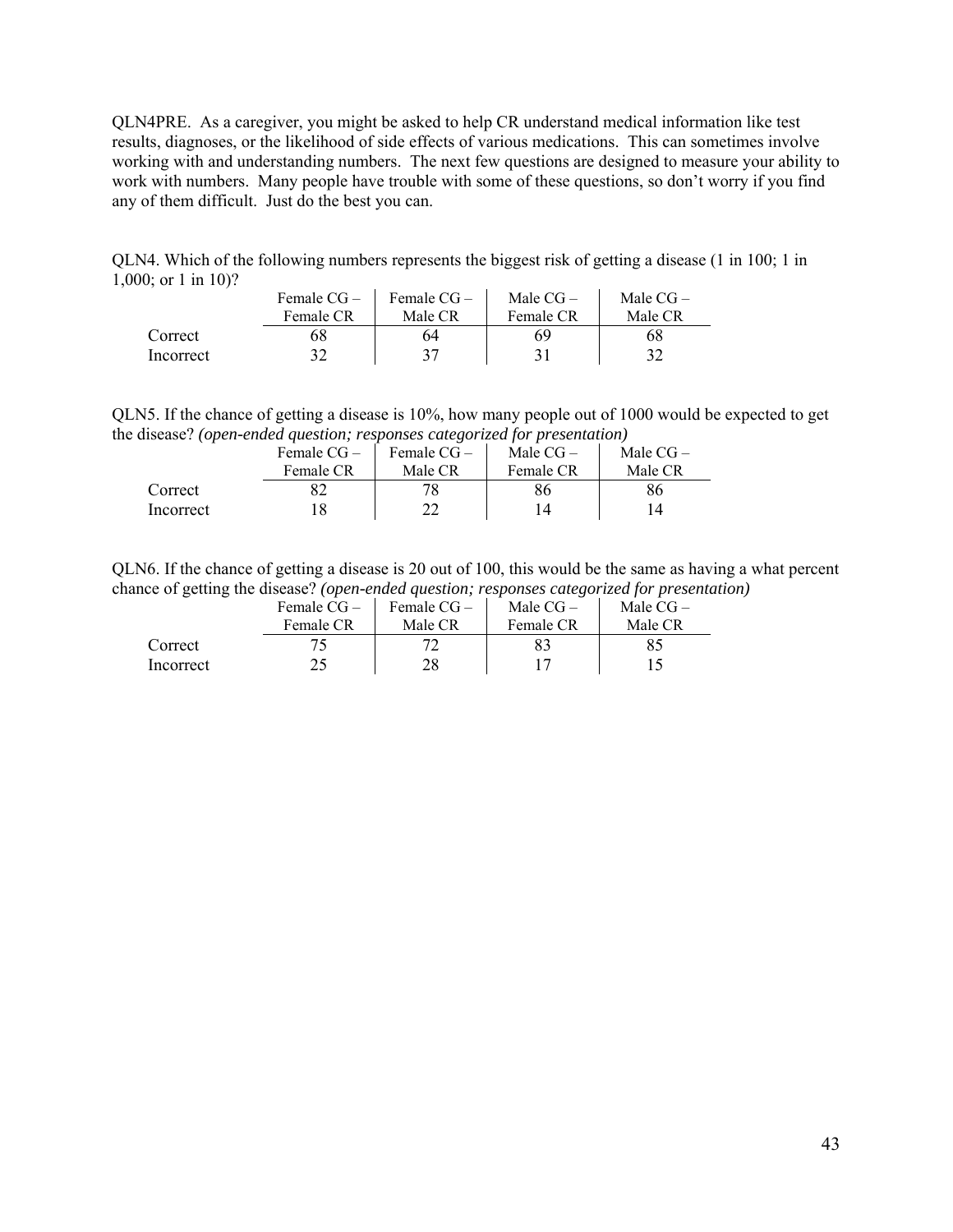#### <span id="page-43-0"></span>**EMPLOYMENT AND CAREGIVING**

QEC1PRE. Now I'd like to ask you some questions about work and jobs you may have had.

QEC1. Did you do any work for pay in the last week? By the last week, I mean the last full week beginning on a Sunday and ending on a Saturday.

|                                                                 | Female $CG-$ | Female $CG -$ | Male $CG-$ | Male $CG-$ |
|-----------------------------------------------------------------|--------------|---------------|------------|------------|
|                                                                 | Female CR    | Male CR       | Female CR  | Male CR    |
| $Yes \rightarrow QEC4$                                          | 52           | 37            | 48         | 56         |
| Nο                                                              | 24           | 21            | 18         | 24         |
| Retired / don't work anymore $\rightarrow$<br>OEC <sub>16</sub> | 24           | 43            | 34         | 20         |

QEC2. Do you have a job from which you were absent last week because of illness, vacation, or some other reason?  $\Gamma$  Female CC  $\Gamma$  $\mathbf{I}$ 

|                                                                 | Female $CG -$ | Female $CG -$ | Male $CG-$ | Male $CG-$ |
|-----------------------------------------------------------------|---------------|---------------|------------|------------|
|                                                                 | Female CR     | Male CR       | Female CR  | Male CR    |
| $Yes \rightarrow QEC4$                                          |               |               |            |            |
| No                                                              | 74            | 67            | 60         | 63         |
| Retired / don't work anymore $\rightarrow$<br>OEC <sub>16</sub> | 20            | 26            | 29         |            |

QEC3. In the last week, were you looking for a job or were you on layoff from a job?

|                                            | Female $CG -$ | Female $CG-$ | Male $CG-$ | Male $CG-$ |
|--------------------------------------------|---------------|--------------|------------|------------|
|                                            | Female CR     | Male CR      | Female CR  | Male CR    |
| Yes, looking for a job $\rightarrow$ QEC16 |               |              | 24         | 40         |
| Yes, on layoff $\rightarrow$ QEC16         |               |              |            |            |
| $No \rightarrow$ QEC16                     | 68            | 90           | 67         | 60         |
| Retired / don't work anymore $\rightarrow$ |               |              |            |            |
| OEC16                                      |               |              |            |            |

QEC4. Last week, did you have more than one job, including part-time, evening, or weekend work?

|     | Female $CG-$ | Female $CG-$ | Male $CG-$ | Male $CG-$ |
|-----|--------------|--------------|------------|------------|
|     | Female CR    | Male CR      | Female CR  | Male CR    |
| Yes |              |              |            |            |
| No  | 78           | 76           |            |            |

QEC5. How many total hours per week do you usually work? *(open-ended question; categorized for display)* 

|             | Female $CG-$<br>Female CR | Female $CG-$<br>Male CR | Male $CG-$<br>Female CR | Male $CG-$<br>Male CR |
|-------------|---------------------------|-------------------------|-------------------------|-----------------------|
| 20 or fewer |                           |                         |                         |                       |
| $21 - 39$   |                           | 20                      | 20                      |                       |
| 40 or more  |                           |                         |                         |                       |

 $\mathcal{L}$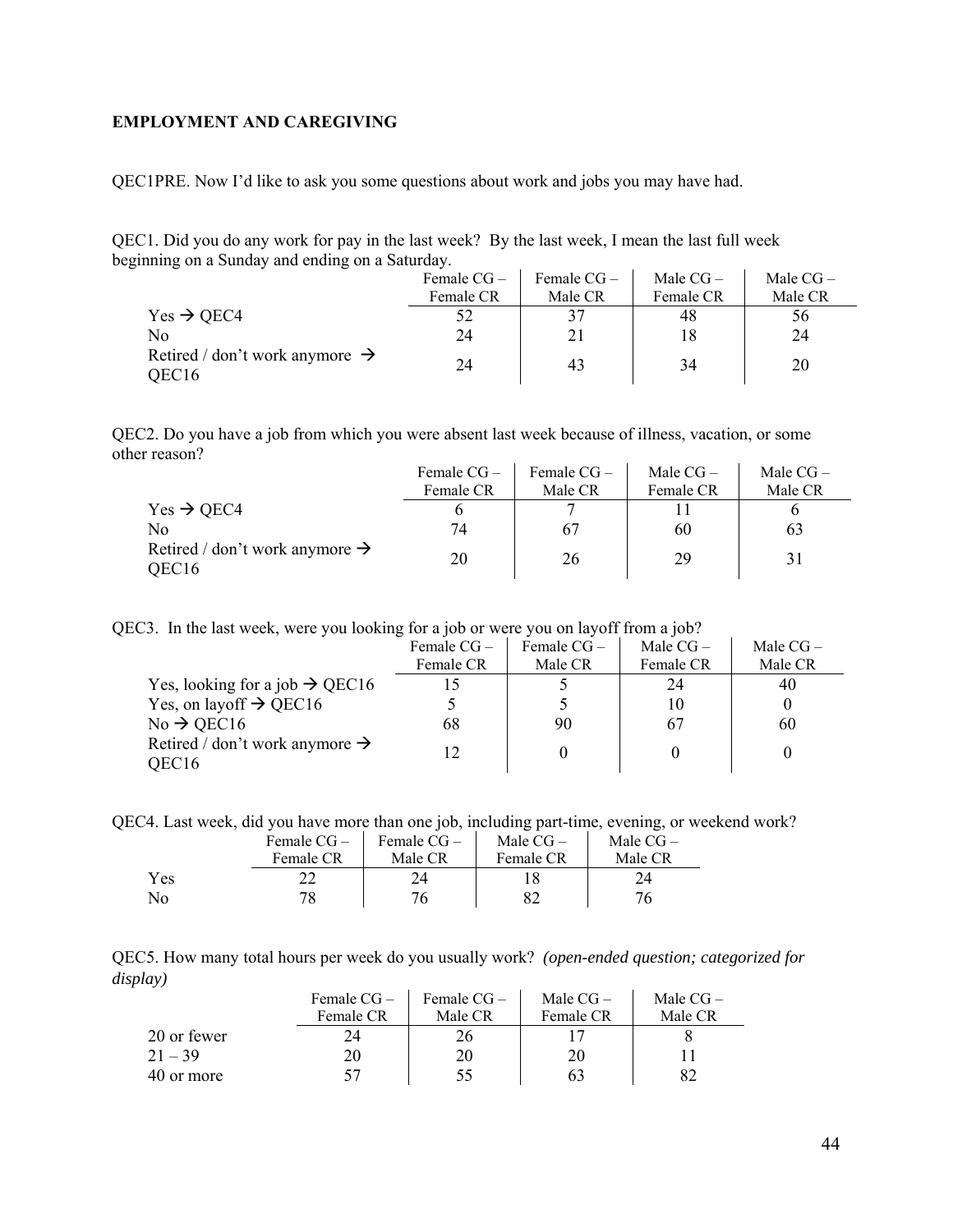| QEC6. [On your main job do / Do] you have flexible work hours that allow you to vary or make changes |  |  |
|------------------------------------------------------------------------------------------------------|--|--|
| in the time you begin and end work?                                                                  |  |  |

|     | ຼ | Female $CG-$ | Female CG- | Male $CG-$ | Male $CG-$ |
|-----|---|--------------|------------|------------|------------|
|     |   | Female CR    | Male CR    | Female CR  | Male CR    |
| Yes |   | 59           |            |            |            |
| No  |   |              |            |            | 79         |

QEC7. [On your main job do / Do] you usually work a daytime schedule or some other schedule?

|                     | Female $CG-$ | Female $CG-$ | Male $CG-$ | Male $CG-$ |
|---------------------|--------------|--------------|------------|------------|
|                     | Female CR    | Male CR      | Female CR  | Male CR    |
| Daytime             |              |              |            |            |
| Some other schedule |              |              |            |            |

## *If response to QEC2 was yes, skip to QEC9A*

QEC8. Now thinking back over the last month, were you ever absent from work for any reason?

|                        | Female $CG-$ | Female $CG-$ | Male $CG-$ | Male $CG-$ |
|------------------------|--------------|--------------|------------|------------|
|                        | Female CR    | Male CR      | Female CR  | Male CR    |
| Yes                    |              |              | 45         | 30         |
| $No \rightarrow$ OEC12 |              | 58           |            |            |

QEC9A. I will read a few reasons people miss work. For each one, please say "yes" if this was a reason you missed work over the last month, and say "no" if you did not miss work for this reason.

#### You were on vacation.

|                | Female $CG-$ | Female $CG-$ | Male $CG-$ | Male $CG-$ |
|----------------|--------------|--------------|------------|------------|
|                | Female CR    | Male CR      | Female CR  | Male CR    |
| Yes            | 38           |              |            |            |
| N <sub>0</sub> |              | 76           | 80         | 58         |

#### QEC9B. You were sick.

|     | Female $CG-$ | Female CG- | Male $CG-$ | Male $CG-$ |
|-----|--------------|------------|------------|------------|
|     | Female CR    | Male CR    | Female CR  | Male CR    |
| Yes |              | 49         |            |            |
| No  | 60           |            | 64         |            |

## QEC9C. You took time off to help CR.

|     | Female $CG-$ | Female $CG-$ | Male $CG-$ | Male $CG-$ |
|-----|--------------|--------------|------------|------------|
|     | Female CR    | Male CR      | Female CR  | Male CR    |
| Yes |              |              | 40         |            |
| No. |              |              | 60         | 58         |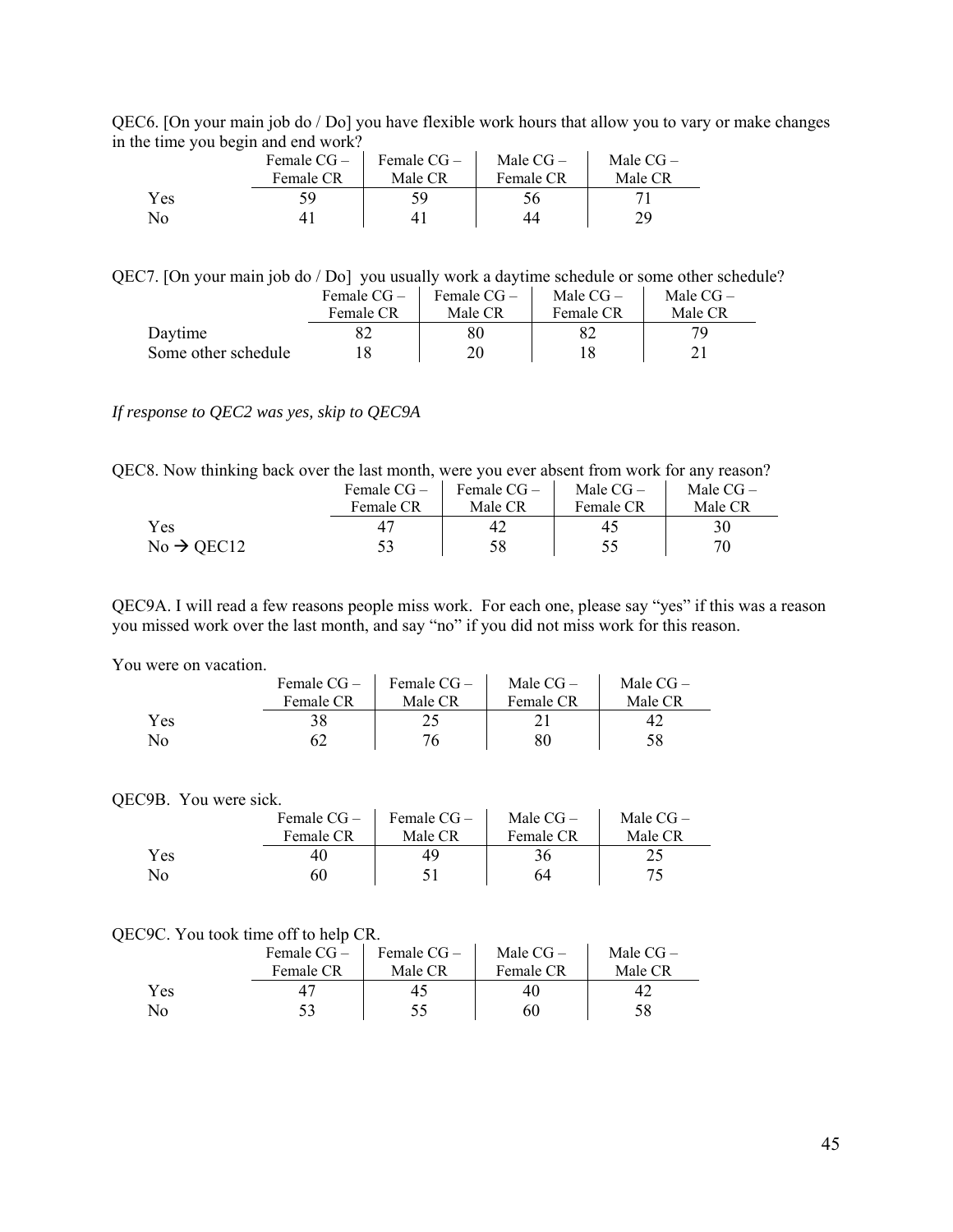QEC9D. Other family members were sick.

|     | Female $CG-$ | Female CG – | Male $CG-$ | Male $CG-$ |
|-----|--------------|-------------|------------|------------|
|     | Female CR    | Male CR     | Female CR  | Male CR    |
| Yes |              |             |            |            |
| No  |              |             |            |            |

QEC9E. You took personal time for other reasons. [IF NEEDED: For example, a school visit for a child, looking for a job, taking classes.]

|     | Female $CG-$ | Female $CG-$ | Male $CG-$ | Male $CG-$ |
|-----|--------------|--------------|------------|------------|
|     | Female CR    | Male CR      | Female CR  | Male CR    |
| Yes |              |              |            |            |
| No  | 66           | 59           | 60         |            |

*If response to QEC9C was yes, ask QEC10; otherwise, skip to QEC12* 

QEC10. You said one of the reasons you were absent from work last month was because you were helping CR. About how many days of work did you miss last month to do this?

| ້             | Female CG- | Female CG-     | Male $CG-$   | Male $CG-$ |
|---------------|------------|----------------|--------------|------------|
|               | Female CR  | Male CR        | Female CR    | Male CR    |
| One           |            |                | $50^{\circ}$ | 60         |
| Two           | 23         | $\overline{4}$ | 28           | 40         |
| Three or more |            | 46             |              |            |

QEC12. We are interested in whether helping CR affects you at work. In the last month, did helping [him/her] make it harder for you to get your work done?

|                        | Female CG – | $\blacksquare$ Female CG $-$ | Male $CG-$ | Male $CG-$ |
|------------------------|-------------|------------------------------|------------|------------|
|                        | Female CR   | Male CR                      | Female CR  | Male CR    |
| Yes                    |             |                              |            |            |
| No $\rightarrow$ QEC14 |             |                              |            |            |

QEC13. Please tell me how much helping CR affected you at work by picking a number from 1 to 10. The number 10 means helping [him/her] made your work a lot harder and the number 1 means helping [him/her] made your work a little harder.  $\mathcal{L}$  $\mathbf{r}$ 

|                   | Female CG- | Female CG- | Male $CG-$ | Male CG- |
|-------------------|------------|------------|------------|----------|
|                   | Female CR  | Male CR    | Female CR  | Male CR  |
| 1 A little harder | 16         |            | 12         | 29       |
|                   |            |            | 12         | 29       |
|                   | 16         | 30         | 18         |          |
|                   | 16         | 15         |            | 14       |
|                   | 18         | 15         | 18         |          |
|                   |            |            | 12         | 14       |
|                   |            |            | 12         | 14       |
|                   |            |            | 18         |          |
| 10 A lot harder   |            |            |            |          |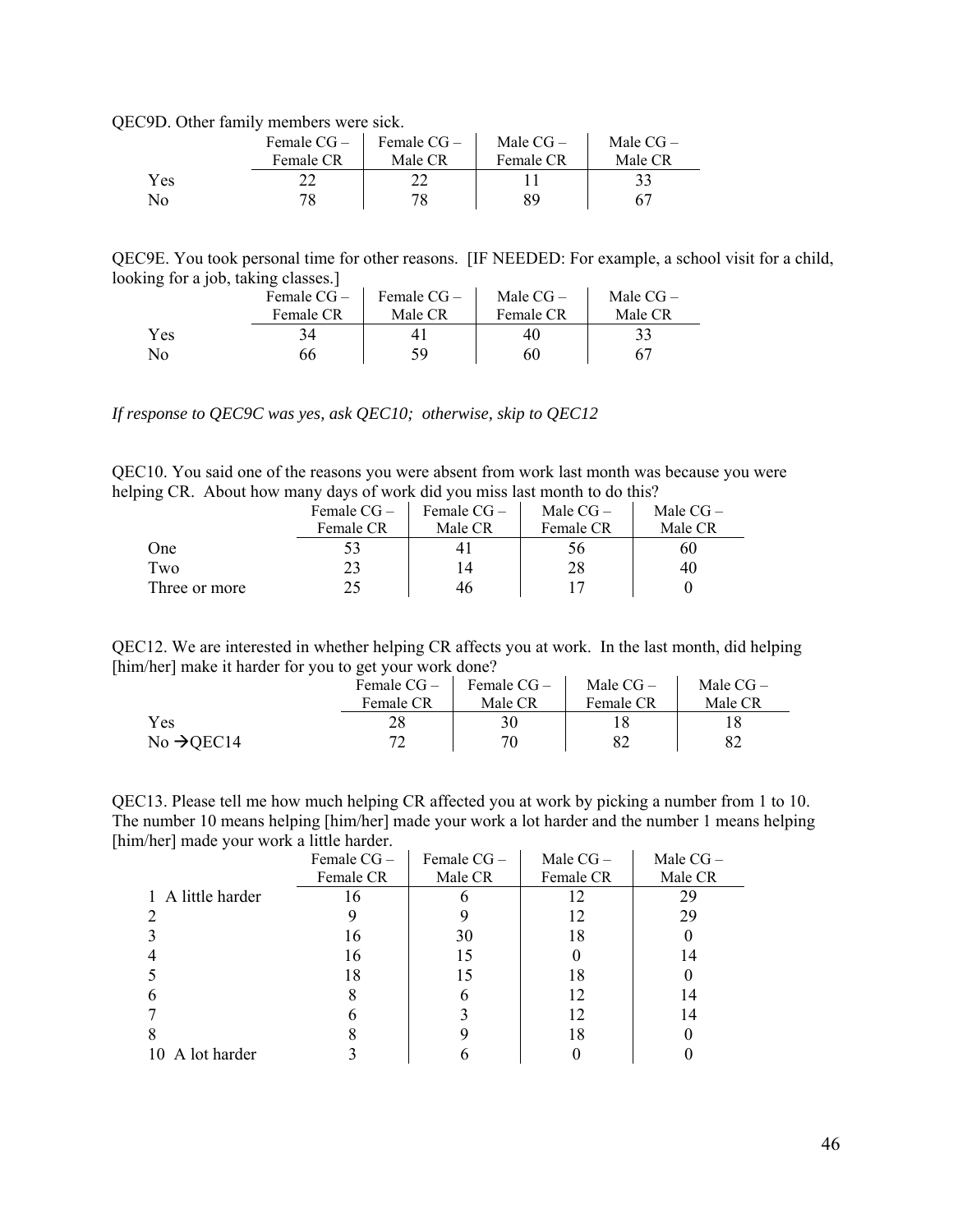| QEC14. [On your main job does / Does] your supervisor know that you are caring for CR? |                                                                             |  |
|----------------------------------------------------------------------------------------|-----------------------------------------------------------------------------|--|
|                                                                                        | Female $CG = \perp$ Female $CG = \perp$ Male $CG = \perp$ Male $CG = \perp$ |  |

|     | Female $CG-$ | Female $CG-$ | Male $CG-$ | Male $CG-$ |
|-----|--------------|--------------|------------|------------|
|     | Female CR    | Male CR      | Female CR  | Male CR    |
| Yes |              | 84           |            |            |
| No  |              |              | 28         | 20         |

QEC15. For employees in your position, which of the following does your employer offer? *(multiple responses accepted)*

|                                                                                                                                | Female $CG-$ | Female $CG-$ | Male $CG -$ | Male $CG-$ |
|--------------------------------------------------------------------------------------------------------------------------------|--------------|--------------|-------------|------------|
|                                                                                                                                | Female CR    | Male CR      | Female CR   | Male CR    |
| Telecommuting or working from                                                                                                  | 31           | 26           | 30          | 47         |
| home                                                                                                                           |              |              |             |            |
| Programs like information, referrals,<br>counseling, or an employee<br>assistance program, to help<br>caregivers like yourself | 40           | 39           | 21          | 32         |
| Paid leave, where you could take<br>paid time off from work for several<br>weeks to care for a family member                   | 36           | 38           | 26          | 29         |
| Paid sick days                                                                                                                 | 55           | 54           | 50          | 55         |
| None of the above                                                                                                              | 26           | 30           | 31          | 24         |

QEC16. As a result of caregiving, did you ever experience any of the following things at work? *(multiple responses accepted)*

|                                                                              | Female $CG-$ | Female CG- | Male $CG-$ | Male $CG -$ |
|------------------------------------------------------------------------------|--------------|------------|------------|-------------|
|                                                                              | Female CR    | Male CR    | Female CR  | Male CR     |
| Went in late, left early, or took time<br>off during the day to provide care | 47           | 41         | 37         | 35          |
| Took a leave of absence                                                      | 13           | 16         | 9          |             |
| Went from working full-time to<br>part-time, or cut back your hours          | 14           | 18         | 12         |             |
| Turned down a promotion                                                      |              |            |            |             |
| Lost any of your job benefits                                                |              | h          |            |             |
| Gave up working entirely                                                     | 13           | 20         |            |             |
| Retired early                                                                |              | 18         | 13         |             |
| Received a warning about your<br>performance or attendance at work           |              |            |            | 6           |
| None of the above                                                            |              | 40         |            | 55          |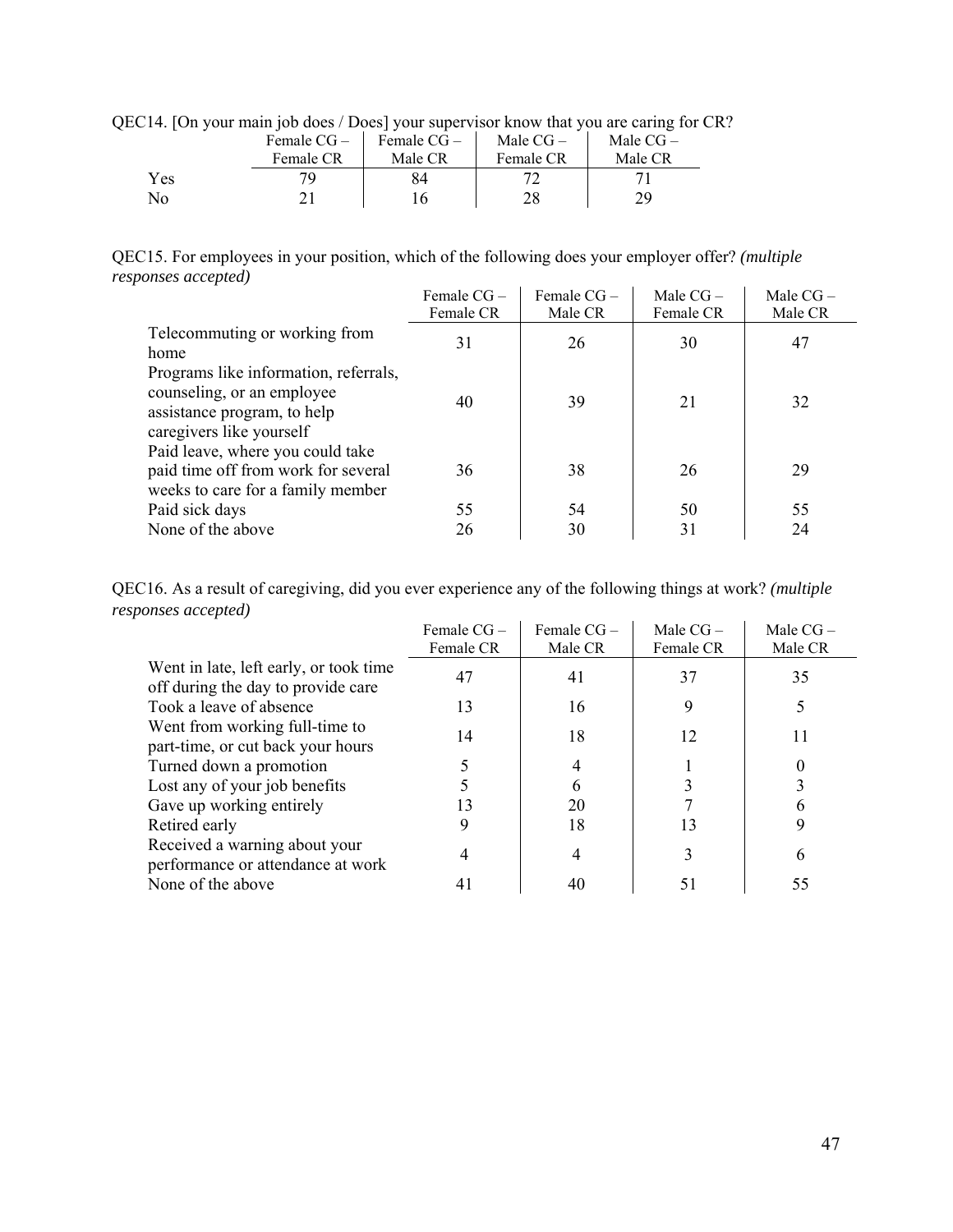## <span id="page-47-0"></span>**DEMOGRAPHICS**

|        | Female $CG-$<br>Female CR | Female $CG-$<br>Male CR | Male $CG-$<br>Female CR | Male $CG-$<br>Male CR |
|--------|---------------------------|-------------------------|-------------------------|-----------------------|
| Male   |                           |                         | 100                     | 100                   |
| Female | $100\,$                   | -00                     |                         |                       |

## QDE1. INTERVIEWER: RECORD PERSON'S SEX

QDE2. What is your age now? *(categorized for display)* 

| Male $CG-$ | Male $CG-$ |
|------------|------------|
|            |            |
| Female CR  | Male CR    |
|            |            |
|            | 18         |
| 37         | 39         |
| 37         | 23         |
|            |            |

## QDE3. What is your current marital status? Are you:

|                                                          | Female $CG -$<br>Female CR | Female $CG -$<br>Male CR | Male $CG -$<br>Female CR | Male $CG-$<br>Male CR |
|----------------------------------------------------------|----------------------------|--------------------------|--------------------------|-----------------------|
| Married                                                  | 52                         |                          | 0 I                      | 44                    |
| Living with a partner in a marital-<br>like relationship |                            | h                        |                          |                       |
| Divorced or separated                                    | 14                         | 12                       | 12                       |                       |
| Widowed                                                  | 8                          |                          |                          |                       |
| Single/never married                                     | 22                         |                          |                          | 26                    |

## QDE4. Are you of Hispanic or Latino descent?

|                | Female CG – | Female $CG-$ | Male $CG-$ | Male $CG-$       |
|----------------|-------------|--------------|------------|------------------|
|                | Female CR   | Male CR      | Female CR  | Male CR          |
| Yes            |             |              |            |                  |
| N <sub>0</sub> |             | aa           | 98         | 100 <sub>1</sub> |

QDE5. How would you describe your race or ethnicity? *(multiple responses accepted)* 

|                                   | Female $CG -$ | Female $CG-$ | Male $CG-$ | Male $CG-$ |
|-----------------------------------|---------------|--------------|------------|------------|
|                                   | Female CR     | Male CR      | Female CR  | Male CR    |
| Caucasian/White                   | 70            | 83           |            | 88         |
| Asian/Pacific Islander            |               |              |            |            |
| American Indian or Alaskan Native |               |              |            |            |
| Black or African-American         | 20            |              |            |            |
| None of the above                 |               |              |            |            |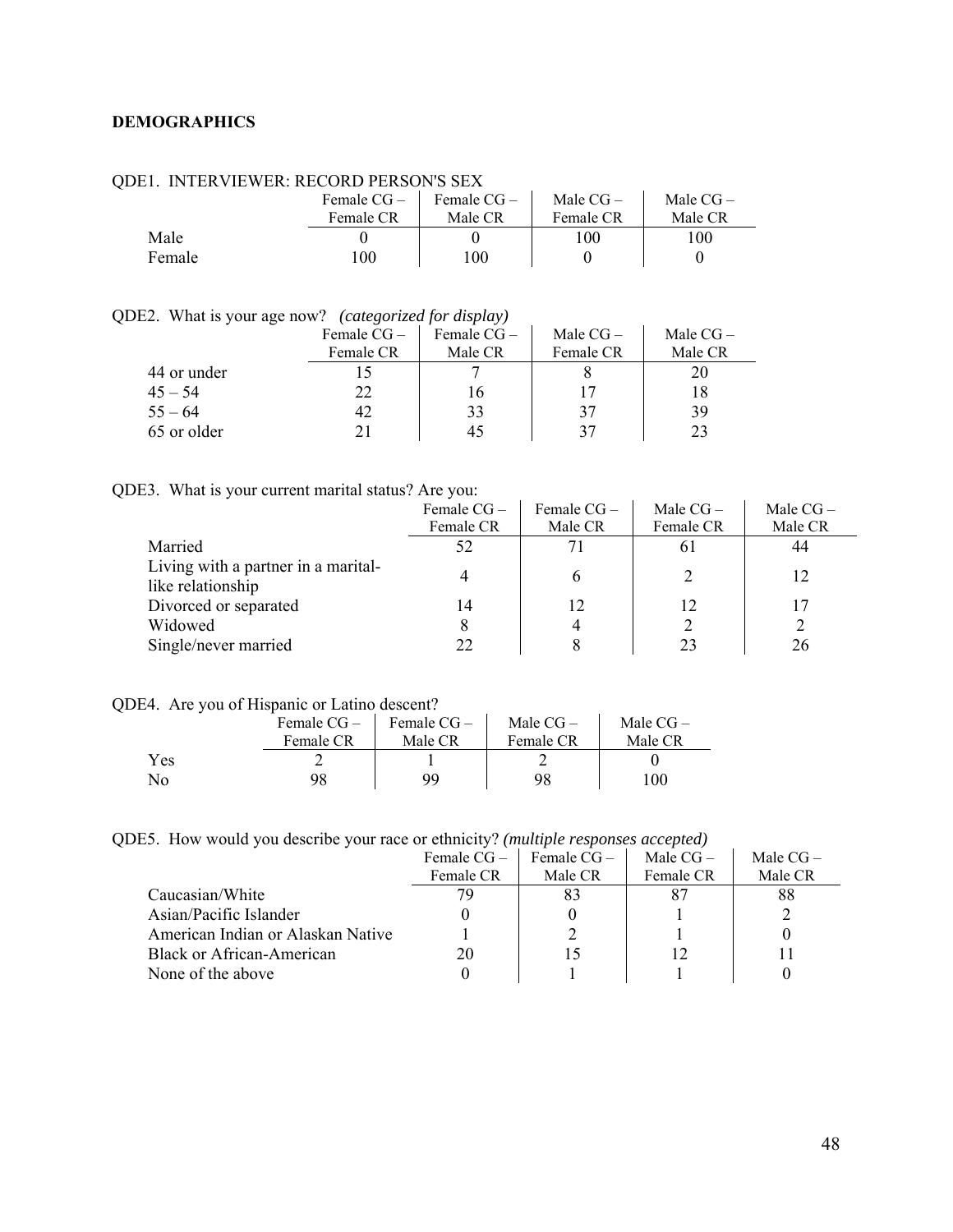| 7                                | Female $CG-$ | Female $CG-$ | Male $CG-$ | Male $CG-$ |
|----------------------------------|--------------|--------------|------------|------------|
|                                  | Female CR    | Male CR      | Female CR  | Male CR    |
| Eighth grade or less             |              |              |            |            |
| Some high school                 |              |              |            |            |
| High school graduate or GED      | 18           | 25           |            |            |
| Some college, no degree          | 20           |              | 23         |            |
| Associate's degree, occupational |              |              |            |            |
| Associate's degree, academic     |              |              |            |            |
| Bachelor's degree                | 28           | 20           | 28         | 39         |
| Master's degree                  |              |              | 18         |            |
| Professional degree              |              |              |            |            |
| Doctoral degree                  |              |              |            |            |

QDE6. What is the highest level of education you have completed?

QDE7. What are your current living arrangements? Do you …

|                                              | Female $CG-$<br>Female CR | Female $CG-$<br>Male CR | Male $CG-$<br>Female CR | Male $CG-$<br>Male CR |
|----------------------------------------------|---------------------------|-------------------------|-------------------------|-----------------------|
| Live alone $\rightarrow$ QDE11PRE            |                           |                         | 18                      |                       |
| Live in a household with family or<br>others | 84                        | 88                      | -81                     | 83                    |
| Have some other living<br>arrangements       |                           |                         |                         |                       |

QDE8. Including you, how many adults, age 18 and older, currently live in your household?

|            | Female $CG -$ | Female $CG -$ | Male $CG-$ | Male $CG-$ |
|------------|---------------|---------------|------------|------------|
|            | Female CR     | Male CR       | Female CR  | Male CR    |
| One        |               |               |            |            |
| Two        | 58            | 74            |            | 66         |
| Three      | 28            | 15            | 19         | 20         |
| Four       |               |               |            |            |
| Five       |               |               |            |            |
| <b>Six</b> |               |               |            |            |

QDE9. How many children under age 18 currently live in your household?

|            | Female CG- | Female CG- | Male $CG-$ | Male $CG-$ |
|------------|------------|------------|------------|------------|
|            | Female CR  | Male CR    | Female CR  | Male CR    |
| Zero       | 74         | 85         | 89         |            |
| One        | 14         |            |            | 13         |
| Two        |            |            |            |            |
| Three      |            |            |            |            |
| Four       |            |            |            |            |
| Five       |            |            |            |            |
| <b>Six</b> |            |            |            |            |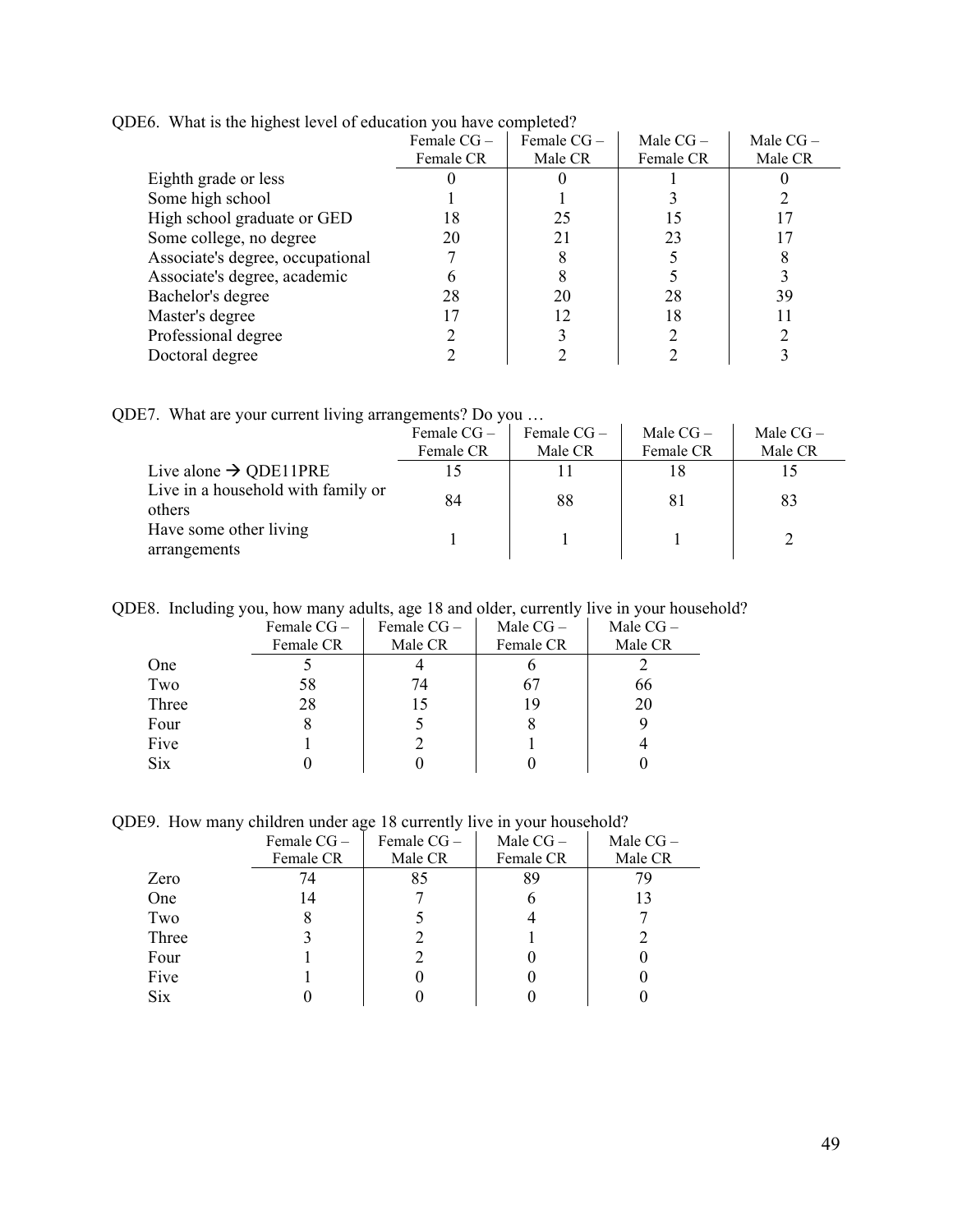| $\mu$ and $\mu$ and $\mu$ is the complete that the control of the control $\mu$ and $\mu$ |              |              | $\mu$      |            |
|-------------------------------------------------------------------------------------------|--------------|--------------|------------|------------|
|                                                                                           | Female $CG-$ | Female $CG-$ | Male $CG-$ | Male $CG-$ |
|                                                                                           | Female CR    | Male CR      | Female CR  | Male CR    |
| Your spouse / partner                                                                     | 68           |              |            |            |
| Your child(ren)                                                                           | 42           | 26           | 22         | 29         |
| Your grandchild(ren)                                                                      |              |              |            |            |
| Your parent $(s)$                                                                         | 24           |              | 21         | 27         |
| Other relatives of yours                                                                  | 13           |              | 10         | 20         |
| Non-relatives                                                                             |              |              |            |            |
|                                                                                           |              |              |            |            |

QDE10. What is the relationship of each of these people to you? *(multiple responses accepted)* 

QDE11PRE. And now just a couple questions about CR.

QDE11. What is the highest level of education [he/she] completed?

|                                  | Female $CG-$ | Female $CG-$ | Male $CG-$ | Male $CG-$ |
|----------------------------------|--------------|--------------|------------|------------|
|                                  | Female CR    | Male CR      | Female CR  | Male CR    |
| Eighth grade or less             |              |              |            |            |
| Some high school                 |              |              |            |            |
| High school graduate or GED      | 49           | 43           | 45         | 50         |
| Some college, no degree          |              |              |            |            |
| Associate's degree, occupational |              |              |            |            |
| Associate's degree, academic     |              |              |            |            |
| Bachelor's degree                |              |              |            |            |
| Master's degree                  |              |              |            |            |
| Professional degree              |              |              |            |            |
| Doctoral degree                  |              |              |            |            |

QDE12. Is [he/she] of Hispanic or Latino descent?

|           | Female $CG-$<br>Female CR | Female $CG -$<br>Male CR | Male $CG-$<br>Female CR | Male $CG-$<br>Male CR |  |
|-----------|---------------------------|--------------------------|-------------------------|-----------------------|--|
| Yes<br>No | qq                        | 100                      | 100                     | 100                   |  |

QDE13. How would you describe [his/her] race or ethnicity? *(multiple responses accepted)*

|                                   | Female $CG-$ | Female $CG-$ | Male $CG-$ | Male $CG-$ |
|-----------------------------------|--------------|--------------|------------|------------|
|                                   | Female CR    | Male CR      | Female CR  | Male CR    |
| Caucasian/White                   | 80           | 83           |            | 86         |
| Asian/Pacific Islander            |              |              |            |            |
| American Indian or Alaskan Native |              |              |            |            |
| <b>Black or African-American</b>  | 19           |              |            |            |
| None of the above                 |              |              |            |            |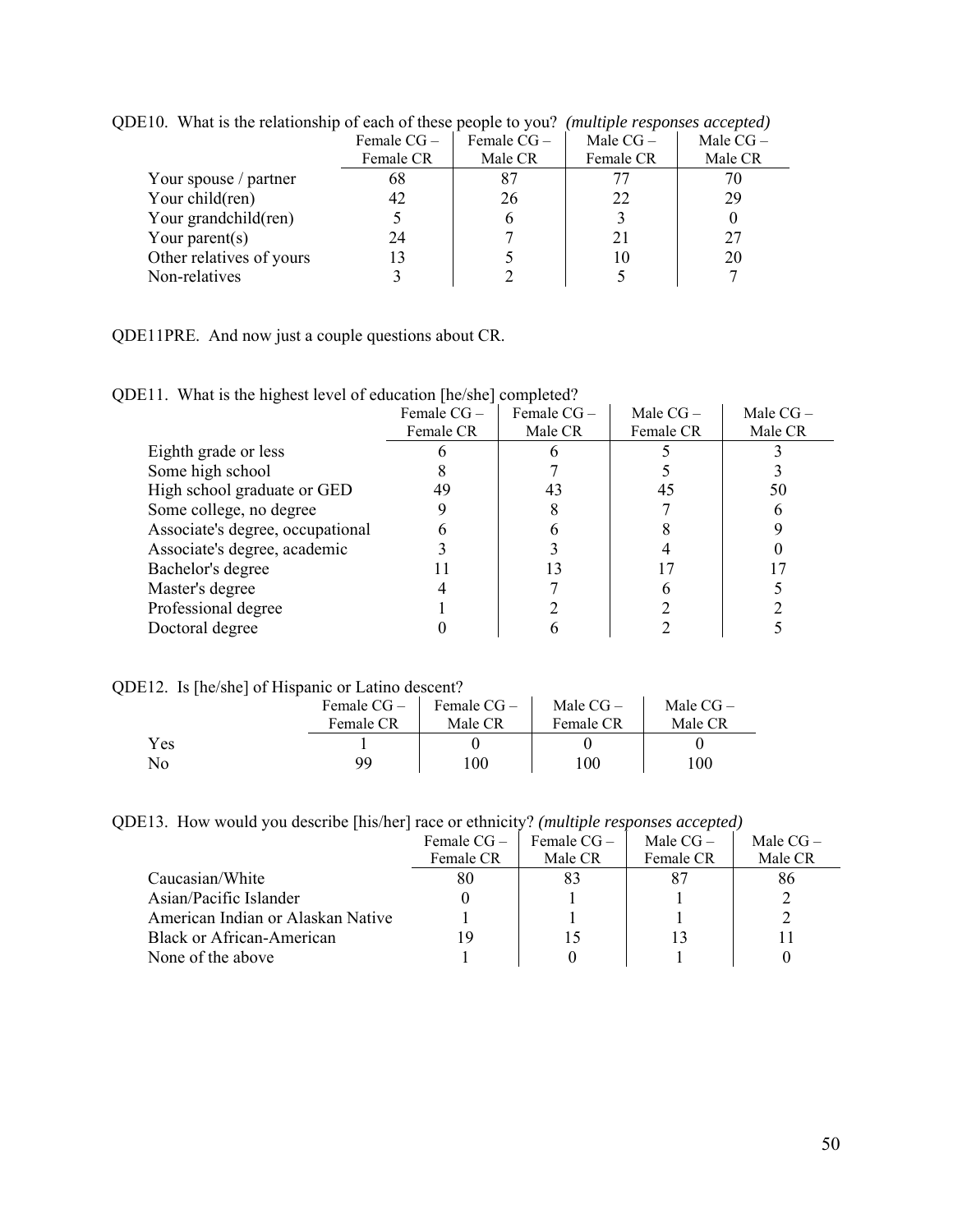## <span id="page-50-0"></span>**INFORMATION / SERVICES / POLICY**

QIN1. In your experience as a caregiver, have you ever had a doctor, nurse, or social worker ask you about what you need to help care for CR?

|     | Female CG- | Female $CG -$ | Male $CG-$ | Male $CG-$ |
|-----|------------|---------------|------------|------------|
|     | Female CR  | Male CR       | Female CR  | Male CR    |
| Yes | 34         | 48.           | 30         |            |
| No  | 66         |               |            | 65         |

QIN2. In your experience as a caregiver, have you ever had a doctor, nurse, or social worker ask you what you need to take care of yourself?

|     | Female CG- | Female CG- | Male $CG-$ | Male $CG-$ |
|-----|------------|------------|------------|------------|
|     | Female CR  | Male CR    | Female CR  | Male CR    |
| Yes |            |            |            |            |
| No  |            |            |            |            |

QIN2b. How difficult is it for you to communicate when necessary with healthcare professional such as doctors, nurses, social workers, pharmacists, and rehabilitation therapists about CR's needs for care? Please answer by using a number between 1 and 5, where 1 means not at all difficult and 5 means very difficult.  $\mathcal{L}^{\mathcal{L}}$  $\mathcal{L}_{\mathcal{A}}$ 

|                         | Female $CG-$ | Female $CG-$ | Male $CG-$ | Male $CG-$ |
|-------------------------|--------------|--------------|------------|------------|
|                         | Female CR    | Male CR      | Female CR  | Male CR    |
| 1. Not at all difficult |              |              |            | 69         |
|                         |              |              | I b        |            |
|                         |              |              |            |            |
|                         |              |              |            |            |
| 5. Very difficult       |              |              |            |            |

QIN2c. How difficult is it for you to communicate when necessary with healthcare professional such as doctors, nurses, social workers, pharmacists, and rehabilitation therapists about your own needs for information and support as a caregiver? Please answer by using a number between 1 and 5, where 1 means not at all difficult and 5 means very difficult.

|                         | Female $CG -$ | Female $CG-$ | Male $CG-$ | Male $CG-$ |
|-------------------------|---------------|--------------|------------|------------|
|                         | Female CR     | Male CR      | Female CR  | Male CR    |
| 1. Not at all difficult | 72.           |              |            | ΩŹ         |
|                         |               | 10           |            |            |
|                         |               |              |            |            |
|                         |               |              |            |            |
| 5. Very difficult       |               |              |            |            |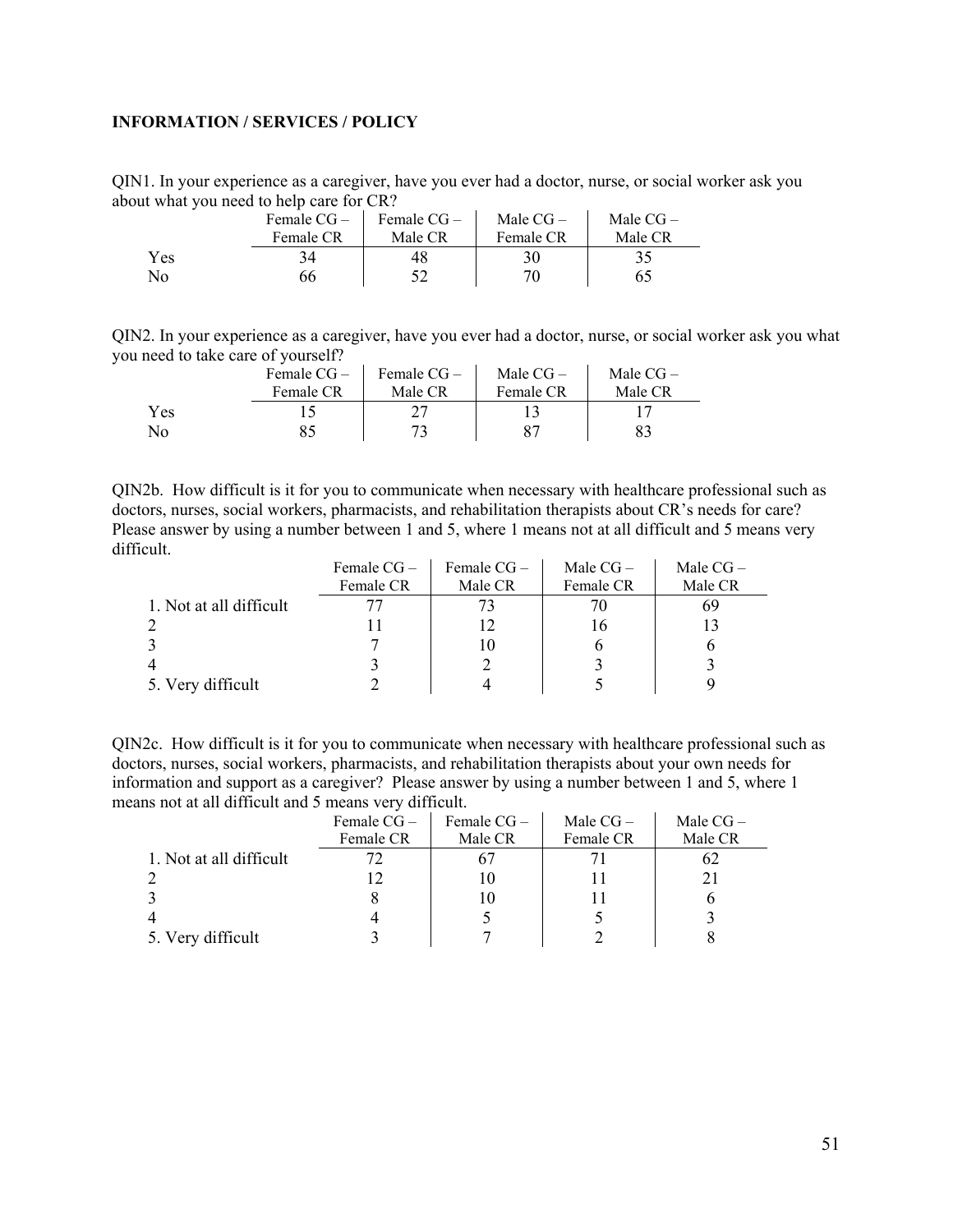QIN3. How difficult is it to locate and arrange for affordable community-based services in CR's local area that could help you care for CR, such as like delivered meals and transportation? Please answer by using a number between 1 and 5, where 1 means not at all difficult and 5 means very difficult.

|                          | Female CG- | Female $CG-$ | Male $CG-$ | Male $CG-$ |
|--------------------------|------------|--------------|------------|------------|
|                          | Female CR  | Male CR      | Female CR  | Male CR    |
| 1. Not at all difficult  |            | 35           | 38         | 49         |
| 2                        |            |              |            |            |
|                          |            |              | 12         |            |
| $\overline{\mathcal{A}}$ |            |              |            |            |
| 5. Very difficult        |            |              |            |            |
| Not applicable           |            | 30           | 25         |            |

QIN3a. How difficult is it to locate and arrange for affordable paid in-home personal care such as helping with bathing, dressing, and meals? Please answer by using a number between 1 and 5, where 1 means not at all difficult and 5 means very difficult.

|                         | Female $CG-$<br>Female CR | Female $CG-$<br>Male CR | Male $CG-$<br>Female CR | Male $CG-$<br>Male CR |
|-------------------------|---------------------------|-------------------------|-------------------------|-----------------------|
| 1. Not at all difficult | 34                        | 29                      | 33                      |                       |
|                         |                           |                         | 14                      | 14                    |
|                         |                           |                         | 11                      |                       |
|                         |                           |                         |                         |                       |
| 5. Very difficult       | 14                        | 16                      |                         |                       |
| Not applicable          | 25                        |                         | 27                      | 19                    |

QIN3b. How difficult is it to locate and arrange for affordable community-based service providers that you can trust to provide good care for CR? Please answer by using a number between 1 and 5, where 1 means not at all difficult and 5 means very difficult.

|                         | Female $CG-$ | Female $CG-$ | Male $CG-$ | Male $CG-$ |
|-------------------------|--------------|--------------|------------|------------|
|                         | Female CR    | Male CR      | Female CR  | Male CR    |
| 1. Not at all difficult | 28           | 25           | 28         | 38         |
|                         |              |              |            | 15         |
|                         | 14           |              | 17         |            |
|                         |              |              |            |            |
| 5. Very difficult       | 16           | 16           |            |            |
| Not applicable          | 24           |              | 28         | 23         |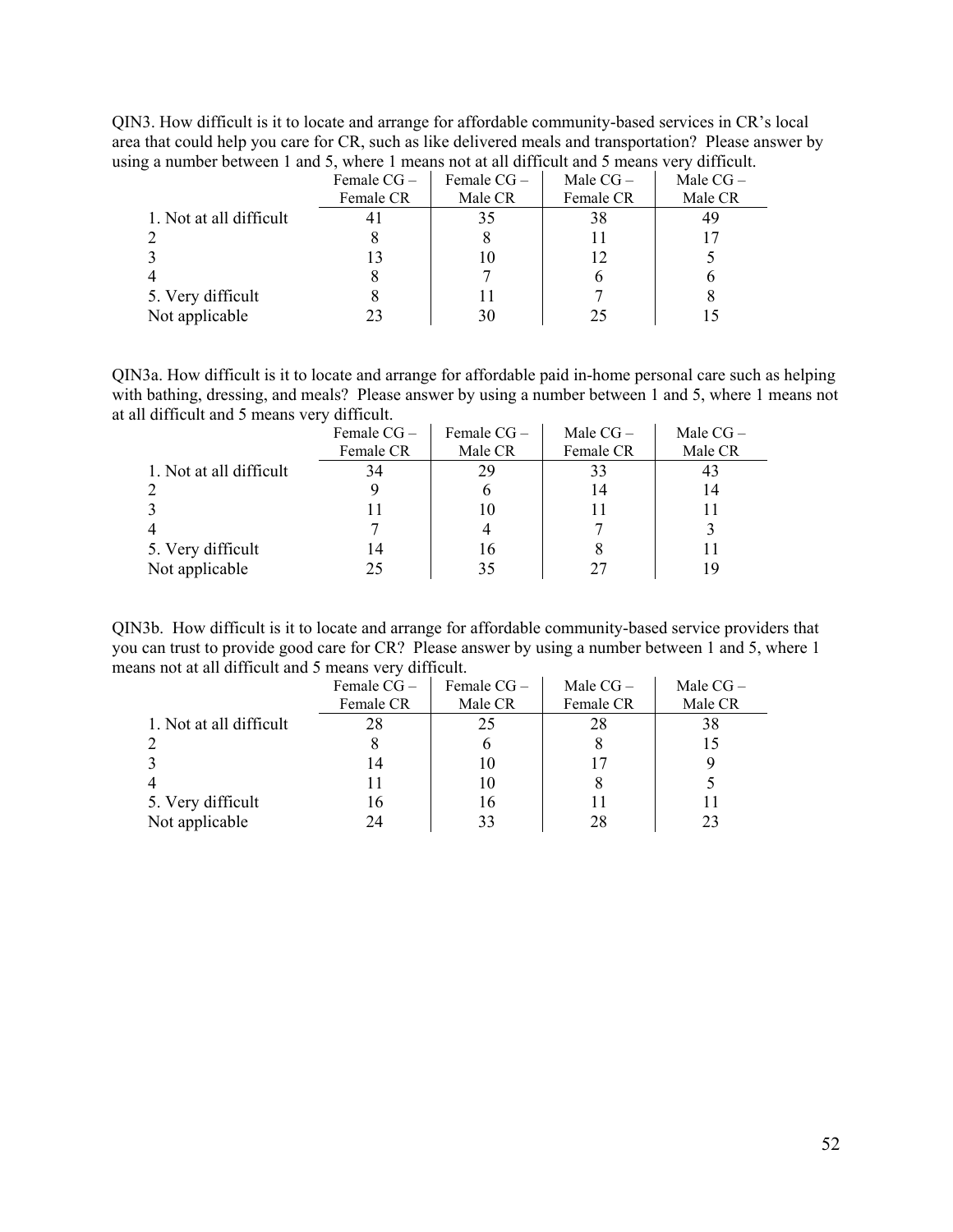|                                                                                                                                                            | Female CG- | Female CG- | Male $CG-$ | Male CG- |
|------------------------------------------------------------------------------------------------------------------------------------------------------------|------------|------------|------------|----------|
|                                                                                                                                                            | Female CR  | Male CR    | Female CR  | Male CR  |
| Requiring health care providers to<br>include your name on CR's medical<br>chart, so you are part of<br>conversations or decisions about<br>[his/her] care | 84         | 88         | 79         | 76       |
| Requiring hospitals to keep you<br>informed about major decisions, like<br>transferring or discharging CR                                                  | 86         | 90         | 83         | 79       |
| Requiring hospitals or facilities to<br>instruct or demonstrate any medical<br>or nursing tasks you might need to<br>do                                    | 88         | 90         | 83         | 82       |
| Having respite services available,<br>where someone would take care of<br>CR to give you a break                                                           | 71         | 74         | 70         | 59       |
| Requiring a doctor, nurse, or social<br>worker ask you about what you need<br>to help care for CR                                                          | 79         | 83         | 73         | 74       |
| Requiring a doctor, nurse, or social<br>worker ask you about what you need<br>to take care of yourself                                                     | 63         | 72         | 58         | 47       |
| None of the above                                                                                                                                          | 5          | 4          | 8          | 9        |

QIN4. Various organizations are thinking about ways to help caregivers like you. Which of the following do you think would be helpful to you? *(multiple responses accepted)* 

QIN5. Next I'll read three ways that people are proposing to help caregivers financially. Please tell me which ONE you would find most helpful.

|                                                                                                 | Female $CG-$<br>Female CR | Female $CG-$<br>Male CR | Male $CG -$<br>Female CR | Male $CG-$<br>Male CR |
|-------------------------------------------------------------------------------------------------|---------------------------|-------------------------|--------------------------|-----------------------|
| An income tax credit to caregivers,<br>to help offset the cost of care                          | 28                        | 37                      | 43                       | 40                    |
| A partially paid leave of absence<br>from work for caregivers who are<br>employed               | 20                        | 18                      | 15                       | 15                    |
| A program where caregivers could<br>be paid for at least some of the<br>hours they provide care | 52                        | 45                      | 42                       | 45                    |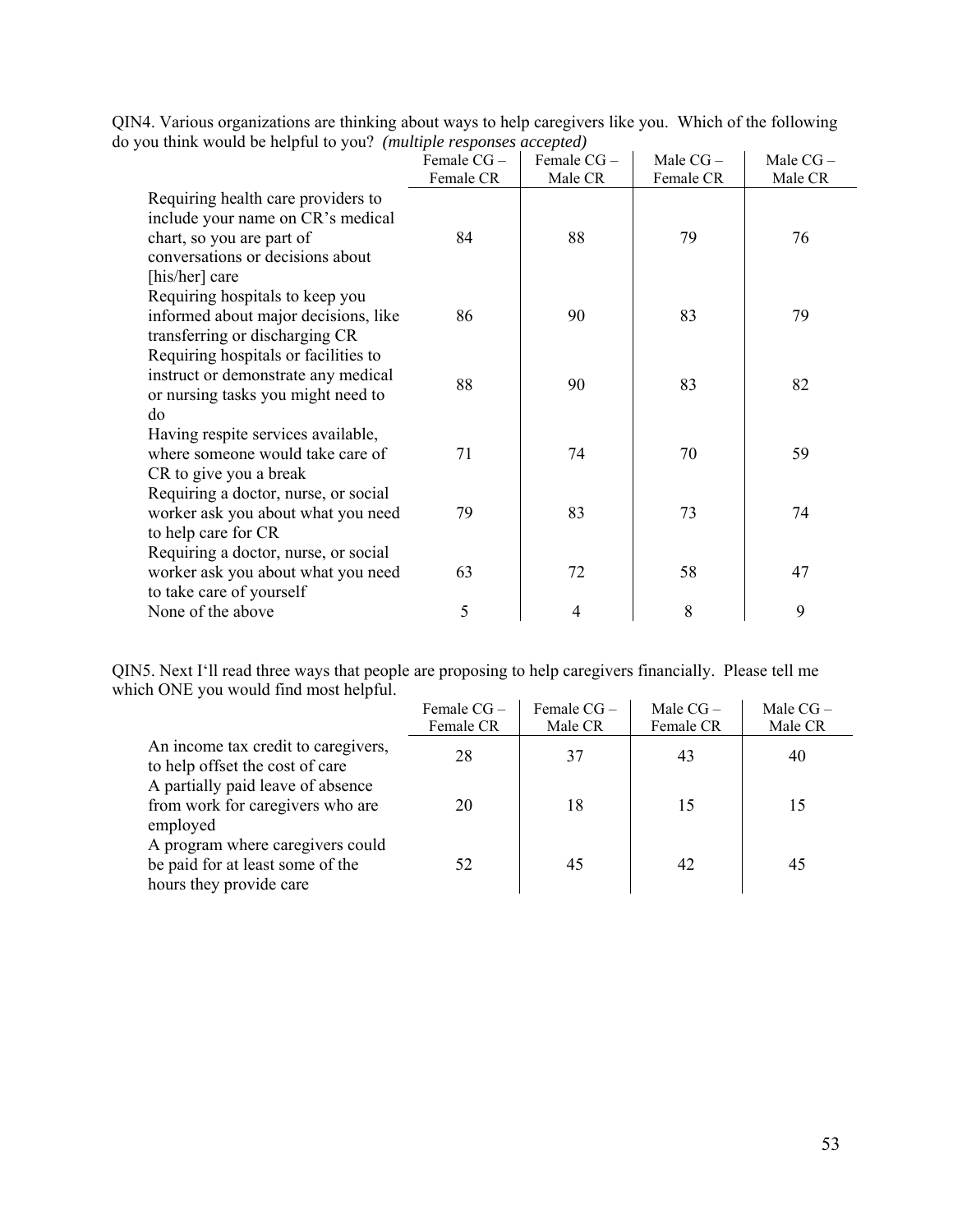#### <span id="page-53-0"></span>**HEALTH INSURANCE AND INCOME**

QHI1pre. We have a few last questions.

QHI1. Are you currently covered by Medicare, a health insurance program for person 65 years and over and persons with disabilities?

|                       | Female $CG-$ | Female $CG-$ | Male $CG-$ | Male $CG-$ |
|-----------------------|--------------|--------------|------------|------------|
|                       | Female CR    | Male CR      | Female CR  | Male CR    |
| Yes                   |              | 56           | 45         | 39         |
| $No \rightarrow OH13$ | 69           | 44           | 56         | 61         |

QHI2. Some people with Medicare also have a Medigap or Medicare Supplement plan. Do you have this type of health insurance coverage?

|                | Female $CG-$ | Female $CG-$ | Male $CG-$ | Male $CG-$ |
|----------------|--------------|--------------|------------|------------|
|                | Female CR    | Male CR      | Female CR  | Male CR    |
| Yes            |              |              |            | 69         |
| N <sub>o</sub> | 33           | 35           | 26         |            |

QHI3. Medicaid is a state program for low-income persons or for persons on public assistance. Are you now covered by Medicaid?

|     | Female $CG-$ | Female $CG-$ | Male $CG-$ | Male $CG-$ |
|-----|--------------|--------------|------------|------------|
|     | Female CR    | Male CR      | Female CR  | Male CR    |
| Yes |              |              |            |            |
| No  | 86           |              | 90         | 94         |

QHI4. Are you currently covered by a private health insurance plan? IF NEEDED: This may be a policy you [or your {spouse/partner} ]have through a job, a labor union, or an association or organization you belong to. It may also be bought directly from an insurance agent or company.

|     | Female $CG -$ | Female $CG-$ | Male $CG-$ | Male $CG-$ |
|-----|---------------|--------------|------------|------------|
|     | Female CR     | Male CR      | Female CR  | Male CR    |
| Yes |               |              |            | 80         |
| No  |               |              |            | 20         |

QHI5. TRICARE and CHAMPVA are health care programs for active duty and retired members of the uniformed Armed Forces, their families, and survivors. Are you now covered by either one of these programs?  $\mathbf{A}^{\text{out}}$  $\sim 10^6$ 

|     | Female CG – | Female $CG-$ | Male $CG-$ | Male $CG-$ |
|-----|-------------|--------------|------------|------------|
|     | Female CR   | Male CR      | Female CR  | Male CR    |
| Yes |             |              |            |            |
| No  | 98          |              | 94         | QQ         |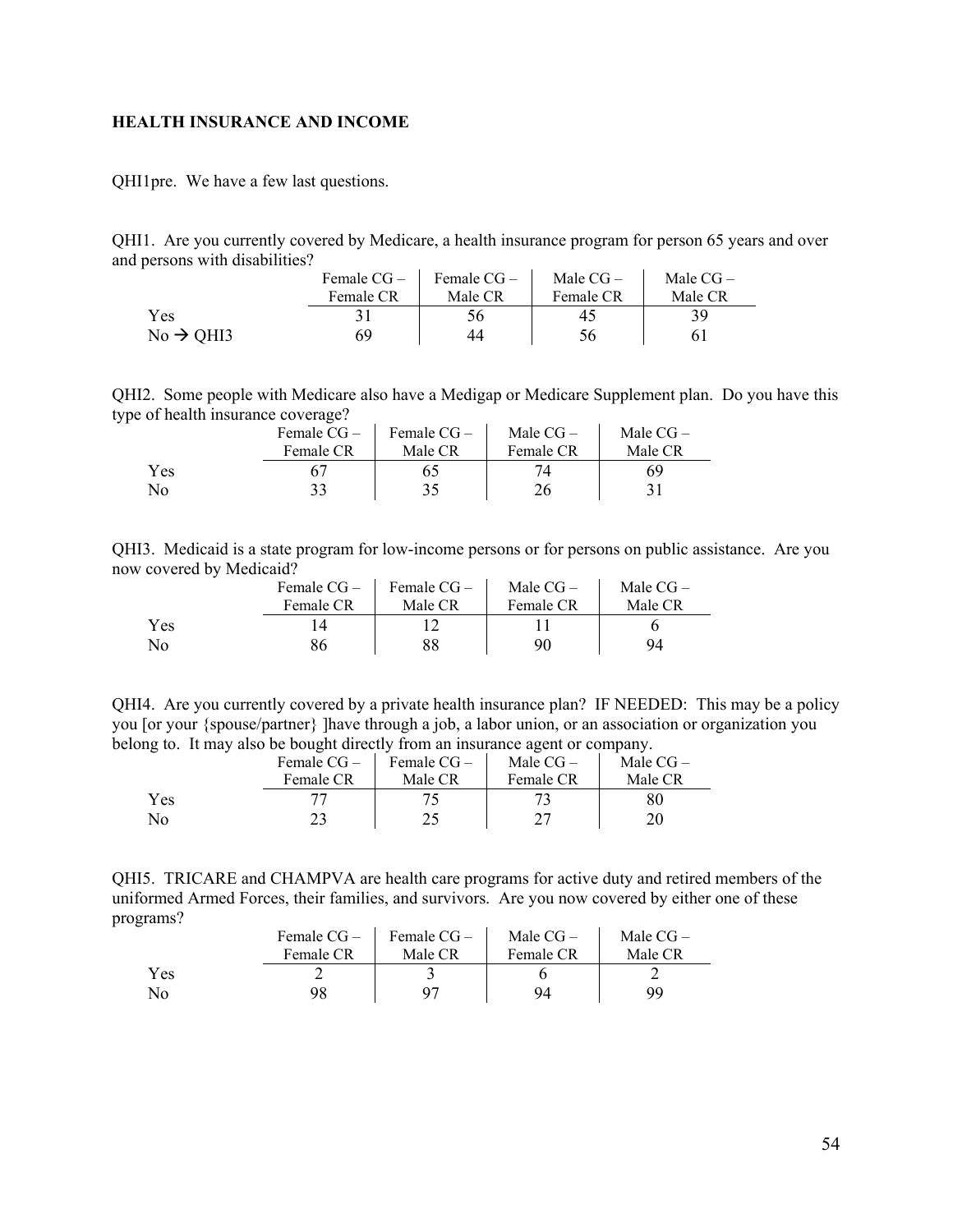| $\mathbf{m}$ . That kind of nearly modulated does the OR have. Thumpic responses accepted |              |               |            |            |
|-------------------------------------------------------------------------------------------|--------------|---------------|------------|------------|
|                                                                                           | Female $CG-$ | Female $CG -$ | Male $CG-$ | Male $CG-$ |
|                                                                                           | Female CR    | Male CR       | Female CR  | Male CR    |
| Medicare                                                                                  |              |               |            | 76         |
| Medicaid                                                                                  |              | 14            | 22.        | 20         |
| Private Health Insurance                                                                  |              | 64            | 52         | 55         |
| Tricare/CHAMPVA                                                                           |              |               |            |            |
|                                                                                           |              |               |            |            |

QHI7C. What kind of health insurance does the CR have? *(multiple responses accepted)*

QHI8. Do you own your home? *(select "yes" if owned with spouse/partner)* 

|     | Female $CG-$ | Female $CG-$ | Male $CG-$ | Male $CG-$ |
|-----|--------------|--------------|------------|------------|
|     | Female CR    | Male CR      | Female CR  | Male CR    |
| Yes |              |              |            |            |
| No  |              | ١Q           | າາ         | 79.        |

QHI9A. Do you [and your {spouse/partner}] have any checking accounts?

|     | Female $CG-$ | Female $CG-$ | Male $CG-$ | Male $CG-$ |
|-----|--------------|--------------|------------|------------|
|     | Female CR    | Male CR      | Female CR  | Male CR    |
| Yes |              |              |            | 94         |
| No  |              |              |            |            |

QHI9B. Do you [and your {spouse/partner}] have any savings or money market accounts?

|     | Female $CG-$ | Female $CG-$ | Male $CG-$ | Male $CG-$ |
|-----|--------------|--------------|------------|------------|
|     | Female CR    | Male CR      | Female CR  | Male CR    |
| Yes |              |              |            | 70         |
| No  |              | 29           | 20         | 30         |

QHI9C. Do you [and your {spouse/partner}] have any certificates of deposit?

|     | Female $CG-$ | Female $CG-$ | Male $CG-$ | Male $CG-$ |
|-----|--------------|--------------|------------|------------|
|     | Female CR    | Male CR      | Female CR  | Male CR    |
| Yes |              |              |            |            |
| No  |              |              |            |            |

QHI9D. Do you [and your {spouse/partner}] retirement plans such as IRAs, SEPs, 401K, or 403b plans?

|     | Female $CG-$ | Female $CG-$ | Male $CG-$ | Male $CG-$ |  |
|-----|--------------|--------------|------------|------------|--|
|     | Female CR    | Male CR      | Female CR  | Male CR    |  |
| Yes | 75           | 66           |            |            |  |
| No  | 25           | 34           | 30         | 30         |  |

QHI9E. Do you [and your {spouse/partner}] stocks or mutual funds that are not in retirement accounts?

|     | Female $CG-$ | Female $CG-$ | Male $CG-$ | Male $CG-$     |  |
|-----|--------------|--------------|------------|----------------|--|
|     | Female CR    | Male CR      | Female CR  | Male CR        |  |
| Yes | 37           |              | 40         | 4 <sup>7</sup> |  |
| No  |              | 74           | 60         |                |  |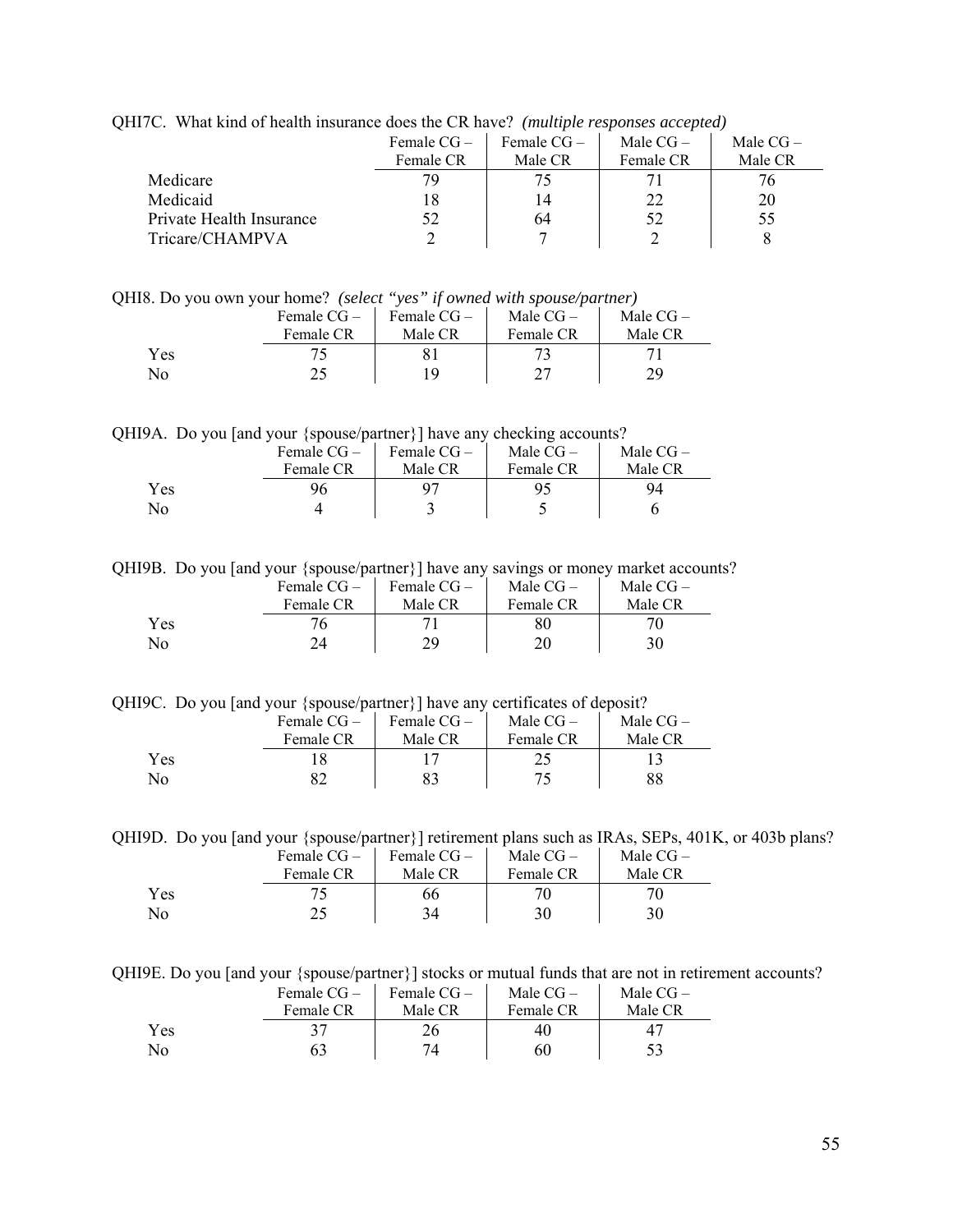QHI10. Now thinking about the income that you [and your {spouse/partner}] have from [work and] all other sources, about how much was your [and your {spouse/partner's}] total income for the last year (in the last 12 months ending in December 2016) before taxes?

|                                  | Female $CG-$ | Female $CG-$ | Male $CG-$ | Male $CG-$ |
|----------------------------------|--------------|--------------|------------|------------|
|                                  | Female CR    | Male CR      | Female CR  | Male CR    |
| $0 -$ less than \$10,000         |              |              |            |            |
| \$10,000 to less than \$20,000   | 11           | 10           |            |            |
| \$20,000 to less than \$30,000   | 8            | 13           | 11         |            |
| \$30,000 to less than \$40,000   | 9            | 19           | 11         | 14         |
| \$40,000 to less than \$50,000   |              | 11           | 11         | 14         |
| \$50,000 to less than \$60,000   | 11           | 9            | 9          |            |
| \$60,000 to less than \$70,000   | 8            |              | 8          | 10         |
| \$70,000 to less than \$80,000   | 6            | h            | h          |            |
| \$80,000 to less than \$90,000   | 6            |              |            |            |
| \$90,000 to less than \$100,000  |              |              |            |            |
| \$100,000 to less than \$110,000 |              |              |            |            |
| \$110,000 to less than \$120,000 |              |              |            |            |
| \$120,000 to less than \$130,000 |              |              |            |            |
| \$130,000 to less than \$140,000 |              |              |            |            |
| \$140,000 to less than \$150,000 |              |              |            |            |
| More than \$150,000              |              |              |            |            |

QHI14A. Family members often help each other out financially. In the last year have you used your own money to pay for CR's medications or medical care?

|     | Female CG – | Female CG- | Male $CG-$ | Male $CG-$ |
|-----|-------------|------------|------------|------------|
|     | Female CR   | Male CR    | Female CR  | Male CR    |
| Yes |             |            |            |            |
| No. |             | 46         | 58         |            |

QHI14B. In the last year have you used your own money to pay for CR's Medicare premiums or copayments or other insurance premiums and copayments?

|     | Female $CG-$ | Female $CG-$ | Male $CG-$ | Male $CG-$ |
|-----|--------------|--------------|------------|------------|
|     | Female CR    | Male CR      | Female CR  | Male CR    |
| Yes |              |              |            |            |
| No  |              | 59           |            | 92         |

QHI14C. In the last year have you used your own money to pay for mobility devices for CR such as walkers, canes, or wheelchairs?

|     | Female CG – | Female CG – | Male $CG-$ | Male $CG-$ |
|-----|-------------|-------------|------------|------------|
|     | Female CR   | Male CR     | Female CR  | Male CR    |
| Yes |             |             |            |            |
| No  |             | 80          |            |            |